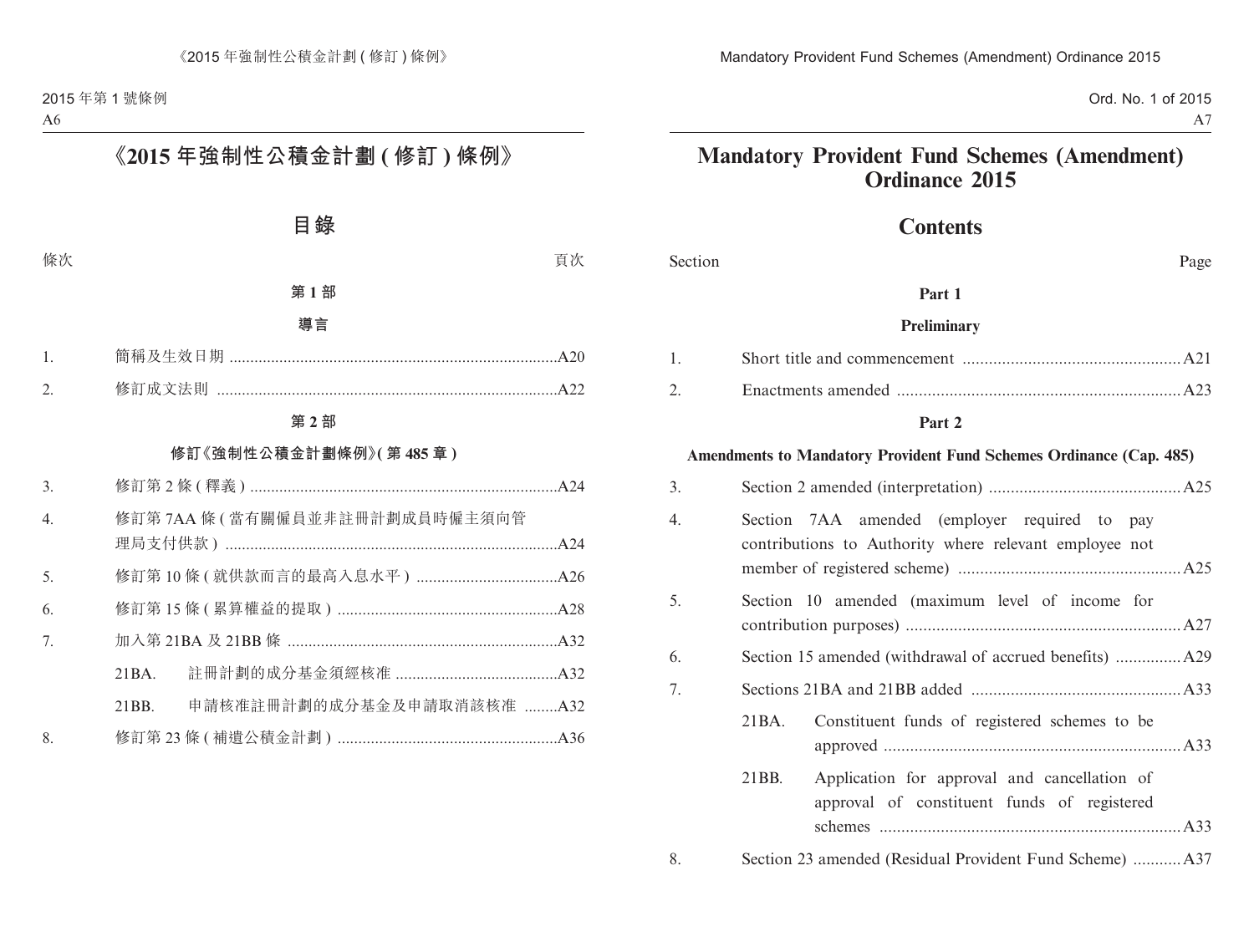| Section | Page                                                                                                                                                         |
|---------|--------------------------------------------------------------------------------------------------------------------------------------------------------------|
| 9.      | Section 42 amended (Authority may disclose certain                                                                                                           |
| 10.     | Section 42AA amended (Authority or specified entity may<br>disclose information obtained under Part 4A despite                                               |
| 11.     |                                                                                                                                                              |
|         | Administrator under Occupational Retirement<br>42 A A B.<br>Schemes Ordinance or approved trustee may<br>disclose certain information despite section 41 A51 |
| 12.     | Section 43 amended (offence for unapproved person to                                                                                                         |
| 13.     | Section 43C amended (offences by self-employed persons)  A53                                                                                                 |
| 14.     | Section 43E amended (offence to make false or misleading                                                                                                     |
| 15.     | Section 43F amended (offence relating to pay-record) A55                                                                                                     |
| 16.     |                                                                                                                                                              |
| 17.     |                                                                                                                                                              |
|         | 47D.                                                                                                                                                         |
| 18.     |                                                                                                                                                              |
| 19.     | Schedule 6 amended (decisions which may be the subject                                                                                                       |
| 20.     | Schedule 7 amended (age specified for the purposes of                                                                                                        |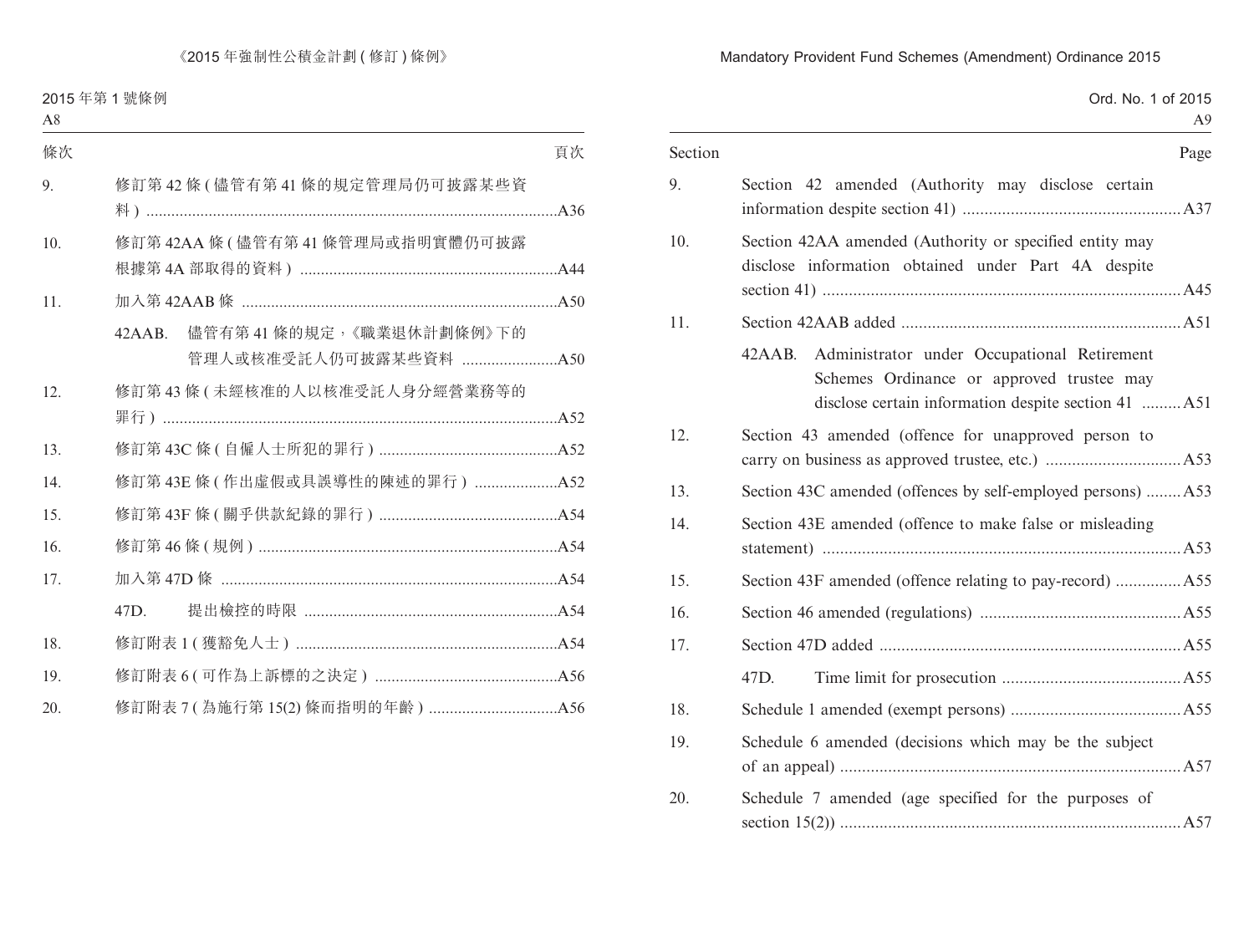|         | Ord. No. 1 of 2015 |
|---------|--------------------|
|         |                    |
| Section | Page               |

#### **Part 3**

# **Amendments to Mandatory Provident Fund Schemes (General) Regulation (Cap. 485 sub. leg. A)**

| 21. |                                                                                                      |  |  |  |
|-----|------------------------------------------------------------------------------------------------------|--|--|--|
| 22. | Section 31 amended (non-refusal of scheme applicants) A59                                            |  |  |  |
| 23. | Section 34 amended (no fees etc. for transfer of accrued                                             |  |  |  |
| 24. | Section 35 amended (no fees etc. for transfer of accrued                                             |  |  |  |
| 25. |                                                                                                      |  |  |  |
|     | 35A.<br>No fees etc. for payment of accrued benefits<br>in lump sum other than necessary transaction |  |  |  |
|     | 35B.                                                                                                 |  |  |  |
| 26. | Section 36 amended (scheme may consist of a single                                                   |  |  |  |
| 27. |                                                                                                      |  |  |  |
|     | Transitional provisions for Part 4-Mandatory<br>42AA.<br>Provident<br>Fund<br>Schemes<br>(Amendment) |  |  |  |
| 28. | Section 55 repealed (approved trustee to give membership                                             |  |  |  |
| 29. |                                                                                                      |  |  |  |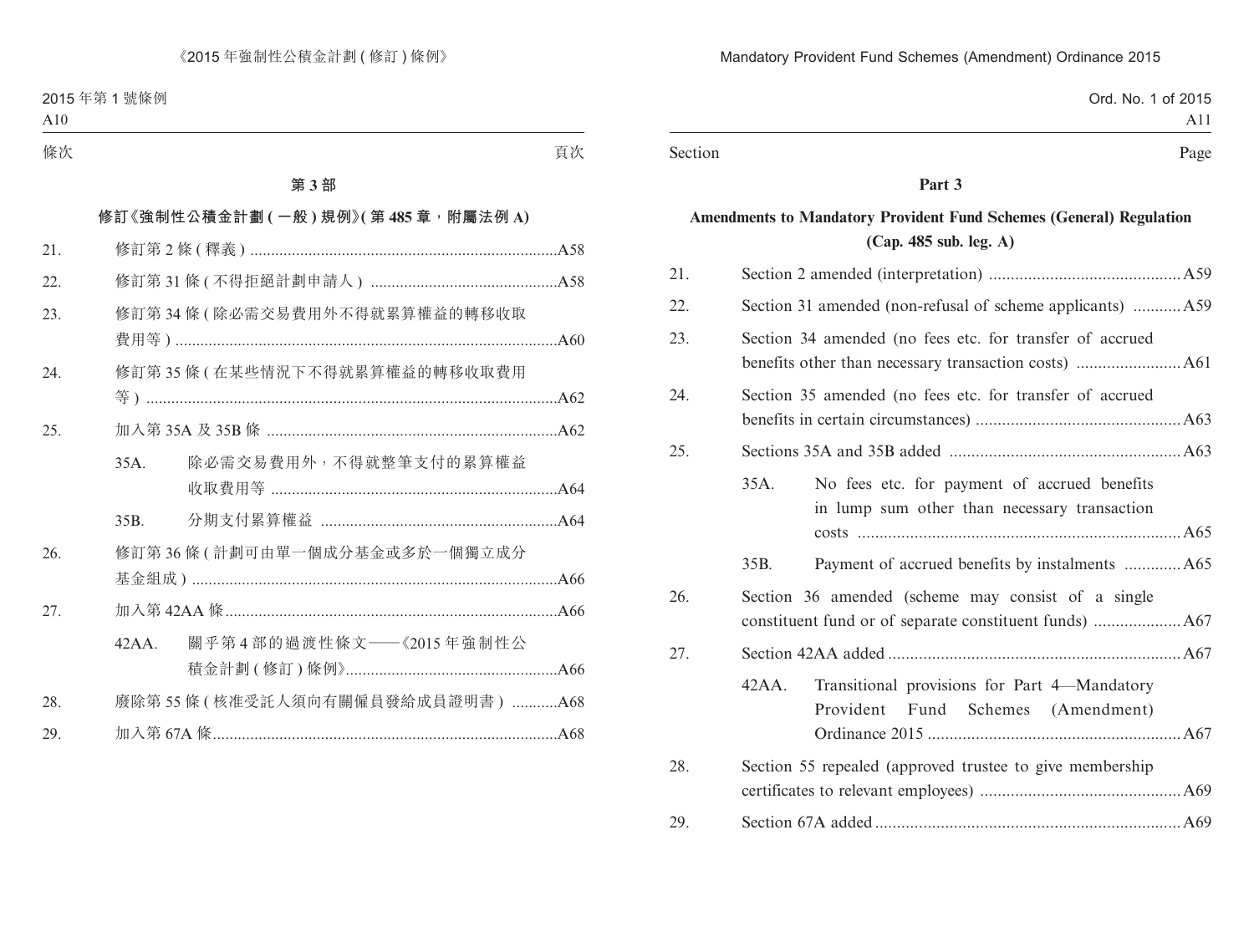| Section | Page                                                                                                                                                                              |  |
|---------|-----------------------------------------------------------------------------------------------------------------------------------------------------------------------------------|--|
|         | 67A.<br>Transitional provisions for Part 5-Mandatory<br>Provident Fund Schemes (Amendment)                                                                                        |  |
| 30.     | Section 78 amended (separate accounts for each scheme                                                                                                                             |  |
| 31.     | Section 109 amended (approved trustee to lodge trustee's                                                                                                                          |  |
| 32.     | Section 122 amended (participating employer to calculate                                                                                                                          |  |
| 33.     | Section 124 repealed (Authority to give participation                                                                                                                             |  |
| 34.     | Section 131 amended (contribution period in respect of                                                                                                                            |  |
| 35.     | Section 143 amended (participating employer to notify                                                                                                                             |  |
| 36.     | Section 154 amended (approved trustee to give transfer                                                                                                                            |  |
| 37.     | Section 155 amended (confirmation of transfer to new                                                                                                                              |  |
| 38.     | Section 157B amended (register of members of registered<br>schemes who have established and maintained personal<br>accounts within master trust schemes or industry schemes)  A79 |  |
| 39.     |                                                                                                                                                                                   |  |
| 40.     | Section 162 amended (additional classes of persons entitled                                                                                                                       |  |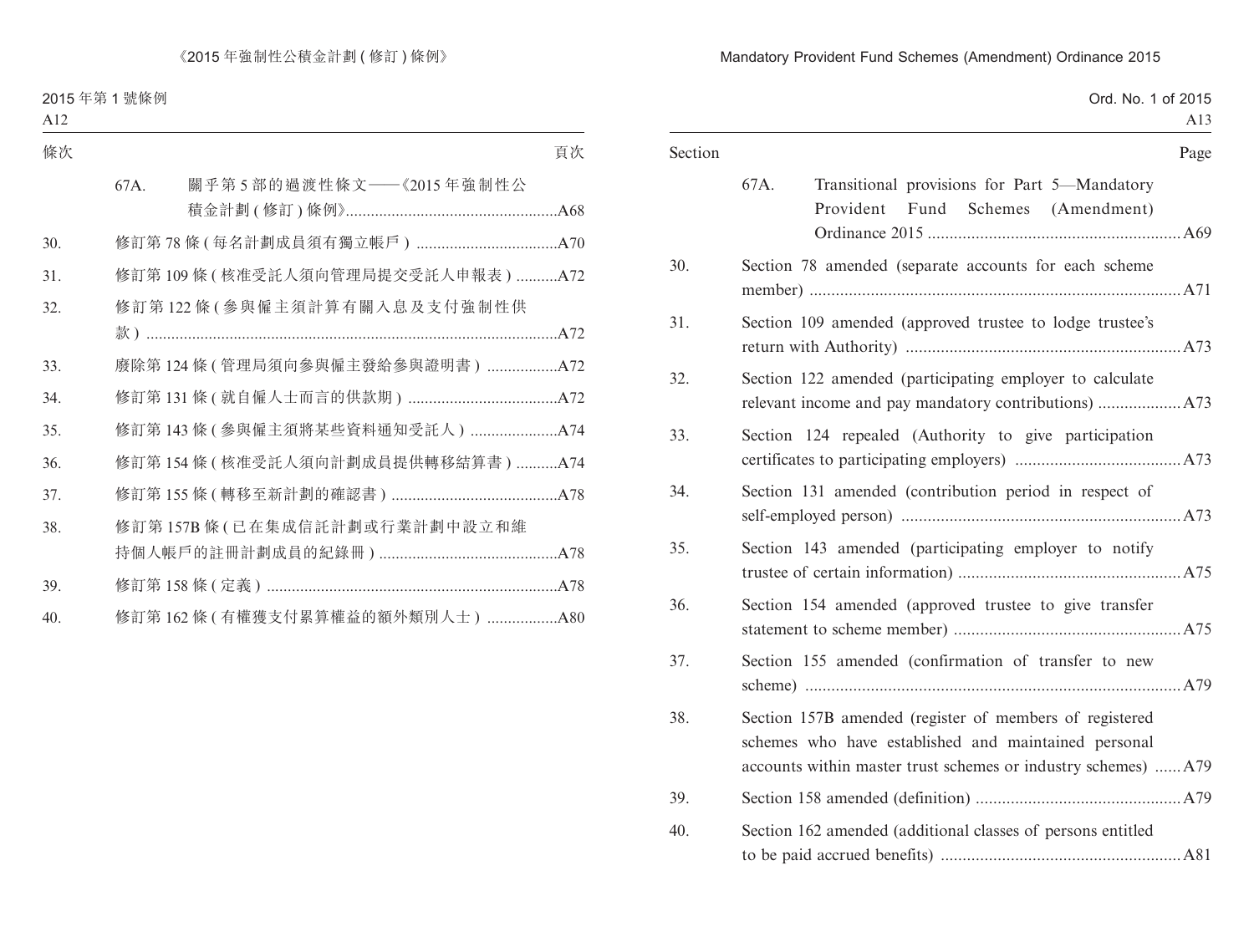|         | Ord. No. 1 of 2015<br>A15                                                                                      |
|---------|----------------------------------------------------------------------------------------------------------------|
| Section | Page                                                                                                           |
| 41.     | Section 164 amended (claim for payment on ground of                                                            |
| 42.     |                                                                                                                |
|         | Claim for payment on ground of terminal<br>164A.                                                               |
| 43.     | Section 165 amended (claim for payment of small                                                                |
| 44.     |                                                                                                                |
|         | Claim for payment by committee of estate<br>165A.<br>appointed under Mental Health Ordinance A87               |
| 45.     | Section 166 amended (approved trustee to ensure payment                                                        |
| 46.     | Section 168 amended (approved trustee to ensure claimant                                                       |
| 47.     | Section 172 amended (duty of approved trustee to notify<br>scheme member who has reached retirement age of his |
| 48.     |                                                                                                                |
| 49.     | Section 206 amended (how notices etc. are to be served,                                                        |
| 50.     | Section 206A amended (how documents are to be served                                                           |
| 51.     |                                                                                                                |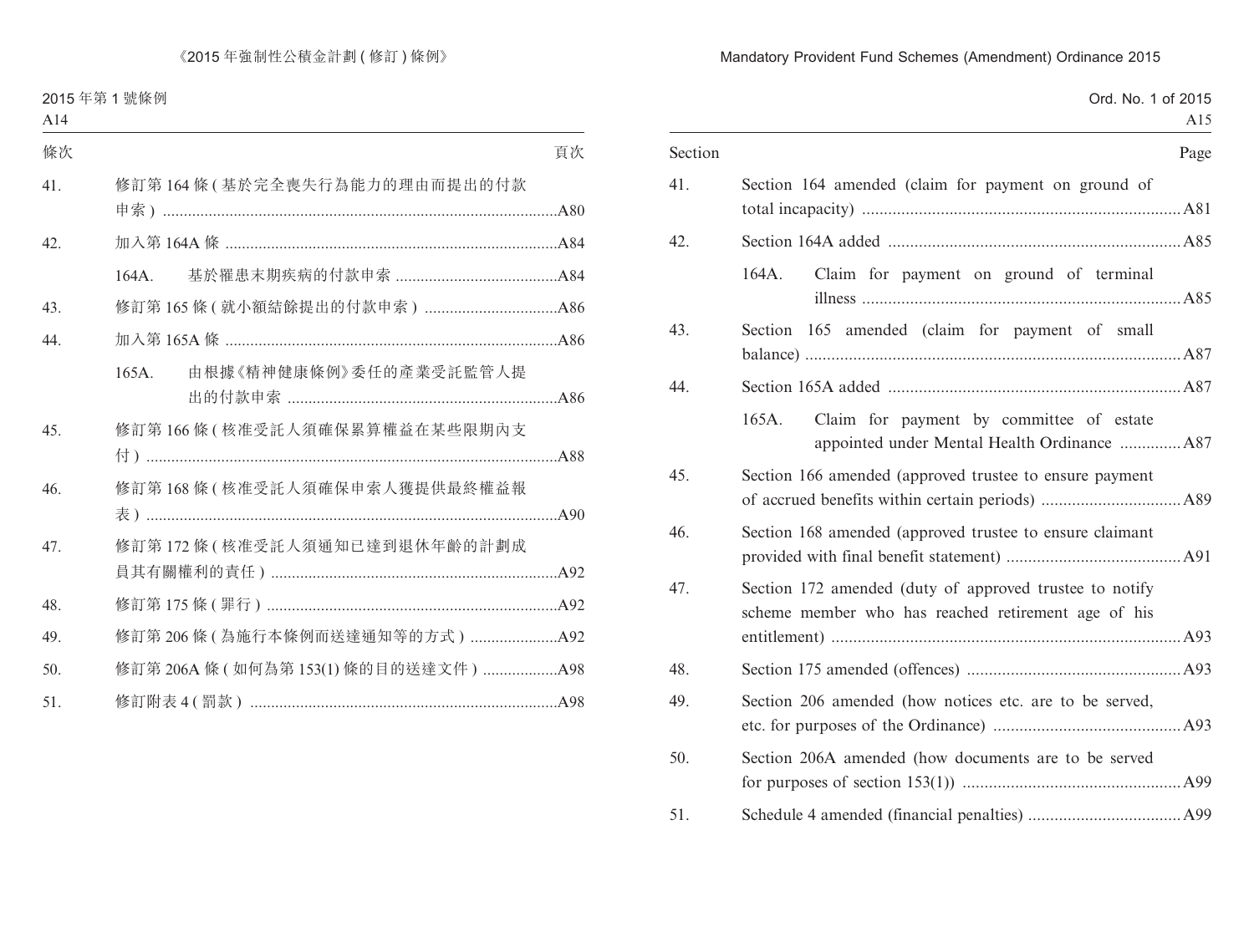|         | Mandatory Provident Fund Schemes (Amendment) Ordinance 2015                  |                    |
|---------|------------------------------------------------------------------------------|--------------------|
|         |                                                                              | Ord. No. 1 of 2015 |
|         |                                                                              | A17                |
| Section |                                                                              | Page               |
|         | Part 4                                                                       |                    |
|         | <b>Amendments to Mandatory Provident Fund Schemes (Exemption) Regulation</b> |                    |

# **(Cap. 485 sub. leg. B)**

| 52. |  |
|-----|--|
| 53  |  |

#### **Part 5**

# **Amendments to Mandatory Provident Fund Schemes (Specification of Permitted Periods) Notice (Cap. 485 sub. leg. F)**

| 54. | Section 1 amended (permitted period specified for purposes  |  |  |  |
|-----|-------------------------------------------------------------|--|--|--|
|     |                                                             |  |  |  |
| 55. | Section 2 amended (permitted period specified for purposes) |  |  |  |
|     |                                                             |  |  |  |

#### **Part 6**

#### **Amendments to Occupational Retirement Schemes Ordinance (Cap. 426)**

| 56. |  |  |  |                                              |  |  |
|-----|--|--|--|----------------------------------------------|--|--|
|     |  |  |  |                                              |  |  |
|     |  |  |  | 78A. Disclosure by administrator or relevant |  |  |
|     |  |  |  |                                              |  |  |

#### **Part 7**

# **Related and Consequential Amendments to Inland Revenue Ordinance (Cap. 112)**

| 58. |  |  |  |  |
|-----|--|--|--|--|
|-----|--|--|--|--|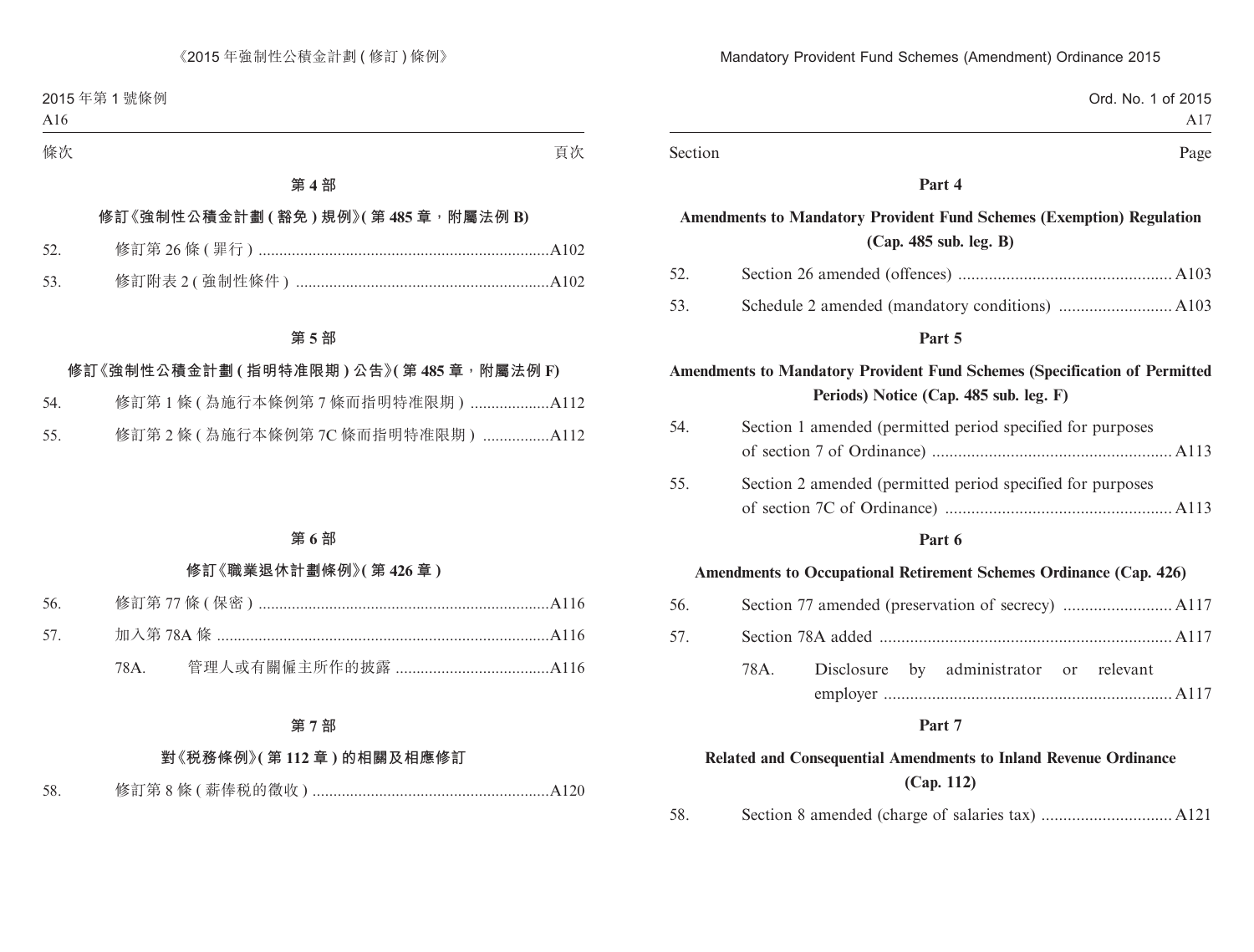|         |  |                                              |  | Ord. No. 1 of 2015 | A19  |
|---------|--|----------------------------------------------|--|--------------------|------|
| Section |  |                                              |  |                    | Page |
| 59.     |  | Section 9 amended (definition of income from |  |                    |      |
|         |  | Part 8                                       |  |                    |      |
|         |  | <b>Transitional and Savings</b>              |  |                    |      |

| 60. |  |  |  |  |  |
|-----|--|--|--|--|--|
|-----|--|--|--|--|--|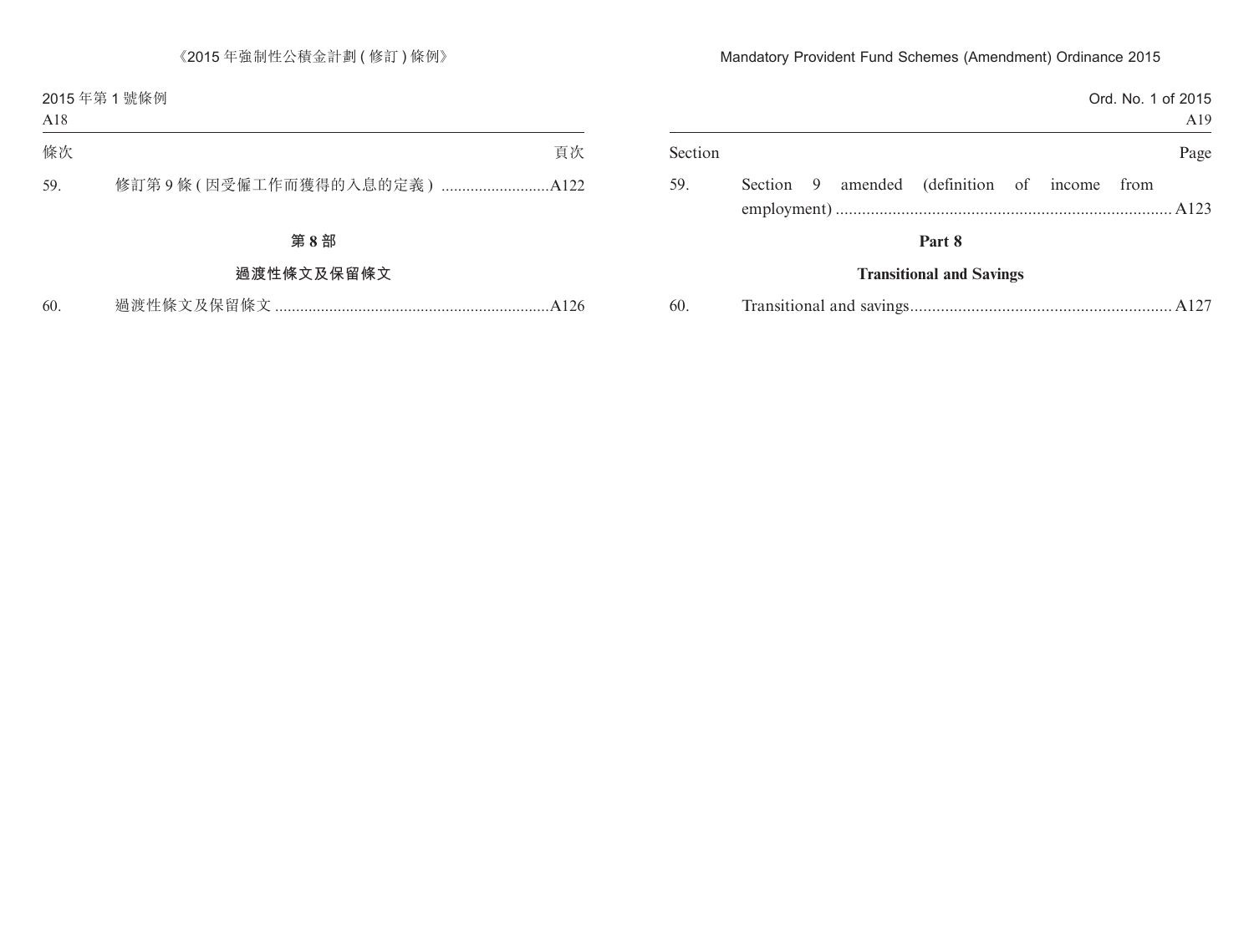Part 1 Section 1 Ord. No. 1 of 2015 A21

#### **HONG KONG SPECIAL ADMINISTRATIVE REGION**

#### ORDINANCE NO. 1 OF 2015



C. Y. LEUNG Chief Executive 29 January 2015

An Ordinance to amend the Mandatory Provident Fund Schemes Ordinance and its subsidiary legislation to provide for benefits withdrawal on terminal illness and by instalments from mandatory provident fund schemes, and on terminal illness from certain schemes under the Mandatory Provident Fund Schemes (Exemption) Regulation; to provide for time calculation, documentation, fees and penalties, and electronic communication, for administration of mandatory provident fund schemes; to provide for constituent fund approval, information disclosure and enforcement in respect of those schemes; to amend the Occupational Retirement Schemes Ordinance to provide for information disclosure in respect of certain schemes; and to make technical, related and consequential amendments.

[30 January 2015]

Enacted by the Legislative Council.

# **Part 1**

# **Preliminary**

#### **1. Short title and commencement**

(1) This Ordinance may be cited as the Mandatory Provident Fund Schemes (Amendment) Ordinance 2015.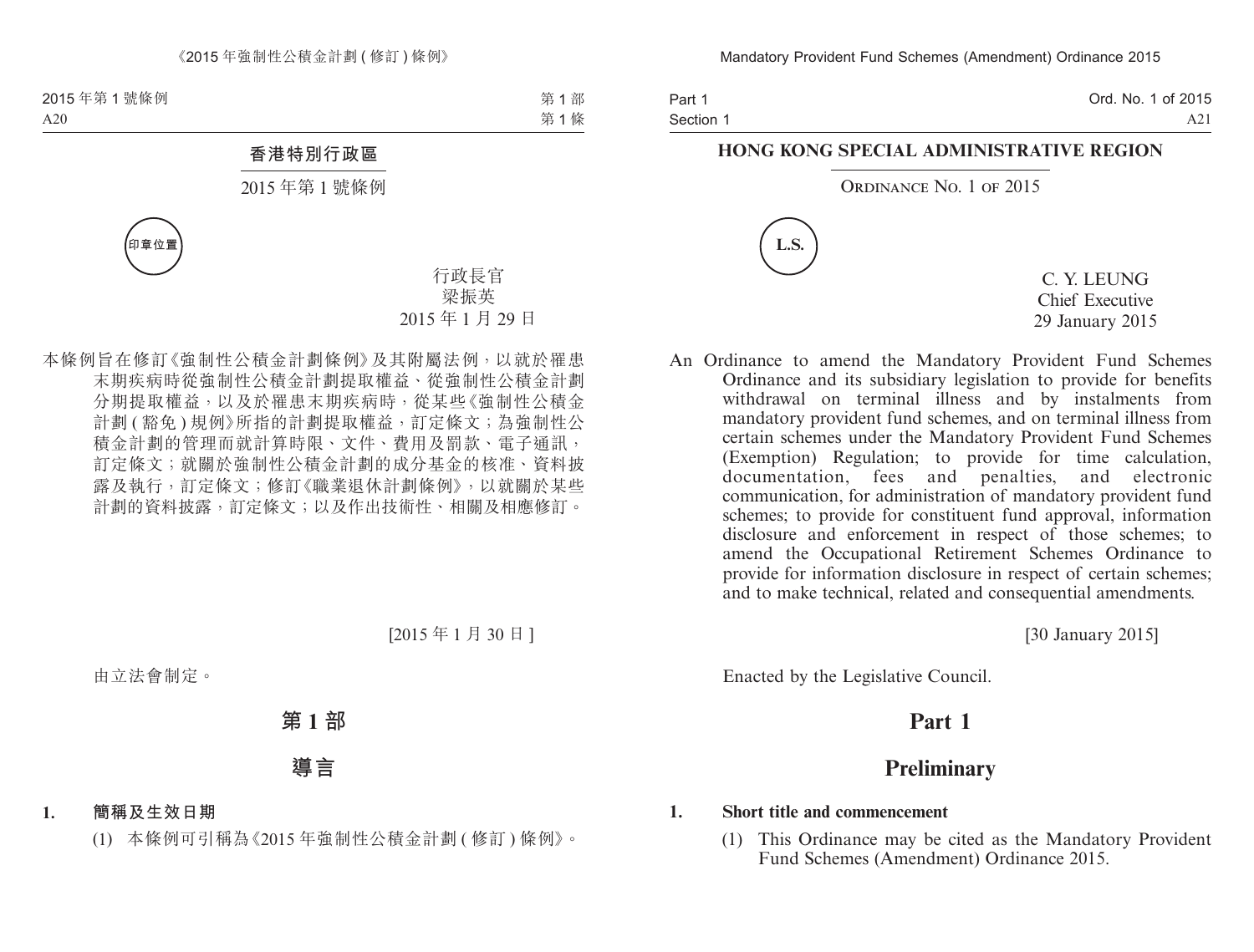| Part 1    | Ord. No. 1 of 2015 |
|-----------|--------------------|
| Section 2 | A23                |

- (2) Subject to subsection (3), this Ordinance comes into operation on a day to be appointed by the Secretary for Financial Services and the Treasury by notice published in the Gazette.
- (3) This section and sections 2, 3, 5, 7, 8, 9, 10, 11, 12, 13, 14, 15, 17, 18, 19, 20, 21(2), 23, 24, 26, 30, 31, 36, 37, 38, 50, 51(4) and (5), 52, 56 and 57 come into operation on the day on which this Ordinance is published in the Gazette.

#### **2. Enactments amended**

The enactments specified in Parts 2 to 7 are amended as set out in those Parts.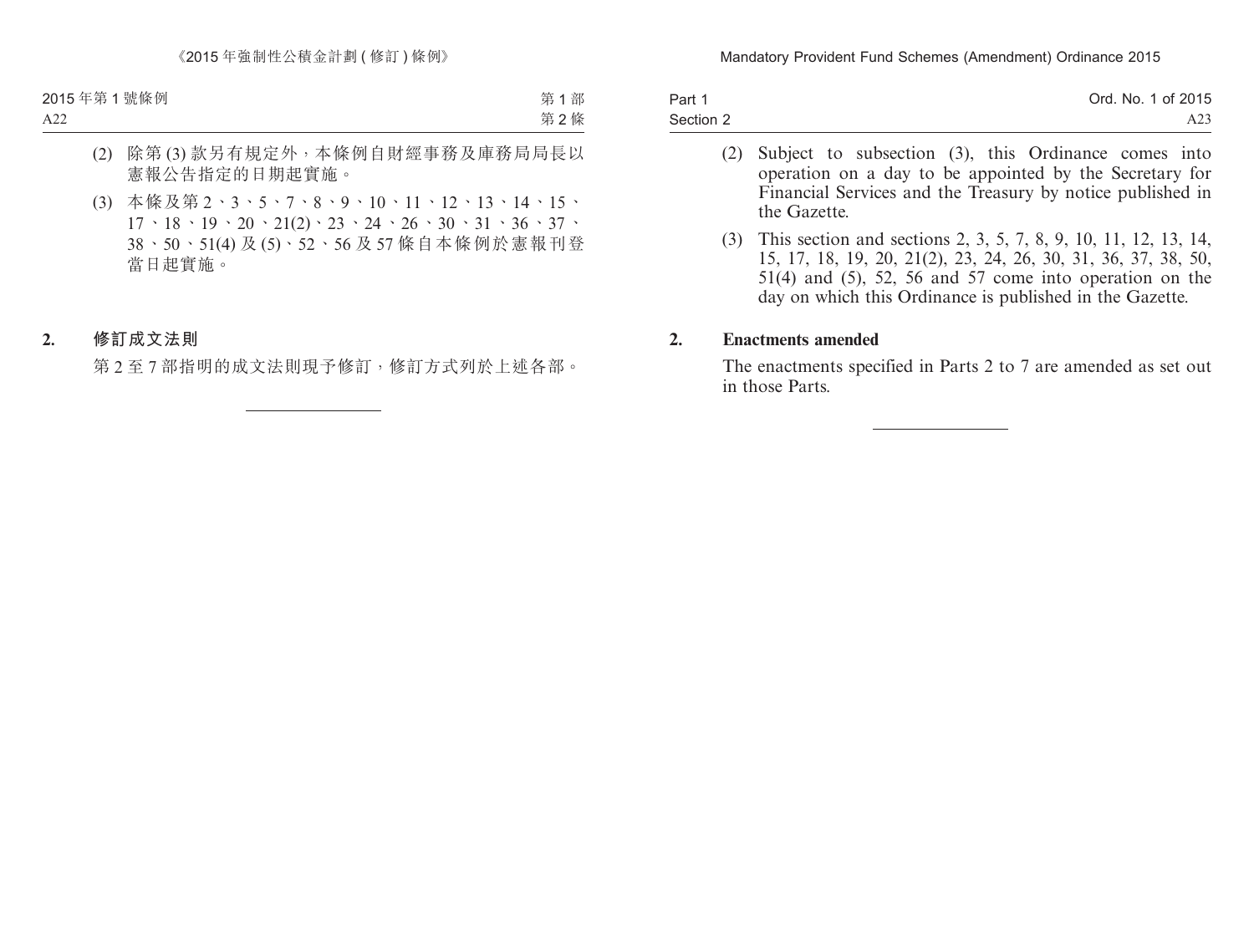| Part 2    | Ord. No. 1 of 2015 |
|-----------|--------------------|
| Section 3 | A25.               |

# **Part 2**

# **Amendments to Mandatory Provident Fund Schemes Ordinance (Cap. 485)**

#### **3. Section 2 amended (interpretation)**

(1) Section 2(1), definition of *accrued benefits*—

#### **Repeal**

"investments thereof, but taking into account any losses in respect thereof"

#### **Substitute**

"investments of the contributions, but taking into account any losses in respect of the investments and any amounts paid in respect of the scheme member".

(2) Section  $2(1)$ —

#### **Add in alphabetical order**

- "*constituent fund* (成分基金), in relation to a registered scheme, means the fund that constitutes the scheme, or a fund that forms part of the scheme;".
- **4. Section 7AA amended (employer required to pay contributions to Authority where relevant employee not member of registered scheme)**
	- (1) Section 7AA(11)—

#### **Repeal the definition of** *permitted period* **Substitute**

"*permitted period* (特准限期) means, subject to subsection  $(13)$ —

(a) for a relevant employee who is not a casual employee, 60 days; or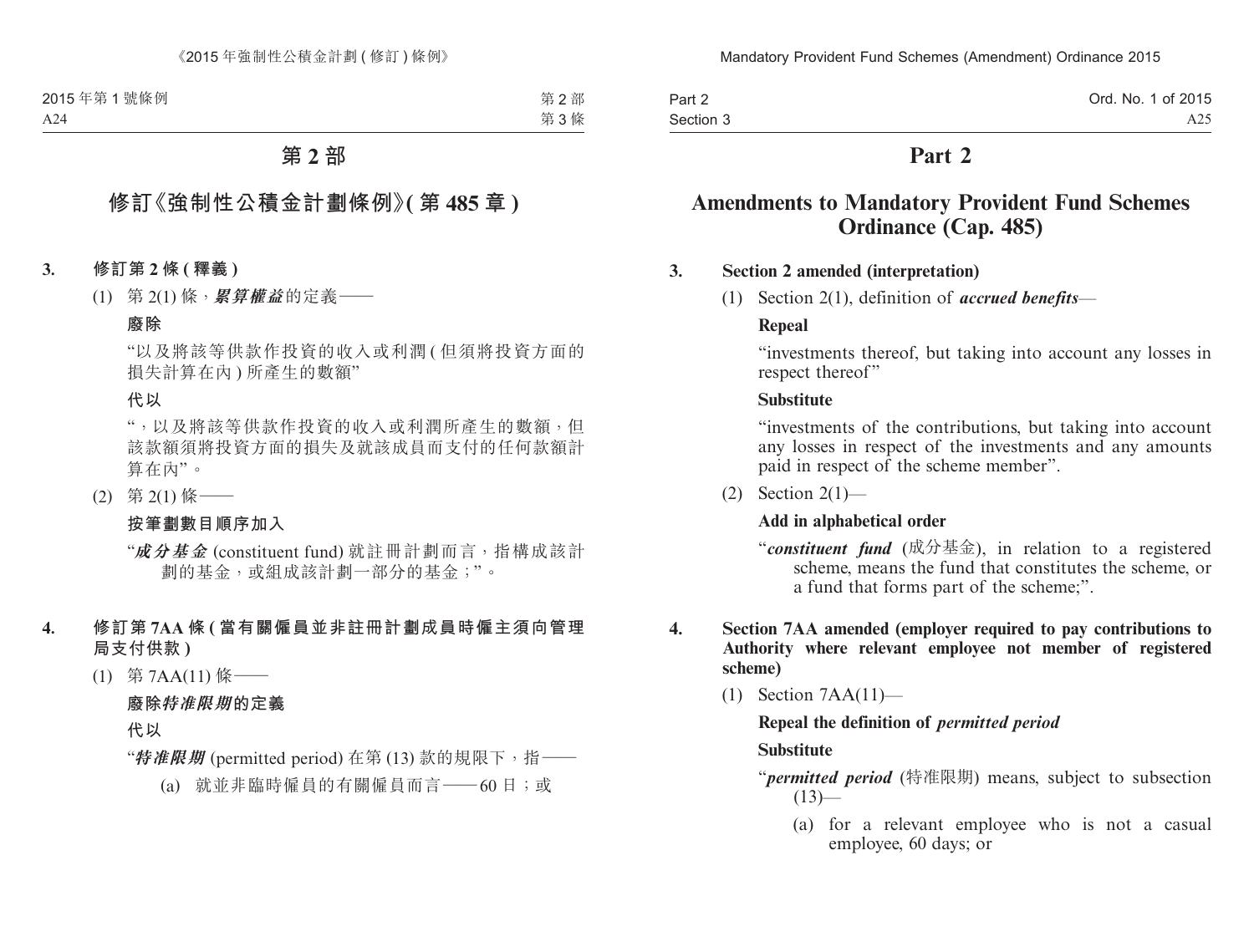| Part 2    | Ord. No. 1 of 2015 |
|-----------|--------------------|
| Section 5 |                    |

- (b) for a casual employee, 10 days;".
- (2) After section 7AA(12)—

#### **Add**

- "(13) In computing a period of time for the definition of *permitted period* in subsection (11), even if the last day of the period is a day specified in subsection (14), the period ends on that day.
	- (14) The day specified for subsection (13) is—
		- (a) a Saturday;
		- (b) a public holiday; or
		- (c) a gale warning day or black rainstorm warning day as defined by section 71(2) of the Interpretation and General Clauses Ordinance  $(Cap. 1)$ .".

#### **5. Section 10 amended (maximum level of income for contribution purposes)**

(1) Section 10—

#### **Repeal subsection (2)**

#### **Substitute**

- "(2) An employer who receives a notice under subsection (1) must give effect to the election by making deductions and paying contributions in respect of the employee in accordance with section 7A."
- (2) After section 10(3)—

#### **Add**

"(3A) An employer of a relevant employee whose relevant income is more than the maximum level of relevant income may contribute to a registered scheme in respect of the excess relevant income, but is not obliged to do so.".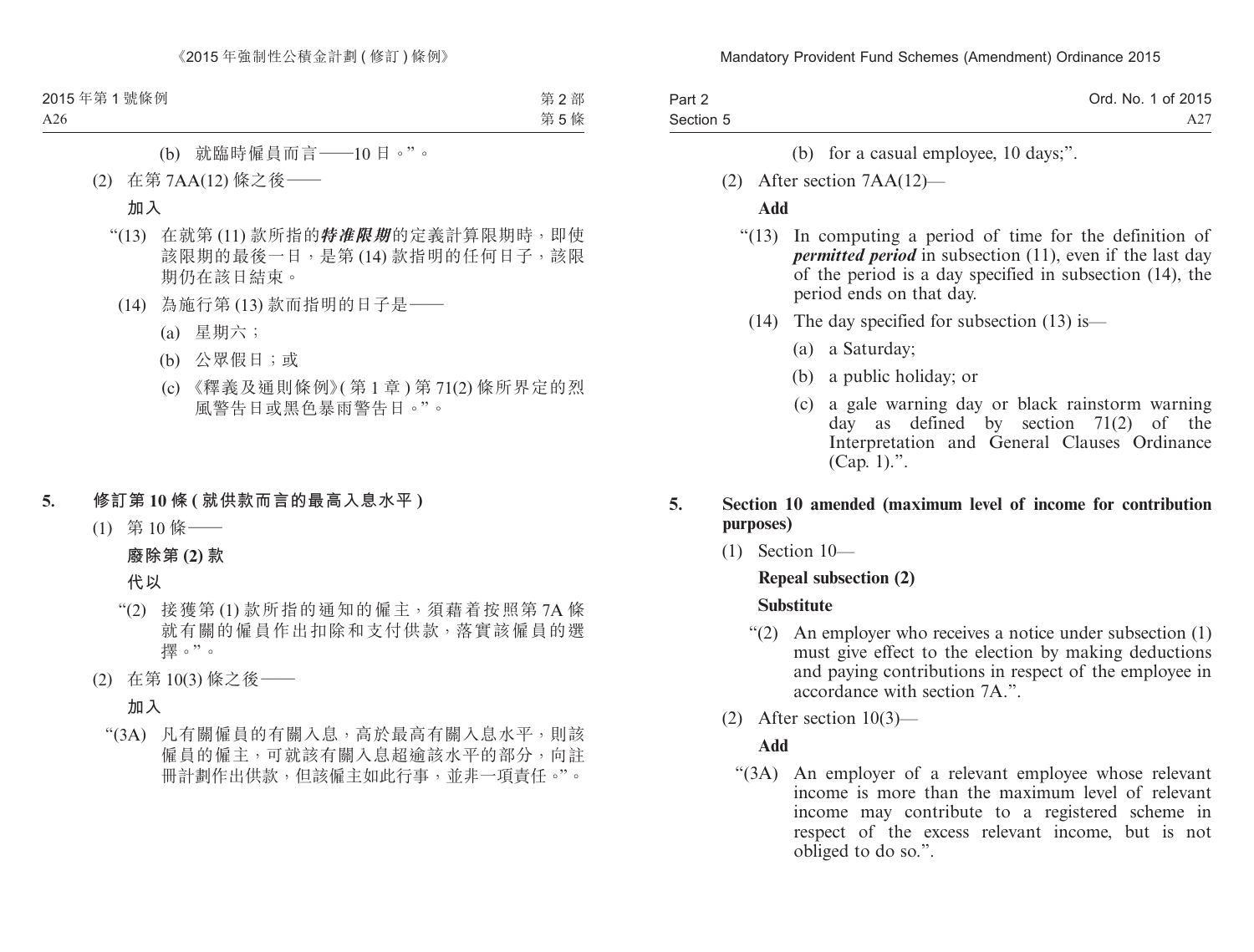| Part 2    | Ord. No. 1 of 2015 |
|-----------|--------------------|
| Section 6 | A29                |

#### (3) Section 10(4)—

#### **Repeal**

"is not required to contribute to a registered scheme in respect of the excess relevant income"

### **Substitute**

"may contribute to a registered scheme in respect of the excess relevant income, but is not required to do so".

### **6. Section 15 amended (withdrawal of accrued benefits)**

(1) Section 15(1)—

# **Repeal**

"in a lump sum."

# **Substitute**

 $\sqrt{6}$ 

- (a) in a lump sum; or
- (b) by instalments.".
- (2) Section 15(2)—

# **Repeal**

"in a lump sum".

(3) After section 15(2)—

# **Add**

- "(2A) Subject to subsection (2B), a scheme member referred to in subsection (2) is entitled to be paid the entirety of the accrued benefits—
	- (a) in a lump sum; or
	- (b) by instalments.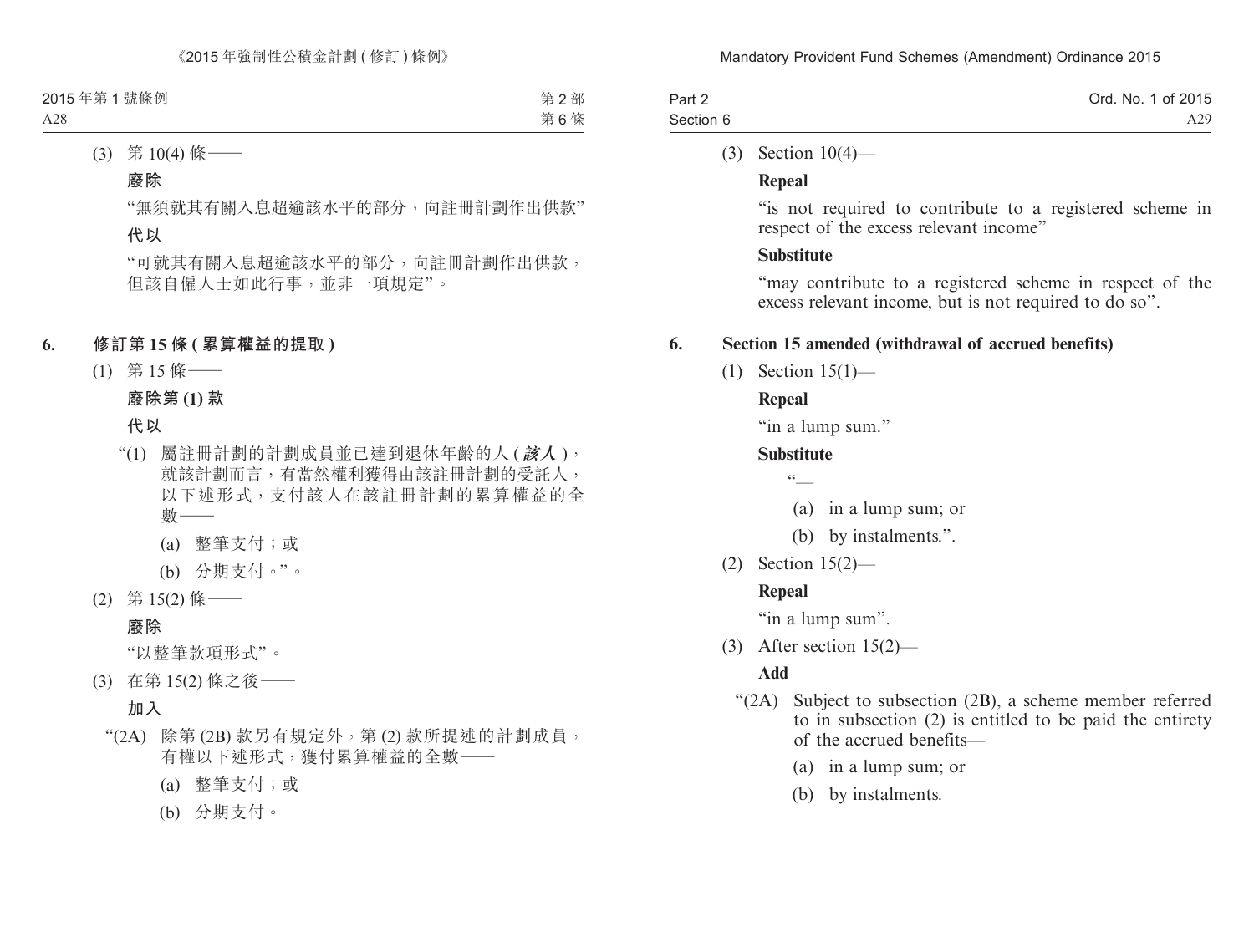| Part 2    | Ord. No. 1 of 2015 |
|-----------|--------------------|
| Section 6 | A31                |

- (2B) Subsection (2A)(b) does not apply to a scheme member whose entitlement is exercised in the circumstances specified under subsection (3) in the regulations.".
- (4) Section 15(3)(a)—

#### **Repeal**

"and".

(5) Section 15(3)(b)—

### **Repeal**

"incapacity."

### **Substitute**

"incapacity; and".

(6) After section  $15(3)(b)$ —

# **Add**

"(c) the scheme member's terminal illness.".

(7) Section 15(4)—

# **Repeal**

"the approved trustee of the scheme must pay the whole of the member's accrued"

# **Substitute**

"and any of the member's accrued benefits are held in the scheme, the approved trustee of the scheme must pay those".

(8) After section 15(6)—

# **Add**

"(7) For the purposes of this section, a scheme member has permanently ceased employment or self-employment if the member—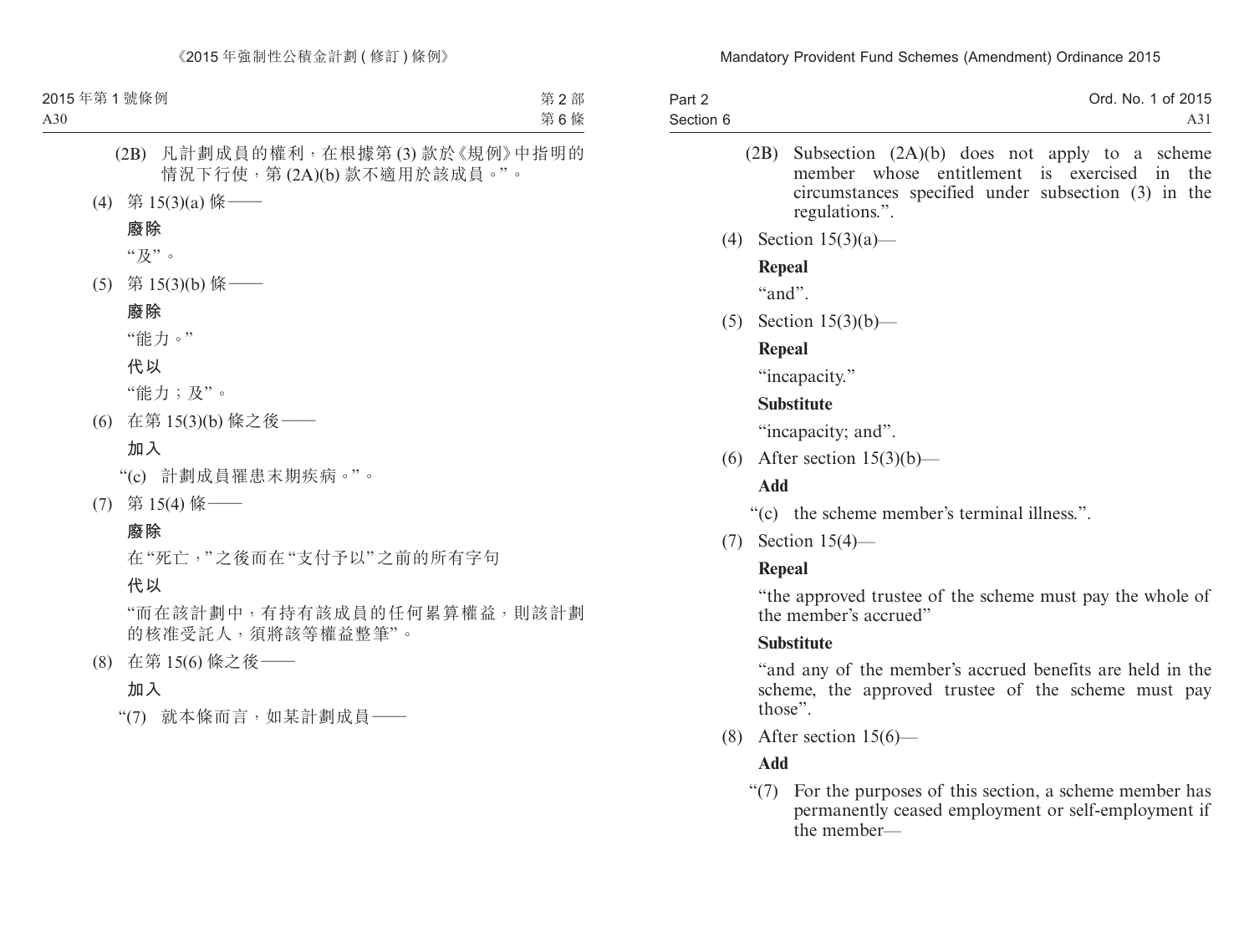| Part 2    | Ord. No. 1 of 2015 |
|-----------|--------------------|
| Section 7 | A33                |

- (a) has ceased all employment with no intention of becoming employed or self-employed again; and
- (b) has ceased all self-employment with no intention of becoming self-employed or employed again.".

#### **7. Sections 21BA and 21BB added**

After section 21B—

**Add**

#### "**21BA. Constituent funds of registered schemes to be approved**

- (1) An approved trustee of a registered scheme must, before making a constituent fund available in the scheme for investment by scheme members, ensure that the fund has been approved by the Authority.
- (2) An approved trustee who, without reasonable excuse, fails to comply with subsection (1) commits an offence and is liable—
	- (a) on conviction on indictment to a fine of \$5,000,000 and to imprisonment for 7 years and, in the case of a continuing offence, to a further fine of \$100,000 for each day on which the offence is continued; or
	- (b) on summary conviction to a fine of \$500,000 and to imprisonment for 2 years and, in the case of a continuing offence, to a further fine of \$10,000 for each day on which the offence is continued.

#### **21BB. Application for approval and cancellation of approval of constituent funds of registered schemes**

- (1) The Authority may on application made by an approved trustee of a registered scheme—
	- (a) approve a constituent fund of the scheme; or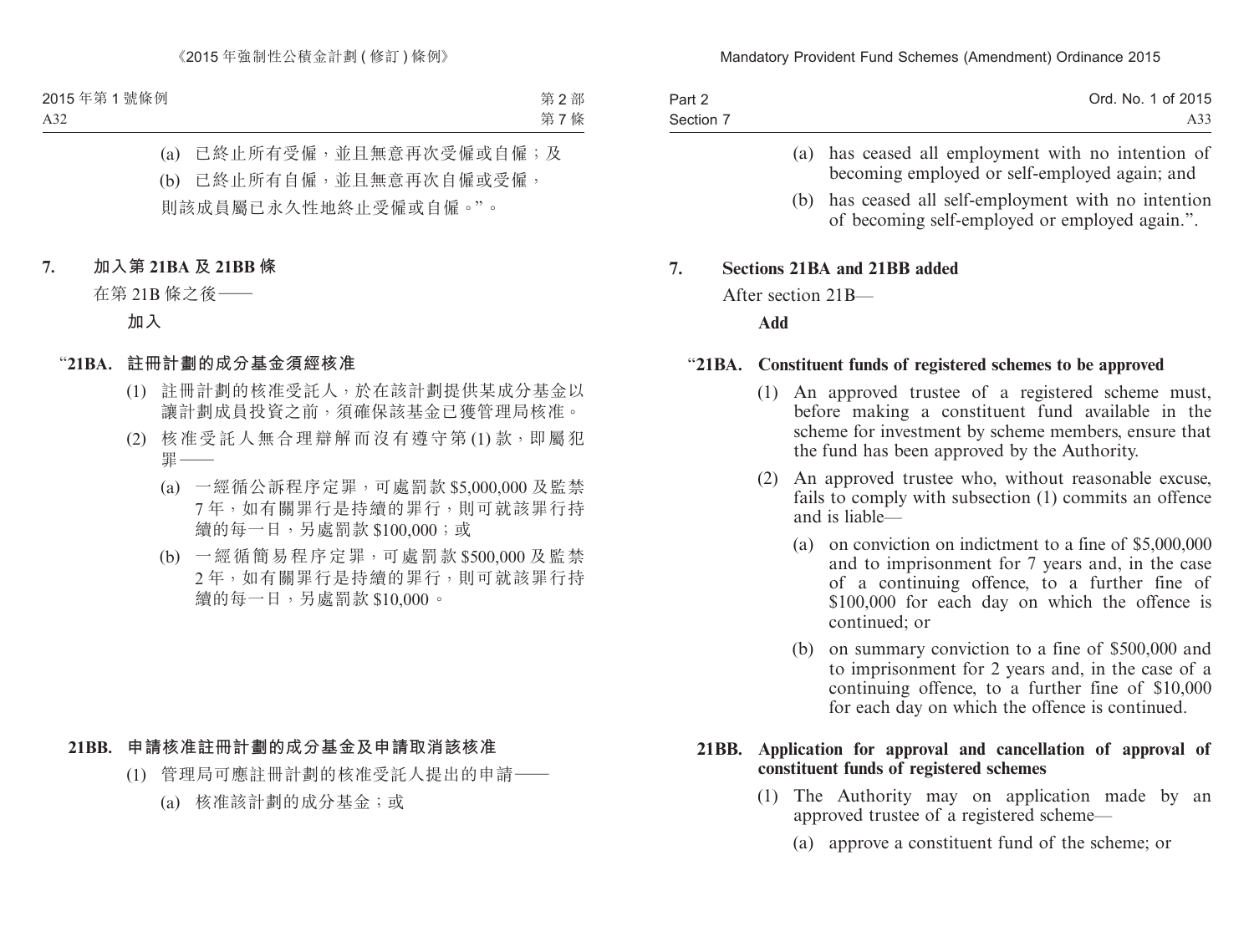| Part 2<br>Section 7 |     | Ord. No. 1 of 2015<br>A35.                                                                                                                                                                                                               |
|---------------------|-----|------------------------------------------------------------------------------------------------------------------------------------------------------------------------------------------------------------------------------------------|
|                     |     | cancel the approval granted in respect of a<br>(b)<br>constituent fund of the scheme.                                                                                                                                                    |
|                     | (2) | An application for approval or cancellation must—                                                                                                                                                                                        |
|                     |     | (a) be in a form specified or approved by the<br>Authority; and                                                                                                                                                                          |
|                     |     | contain the information, and be accompanied by<br>(b)<br>the documents, specified for the purposes of this<br>section in the guidelines.                                                                                                 |
|                     | (3) | An application for approval must include a statement<br>of investment policy that sets out—                                                                                                                                              |
|                     |     | (a) the investment objectives of the fund;                                                                                                                                                                                               |
|                     |     | the policy as to the kinds of securities and other<br>(b)<br>assets in which the fund may be invested;                                                                                                                                   |
|                     |     | the policy as to the balance between different<br>(c)<br>kinds of securities and other assets of the fund;                                                                                                                               |
|                     |     | the policy regarding the acquisition, holding and<br>(d)<br>disposal of financial futures contracts, and of<br>financial option contracts, for the purposes of the<br>fund; and                                                          |
|                     |     | the risks inherent in implementing the policies<br>(e)<br>referred to in paragraphs $(b)$ , $(c)$ and $(d)$ , and the<br>return expected to result from giving effect to<br>those policies.                                              |
|                     | (4) | The Authority may, by written notice, require an<br>applicant for approval or cancellation to provide<br>information<br>and documents<br>additional<br>that<br>are<br>reasonably necessary to enable it to determine the<br>application. |
|                     | (5) | If the requirement referred to in subsection $(4)$ is not<br>complied with within a reasonable time specified in the<br>notice, the Authority may reject the application.                                                                |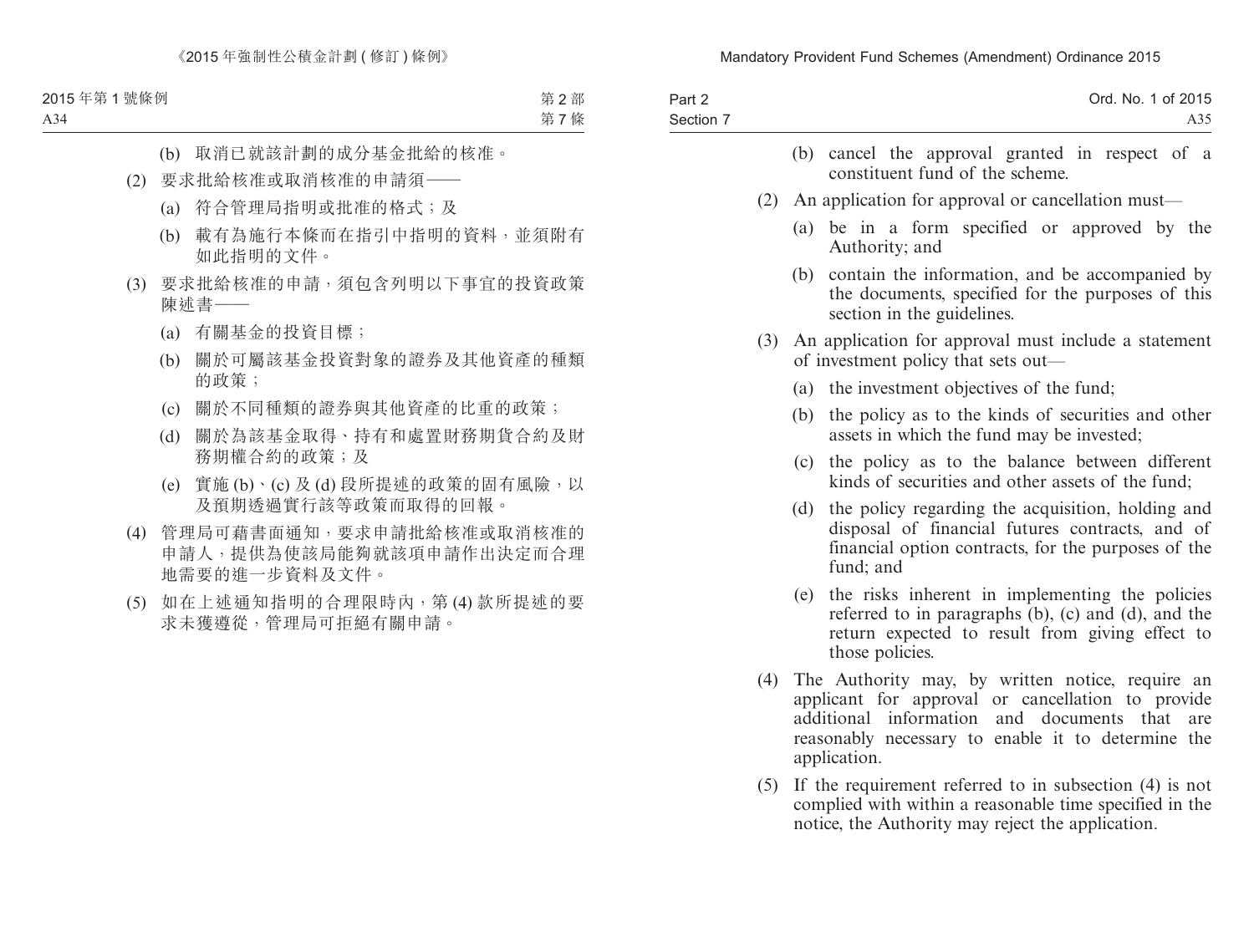| Part 2    | Ord. No. 1 of 2015 |
|-----------|--------------------|
| Section 8 |                    |

|    | (6)    | Without limiting any other ground on which the<br>Authority may refuse to approve any constituent fund<br>under subsection (1), the Authority may refuse to<br>approve a constituent fund if it is not satisfied that the<br>fund is in scheme members' interests. |
|----|--------|--------------------------------------------------------------------------------------------------------------------------------------------------------------------------------------------------------------------------------------------------------------------|
|    | (7)    | The Authority must not reject an application for<br>approval or cancellation without giving the applicant<br>an opportunity to make representations (either orally<br>or in writing or both) as to why the application should<br>not be rejected.                  |
|    | (8)    | If the Authority rejects an application for approval or<br>cancellation, it must—                                                                                                                                                                                  |
|    |        | (a) give written notice of the rejection to the<br>applicant; and                                                                                                                                                                                                  |
|    |        | include in the notice a statement setting out the<br>(b)<br>reasons for the rejection.                                                                                                                                                                             |
|    | (9)    | The approval granted in respect of each constituent<br>fund of a registered scheme is taken to be cancelled on<br>the cancellation of the registration of the scheme.".                                                                                            |
| 8. |        | <b>Section 23 amended (Residual Provident Fund Scheme)</b>                                                                                                                                                                                                         |
|    |        | Section 23(2), (3) and (4), Chinese text—                                                                                                                                                                                                                          |
|    | Repeal |                                                                                                                                                                                                                                                                    |
|    |        | "監督" (wherever appearing)                                                                                                                                                                                                                                          |
|    |        | <b>Substitute</b>                                                                                                                                                                                                                                                  |
|    |        | "管理局".                                                                                                                                                                                                                                                             |
| 9. |        | Section 42 amended (Authority may disclose certain information<br>despite section 41)                                                                                                                                                                              |
|    |        |                                                                                                                                                                                                                                                                    |

(1) After section  $42(1)(c)$ —

**Add**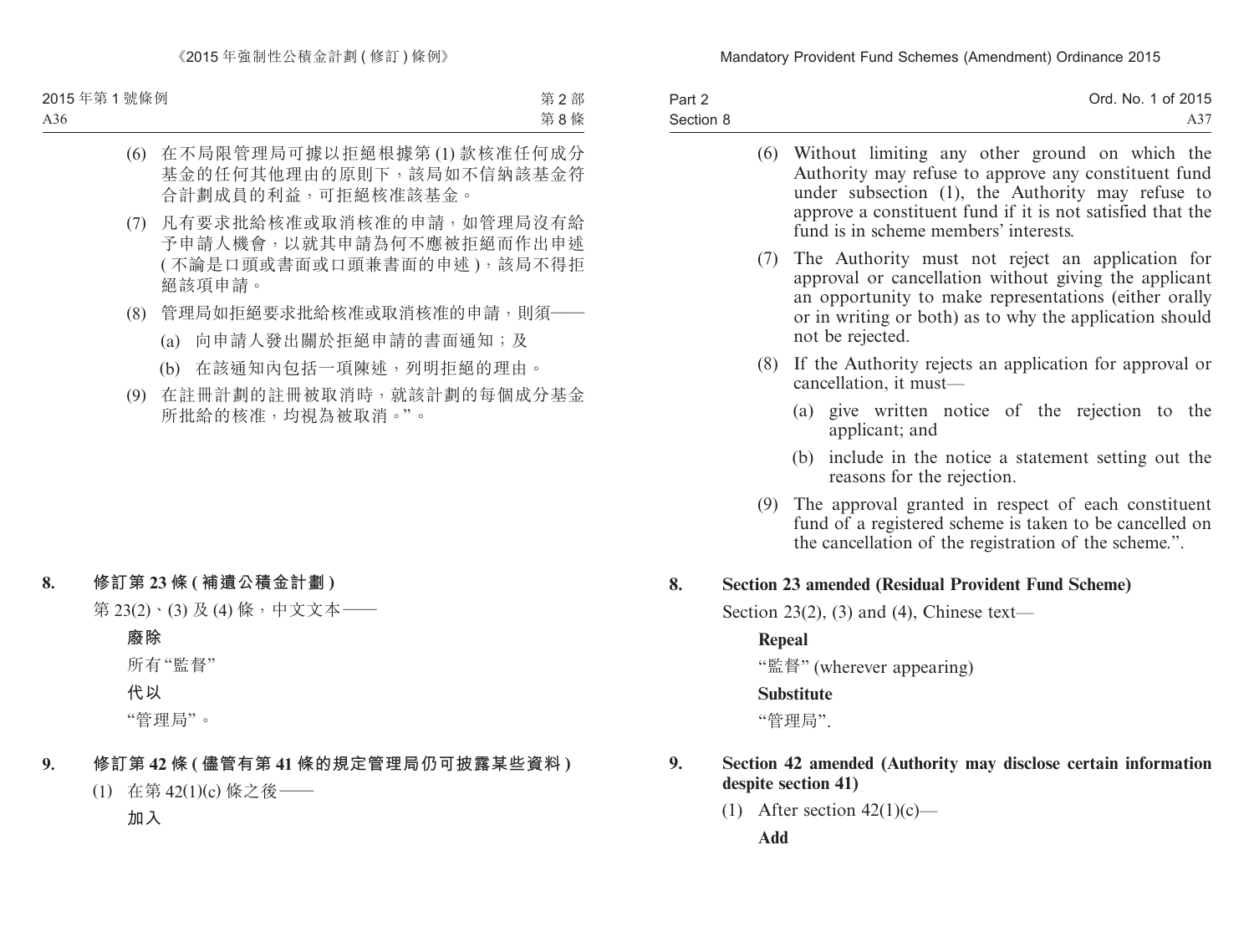| Part 2    | Ord. No. 1 of 2015 |
|-----------|--------------------|
| Section 9 | A39.               |

- "(caa) disclose the information for seeking advice from, or giving advice by, counsel or a solicitor or other professional adviser acting or proposing to act in a professional capacity in connection with a matter arising under this Ordinance;".
- (2) Section 42(1)—

#### **Repeal paragraph (d)**

#### **Substitute**

- "(d) subject to subsections (1A) and (2), disclose the information to—
	- (i) the Chief Executive;
	- (ii) the Financial Secretary;
	- (iii) the Secretary for Justice;
	- (iv) the Registrar of Occupational Retirement Schemes;
	- (v) the Insurance Authority;
	- (vi) the Monetary Authority;
	- (vii) the Securities and Futures Commission;
	- (viii) the Commissioner of Inland Revenue;
		- (ix) the Privacy Commissioner for Personal Data;
		- (x) the Ombudsman;
		- (xi) the Registrar of Companies;
	- (xii) the Financial Reporting Council established by section 6(1) of the Financial Reporting Council Ordinance (Cap. 588);
	- (xiii) the Official Receiver appointed under the Bankruptcy Ordinance (Cap. 6);
	- (xiv) a liquidator appointed under the Companies (Winding Up and Miscellaneous Provisions) Ordinance (Cap. 32); or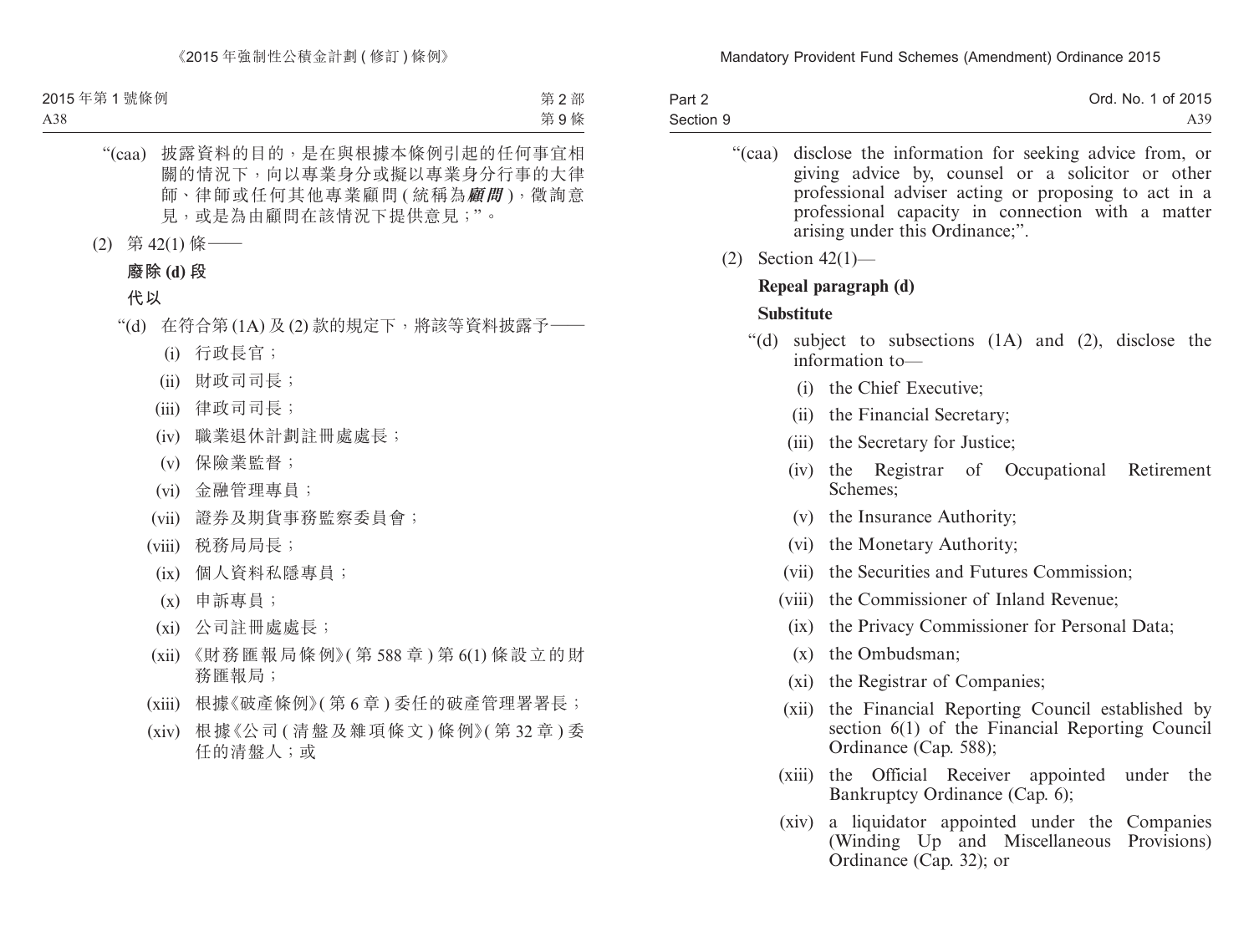| Part 2    | Ord. No. 1 of 2015 |
|-----------|--------------------|
| Section 9 | A4 <sub>1</sub>    |

- (xv) a person authorized by a person or body specified in subparagraph (i), (ii), (iii), (iv), (v), (vi) or  $(vii).$ ".
- (3) After section  $42(1)$ —

### **Add**

- "(1A) The Authority may only disclose information under subsection  $(1)(d)$  if it is satisfied that—
	- (a) the disclosure is in the interests of the scheme members concerned;
	- (b) the disclosure is in the public interest; or
	- (c) the disclosure enables the exercise or performance of a function imposed or conferred by law.".
- (4) Section 42—

# **Repeal subsection (5).**

(5) After section  $42(7)$ —

# **Add**

- "(8) Subject to subsection (9), if information is disclosed by the operation of subsection (1) (other than paragraph (a), (ca) or (f) of that subsection), any of the following persons must not disclose the information (or any part of it) to any other person—
	- (a) the person to whom the information is so disclosed;
	- (b) another person obtaining or receiving the information, whether directly or indirectly, from that person.
	- (9) Subsection (8) does not prevent a person from disclosing information to any other person if—
		- (a) the Authority consents to the disclosure;
		- (b) the disclosure—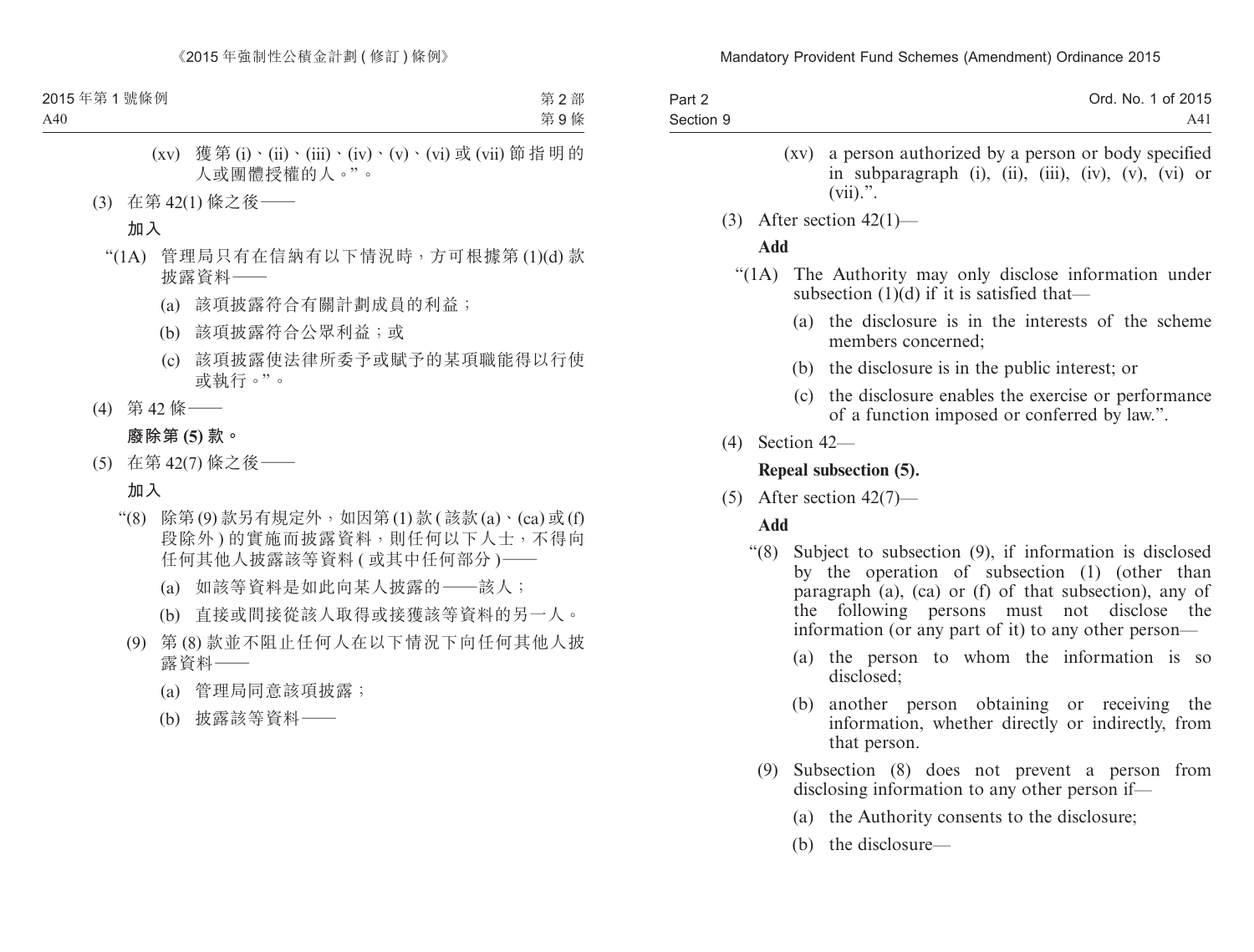| Part 2<br>Section 9 |     | Ord. No. 1 of 2015<br>A43                                                                                                                                                                                                                        |
|---------------------|-----|--------------------------------------------------------------------------------------------------------------------------------------------------------------------------------------------------------------------------------------------------|
|                     |     | is made by a person or body specified in<br>(i)<br>subsection $(1)(d)(v)$ , $(vi)$ or $(vii)$ , or a person<br>authorized by any of them; and                                                                                                    |
|                     |     | in the opinion of the person or body, enables<br>(ii)<br>or assists the person or body to perform their<br>functions under Part 4A;                                                                                                              |
|                     |     | (c) the information (or the part of it) has already<br>been made available to the public;                                                                                                                                                        |
|                     | (d) | the disclosure is for seeking advice from, or giving<br>advice by, counsel or a solicitor or other<br>professional adviser acting or proposing to act in<br>a professional capacity in connection with a<br>matter arising under this Ordinance; |
|                     | (e) | the disclosure is in connection with any judicial or<br>other proceedings to which the person or that<br>other person referred to in subsection $(8)(a)$ or $(b)$<br>is a party; or                                                              |
|                     | (f) | the disclosure is in accordance with a court order,<br>a law or a requirement made under a law.                                                                                                                                                  |
| (10)                |     | Section 41 does not prevent the Authority from giving<br>consent under subsection $(9)(a)$ if it is satisfied that the<br>disclosure-                                                                                                            |
|                     |     | (a) is in the interests of the scheme members<br>concerned;                                                                                                                                                                                      |
|                     |     | (b) is in the public interest; or                                                                                                                                                                                                                |
|                     | (c) | enables the exercise or performance of a function<br>imposed or conferred by law.                                                                                                                                                                |
| (11)                |     | The Authority may, in disclosing information under                                                                                                                                                                                               |

- this section or in giving consent under subsection (9)(a), impose conditions that it considers appropriate.
- (12) A person who contravenes subsection (8) commits an offence and is liable on conviction to a fine at level 4.".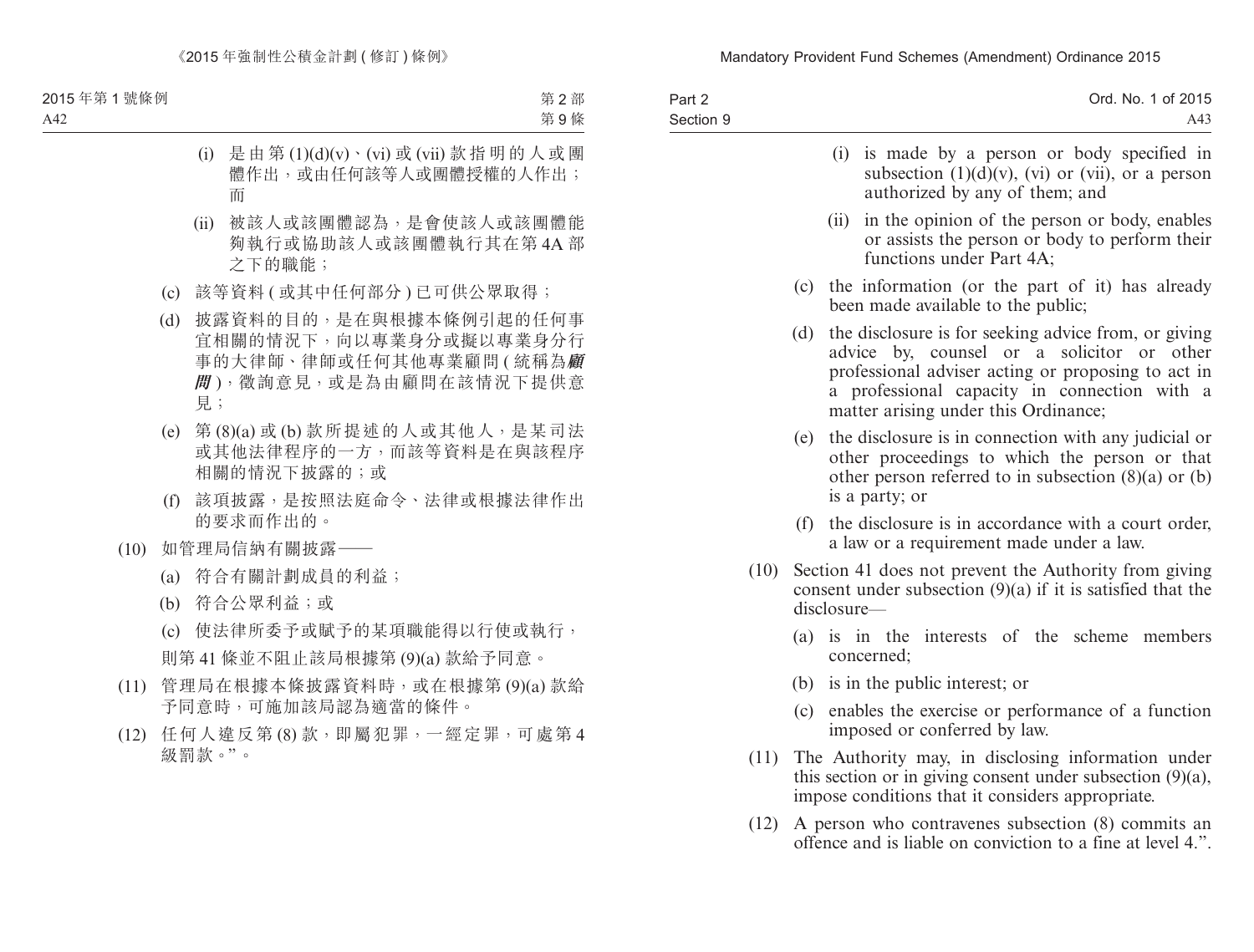| Part 2     | Ord. No. 1 of 2015 |
|------------|--------------------|
| Section 10 | A45                |

#### **10. Section 42AA amended (Authority or specified entity may disclose information obtained under Part 4A despite section 41)**

(1) Section 42AA, heading—

**Repeal**

"**Authority or specified**"

**Substitute**

"**Specified**".

(2) Section 42AA(1)—

### **Repeal**

"the Authority or" (wherever appearing).

(3) After section  $42AA(3)(c)$ —

### **Add**

- "(ca) disclose the information for seeking advice from, or giving advice by, counsel or a solicitor or other professional adviser acting or proposing to act in a professional capacity in connection with a matter arising under this Ordinance;".
- (4) Section 42AA(3)—

### **Repeal paragraph (e)**

### **Substitute**

- "(e) subject to subsections (3A) and (4), disclose the information to—
	- (i) the Chief Executive;
	- (ii) the Financial Secretary;
	- (iii) the Secretary for Justice;
	- (iv) the Registrar of Occupational Retirement Schemes;
	- (v) the Commissioner of Inland Revenue;
	- (vi) the Privacy Commissioner for Personal Data;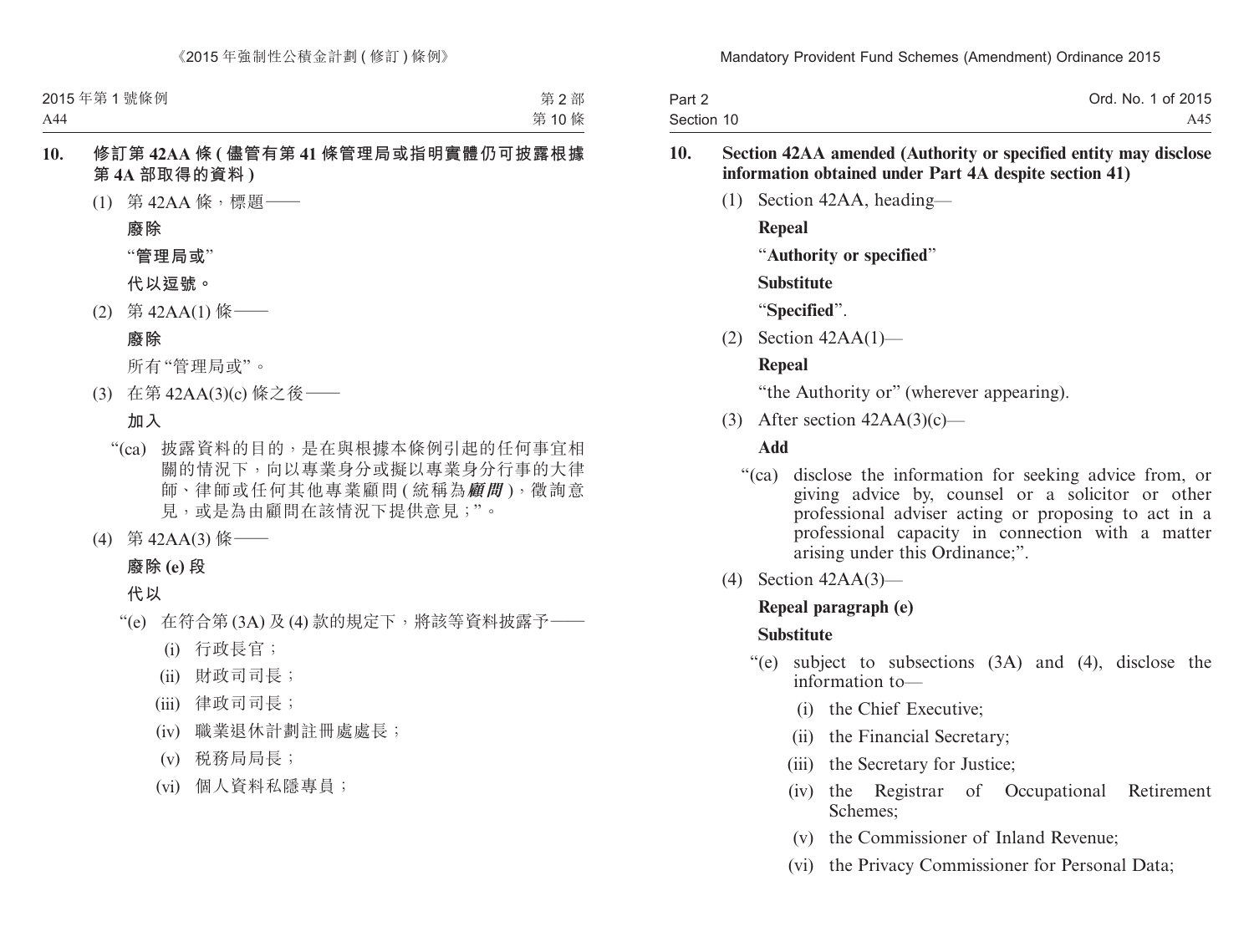| Part 2     |                      | Ord. No. 1 of 2015 |
|------------|----------------------|--------------------|
| Section 10 |                      | A47                |
|            | (vii) the Ombudsman; |                    |

- (viii) the Registrar of Companies;
	- (ix) the Financial Reporting Council established by section 6(1) of the Financial Reporting Council Ordinance (Cap. 588);
		- (x) the Official Receiver appointed under the Bankruptcy Ordinance (Cap. 6);
	- (xi) a liquidator appointed under the Companies (Winding Up and Miscellaneous Provisions) Ordinance (Cap. 32); or
- (xii) a person authorized by a person or body specified in subparagraph  $(i)$ ,  $(ii)$ ,  $(iii)$  or  $(iv)$ .".
- (5) After section 42AA(3)—

#### **Add**

- "(3A) An entity specified in subsection (5) may only disclose information under subsection (3)(e) if, in its opinion, the disclosure—
	- (a) is in the interests of the scheme members concerned;
	- (b) is in the public interest; or
	- (c) enables the exercise or performance of a function imposed or conferred by law.".
- (6) Section 42AA(4)—

#### **Repeal**

```
"subsection (1)"
```
#### **Substitute**

"subsection (3)".

(7) After section 42AA(5)—

#### **Add**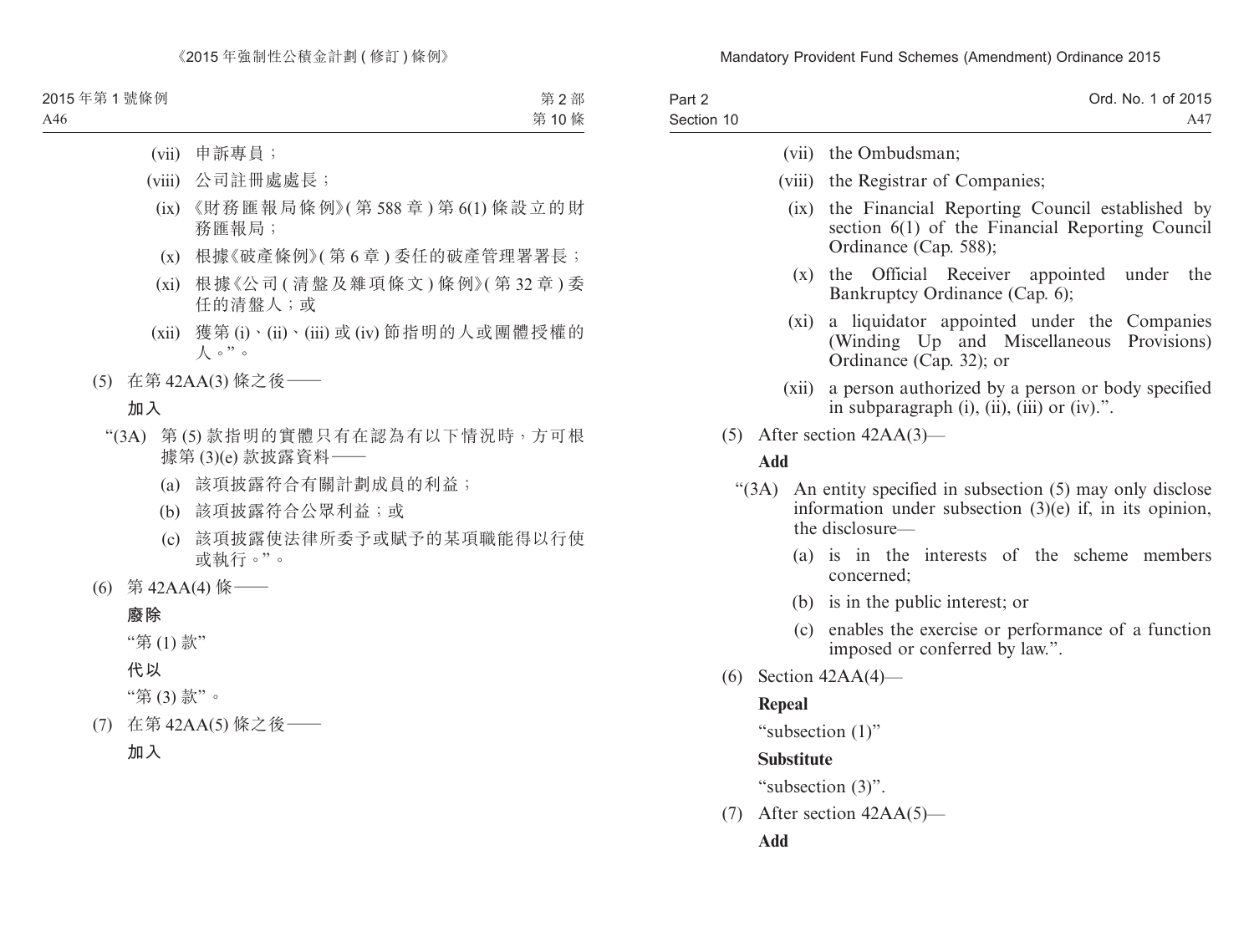| Part 2     | Ord. No. 1 of 2015 |
|------------|--------------------|
| Section 10 | A49.               |

"(6) Subject to subsection (7), if information is disclosed by the operation of subsection (3) (other than paragraph  $(a)$ ,  $(d)$  or  $(f)$  of that subsection), any of the following persons (not being the Authority or an entity specified in subsection  $(5)$  must not disclose the information (or any part of it) to any other person—

- (a) the person to whom the information is so disclosed;
- (b) another person obtaining or receiving the information, whether directly or indirectly, from that person.
- (7) Subsection (6) does not prevent a person from disclosing information to any other person if—
	- (a) the entity disclosing the information consents to the disclosure;
	- (b) the information (or the part of it) has already been made available to the public;
	- (c) the disclosure is for seeking advice from, or giving advice by, counsel or a solicitor or other professional adviser acting or proposing to act in a professional capacity in connection with a matter arising under this Ordinance;
	- (d) the disclosure is in connection with any judicial or other proceedings to which the person or that other person referred to in subsection  $(6)(a)$  or  $(b)$ is a party; or
	- (e) the disclosure is in accordance with a court order, a law or a requirement made under a law.
- (8) Section 41 does not prevent the entity disclosing the information from giving consent under subsection (7)(a) if, in its opinion, the disclosure—
	- (a) is in the interests of the scheme members concerned;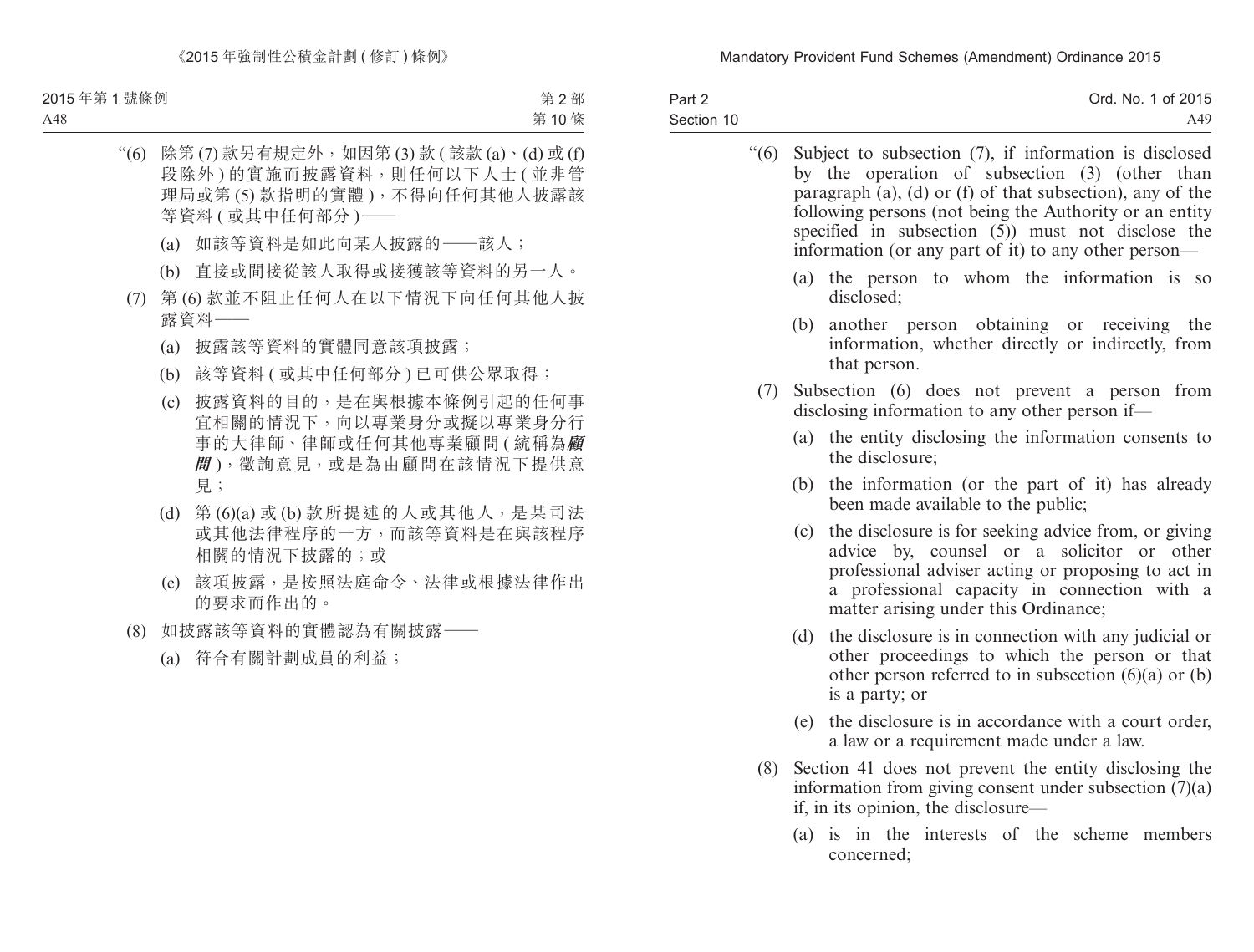| Part 2     | Ord. No. 1 of 2015 |
|------------|--------------------|
| Section 11 | A51.               |

- (b) is in the public interest; or
- (c) enables the exercise or performance of a function imposed or conferred by law.
- (9) The entity disclosing the information may, in disclosing information under this section or in giving consent under subsection (7)(a), impose conditions that it considers appropriate.
- (10) A person who contravenes subsection (6) commits an offence and is liable on conviction to a fine at level 4.".

#### **11. Section 42AAB added**

After section 42AA—

**Add**

#### "**42AAB. Administrator under Occupational Retirement Schemes Ordinance or approved trustee may disclose certain information despite section 41**

- (1) Section 41 does not prevent an administrator as defined by section 2(1) of the Occupational Retirement Schemes Ordinance (Cap. 426), or an approved trustee of a registered scheme, from disclosing information if—
	- (a) the Authority has given written consent; and
	- (b) any of the following applies—
		- (i) the person to whom the information relates has given written consent;
		- (ii) the information is disclosed in a manner that prevents particulars relating to the identity of the person to whom the information relates from being ascertained from the information.
- (2) The Authority may give consent only if—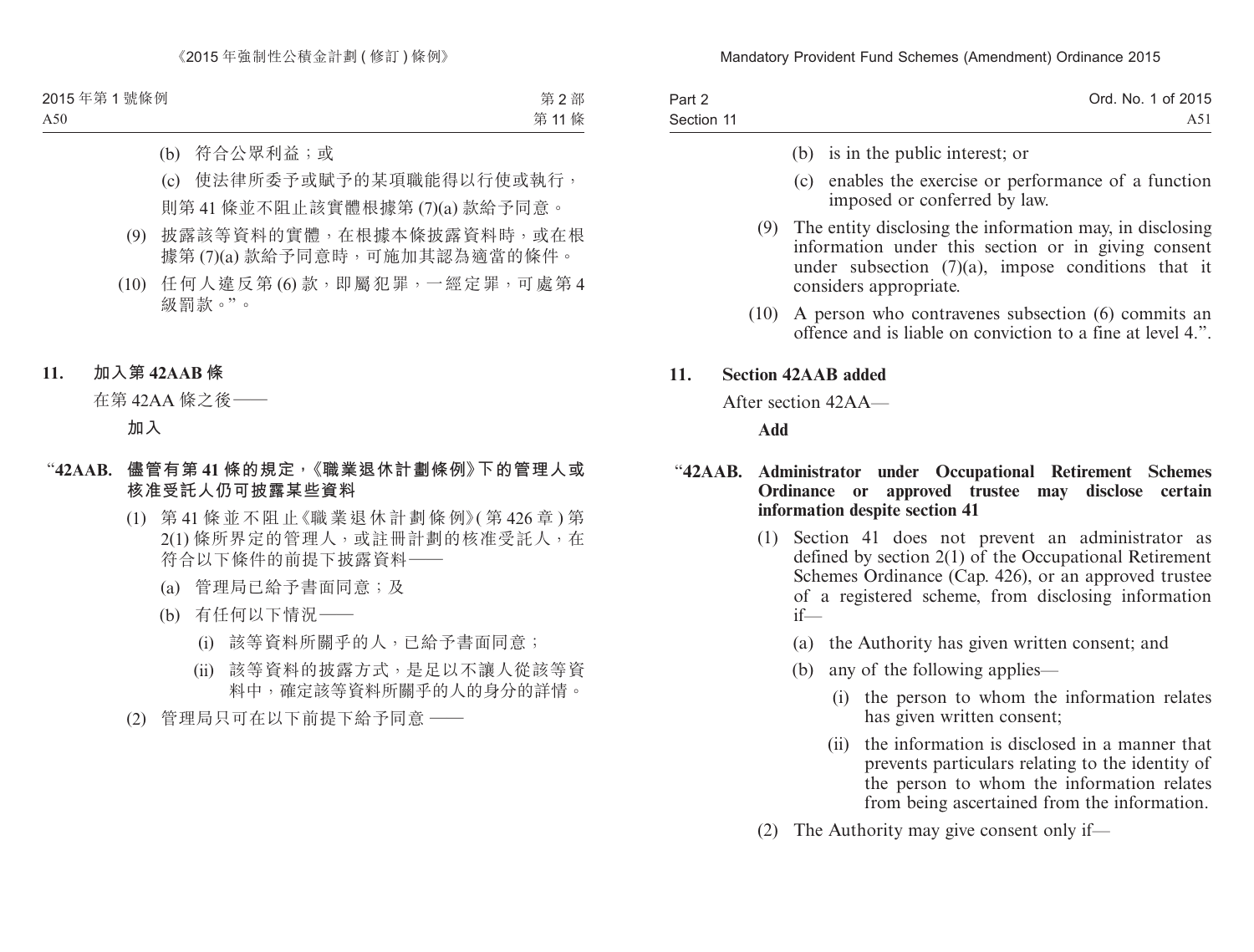| Part 2     | Ord. No. 1 of 2015 |
|------------|--------------------|
| Section 12 | A53                |

- (a) the information is to be disclosed to a person located in a place outside Hong Kong;
- (b) the person exercises or performs in that place functions that correspond to those of the Commissioner of Inland Revenue; and
- (c) the Authority is satisfied that the disclosure will enable or assist the person to exercise or perform the person's official functions.
- (3) The Authority may, in giving consent, impose conditions that it considers appropriate.".

#### **12. Section 43 amended (offence for unapproved person to carry on business as approved trustee, etc.)**

Section 43(3)—

#### **Repeal paragraphs (a) and (b)**

#### **Substitute**

- "(a) on conviction on indictment to a fine of \$5,000,000 and to imprisonment for 7 years and, in the case of a continuing offence, to a further fine of \$100,000 for each day on which the offence is continued; or
	- (b) on summary conviction to a fine of \$500,000 and to imprisonment for 2 years and, in the case of a continuing offence, to a further fine of \$10,000 for each day on which the offence is continued.".

# **13. Section 43C amended (offences by self-employed persons)**

Section 43C—

# **Repeal subsection (3).**

**14. Section 43E amended (offence to make false or misleading statement)**

Section 43E—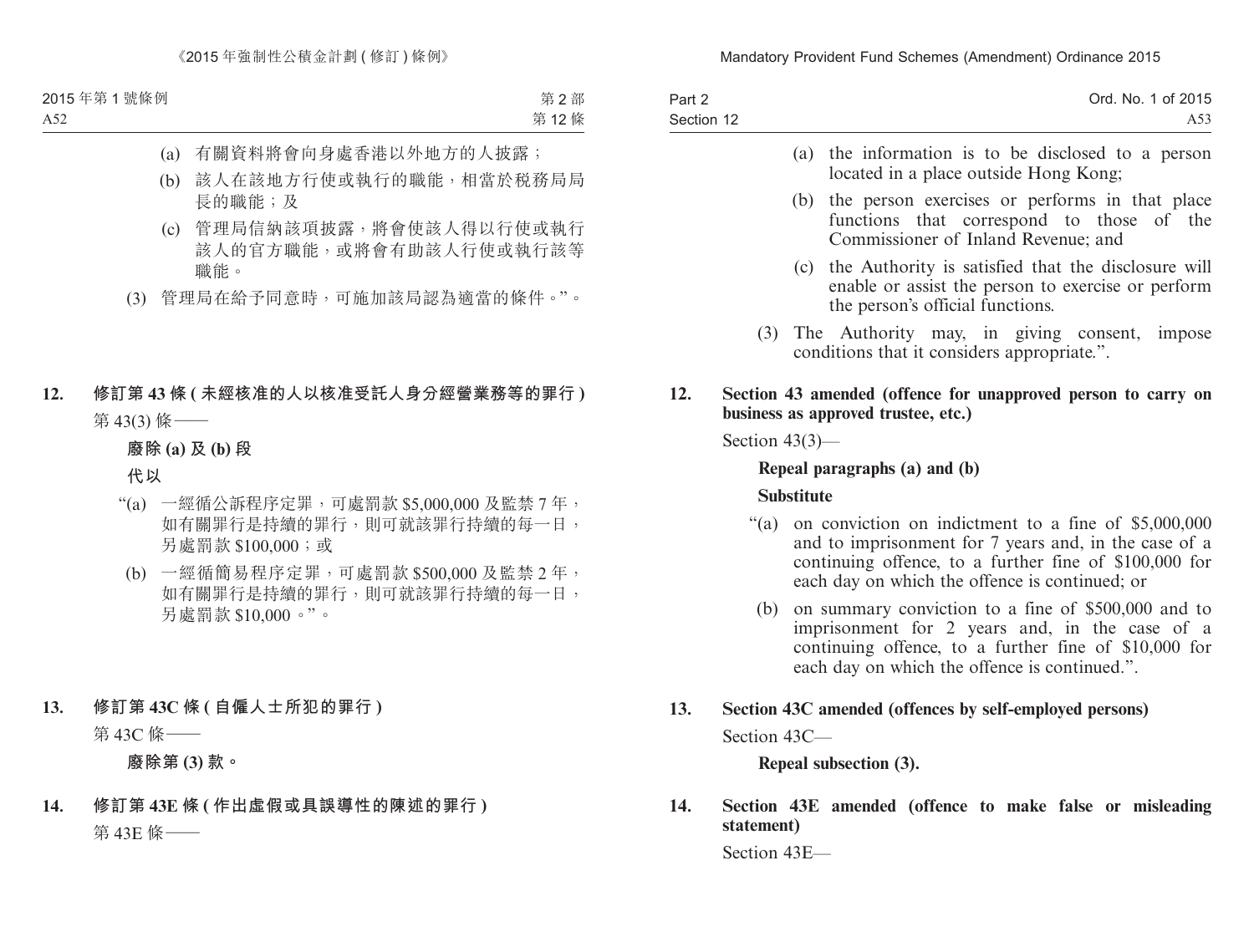| Part 2     | Ord. No. 1 of 2015 |
|------------|--------------------|
| Section 15 | A55.               |

#### **Repeal subsection (2).**

# **15. Section 43F amended (offence relating to pay-record)** Section 43F—

### **Repeal subsection (2).**

#### **16. Section 46 amended (regulations)**

Section 46(1A)(f), after "total incapacity"—

**Add**

", terminal illness".

#### **17. Section 47D added**

After section 47C—

**Add**

#### "**47D. Time limit for prosecution**

- (1) Despite section 26 of the Magistrates Ordinance (Cap. 227), proceedings in respect of an offence (other than an indictable offence) under this Ordinance or any subsidiary legislation under this Ordinance may be brought within 3 years after the commission of the offence unless otherwise specified.
- (2) Subsection (1) does not apply in relation to proceedings in respect of an offence that was committed before the commencement date of section 17 of the Mandatory Provident Fund Schemes (Amendment) Ordinance 2015 (1 of 2015).".

#### **18. Schedule 1 amended (exempt persons)**

Schedule 1, Chinese text, Part 1, items 2 and 3—

#### **Repeal**

"及有關".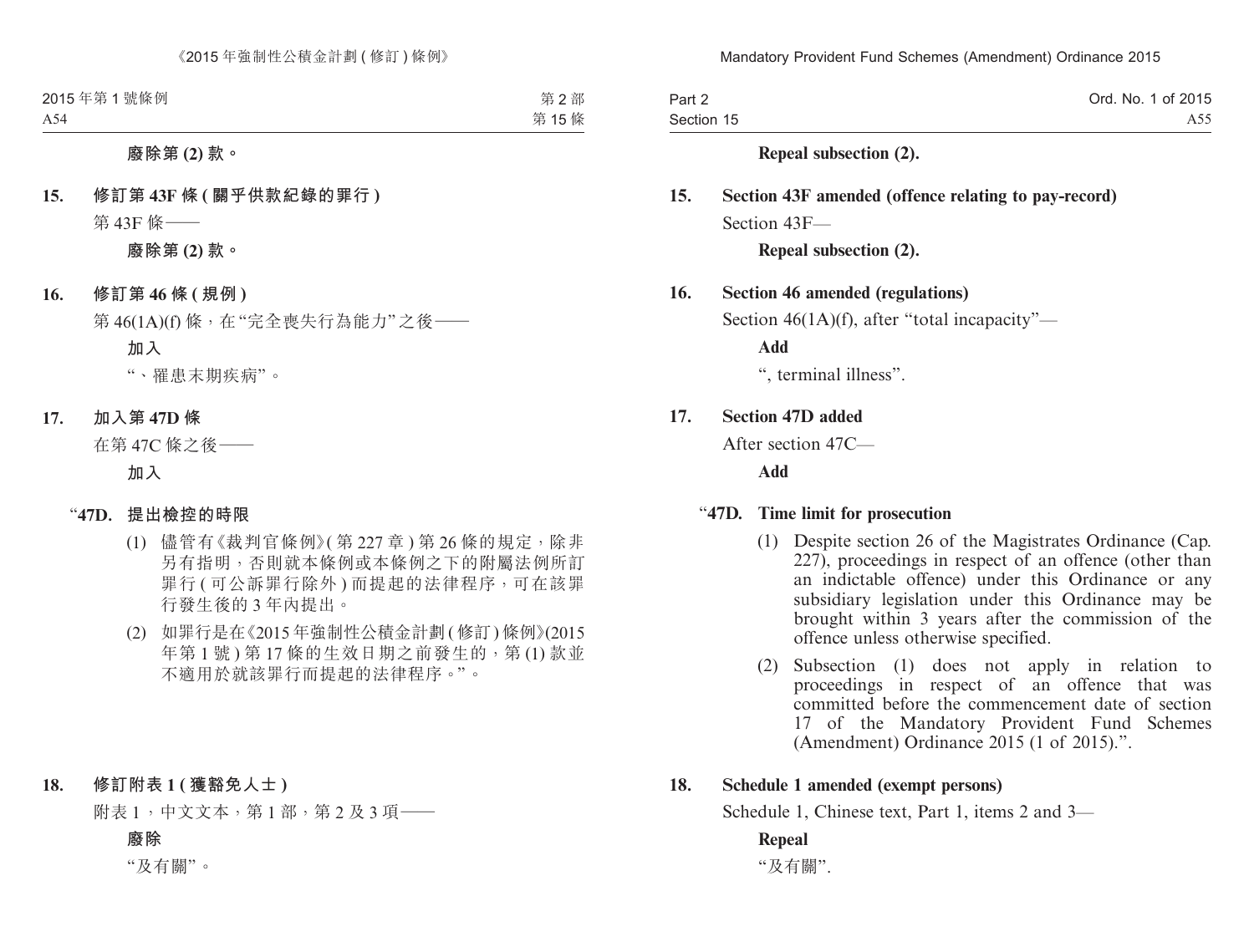| Part 2     | Ord. No. 1 of 2015 |
|------------|--------------------|
| Section 19 | A57.               |

#### **19. Schedule 6 amended (decisions which may be the subject of an appeal)**

Schedule 6, after item 6—

#### **Add**

- "6AA. A decision of the Authority to reject an application for—
	- (a) the approval of a constituent fund of a registered scheme; or
	- (b) the cancellation of approval granted in respect of a constituent fund of a registered scheme.".
- **20. Schedule 7 amended (age specified for the purposes of section 15(2))**

Schedule 7—

#### **Repeal**

"[ss. 15, 43 & 48]"

#### **Substitute**

"[ss. 15 & 48]".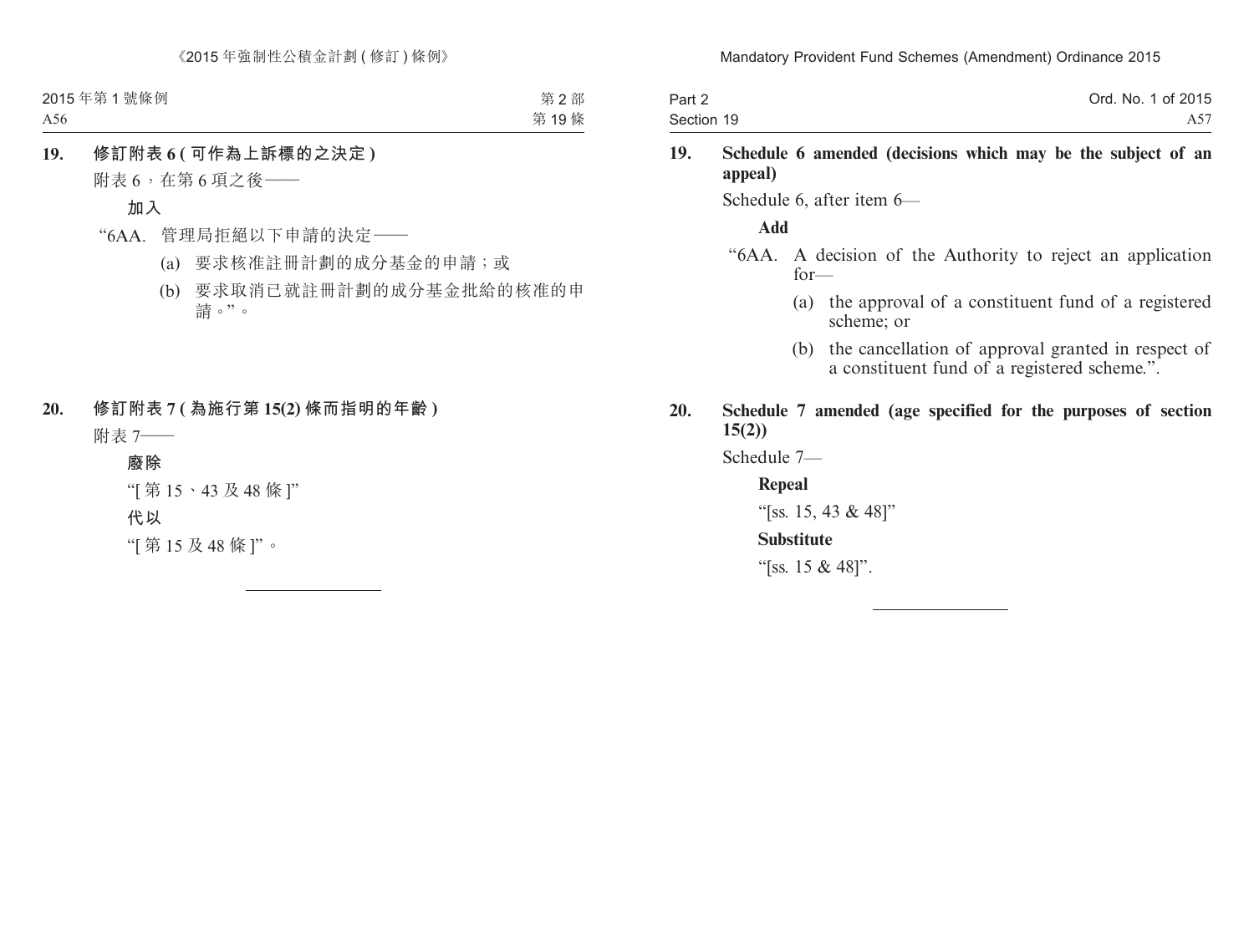| Part 3     | Ord. No. 1 of 2015 |
|------------|--------------------|
| Section 21 | A59.               |

# **Part 3**

# **Amendments to Mandatory Provident Fund Schemes (General) Regulation (Cap. 485 sub. leg. A)**

- **21. Section 2 amended (interpretation)**
	- (1) Section 2—

**Repeal the definition of** *contribution day* **Substitute**

"*contribution day* (供款日)—

- (a) in relation to a self-employed person—see section 131(3) and (4); and
- (b) in relation to a participating employer—see section  $122(1)$ ;".
- (2) Section 2—

**Repeal the definition of** *constituent fund***.**

#### **22. Section 31 amended (non-refusal of scheme applicants)**

(1) Section 31, heading, after "**applicants**"—

**Add**

"**and notice of participation**".

(2) Section 31—

#### **Repeal subsection (4)**

#### **Substitute**

"(4) An applicant for membership of or participation in a registered scheme must be given a notice of participation that complies with subsection (4A) within 30 days after whichever is the later of the following dates—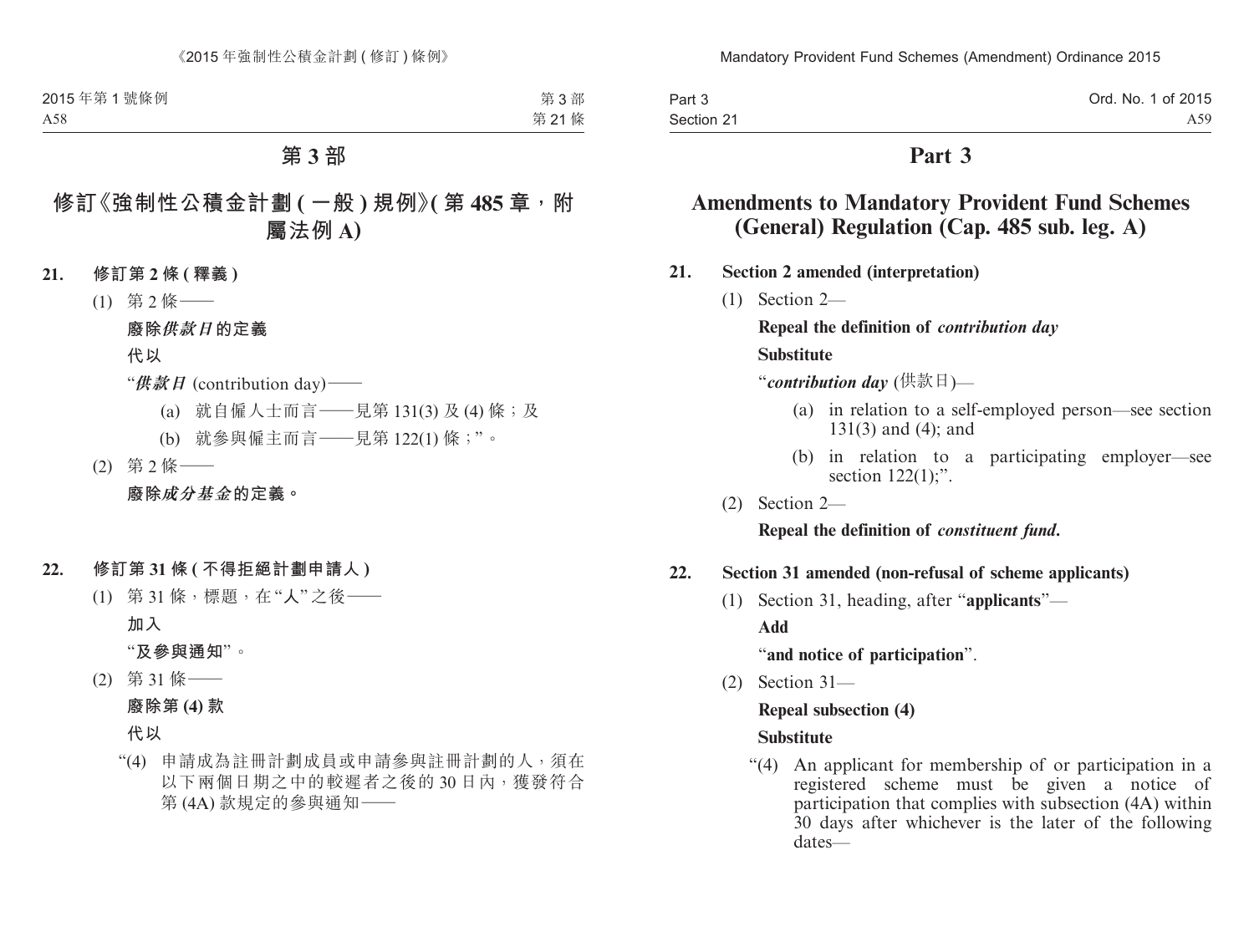| Part 3     | Ord. No. 1 of 2015 |
|------------|--------------------|
| Section 23 | A61                |

- (a) the date on which all the information required for the application is submitted;
- (b) the date on which the applicant agrees to comply with the governing rules of the scheme.".
- (3) After section 31(4)—

### **Add**

- "(4A) A notice of participation must specify—
	- (a) the name of the scheme;
	- (b) the name of the approved trustee of the scheme;
	- (c) either—
		- (i) if the trustee is a natural person who does not have a place of business in Hong Kong, the trustee's residential address; or
		- (ii) in any other case, the address of the trustee's principal place of business in Hong Kong;
	- (d) the name of the scheme member or the participating employer (as the case may be); and
	- (e) the date of issue of the notice.".
- **23. Section 34 amended (no fees etc. for transfer of accrued benefits other than necessary transaction costs)**

Section 34—

### **Repeal**

"No fees may be charged, and no financial penalties may be imposed,"

### **Substitute**

"No fees or financial penalties may be charged to or imposed on a scheme member, or deducted from the member's account,".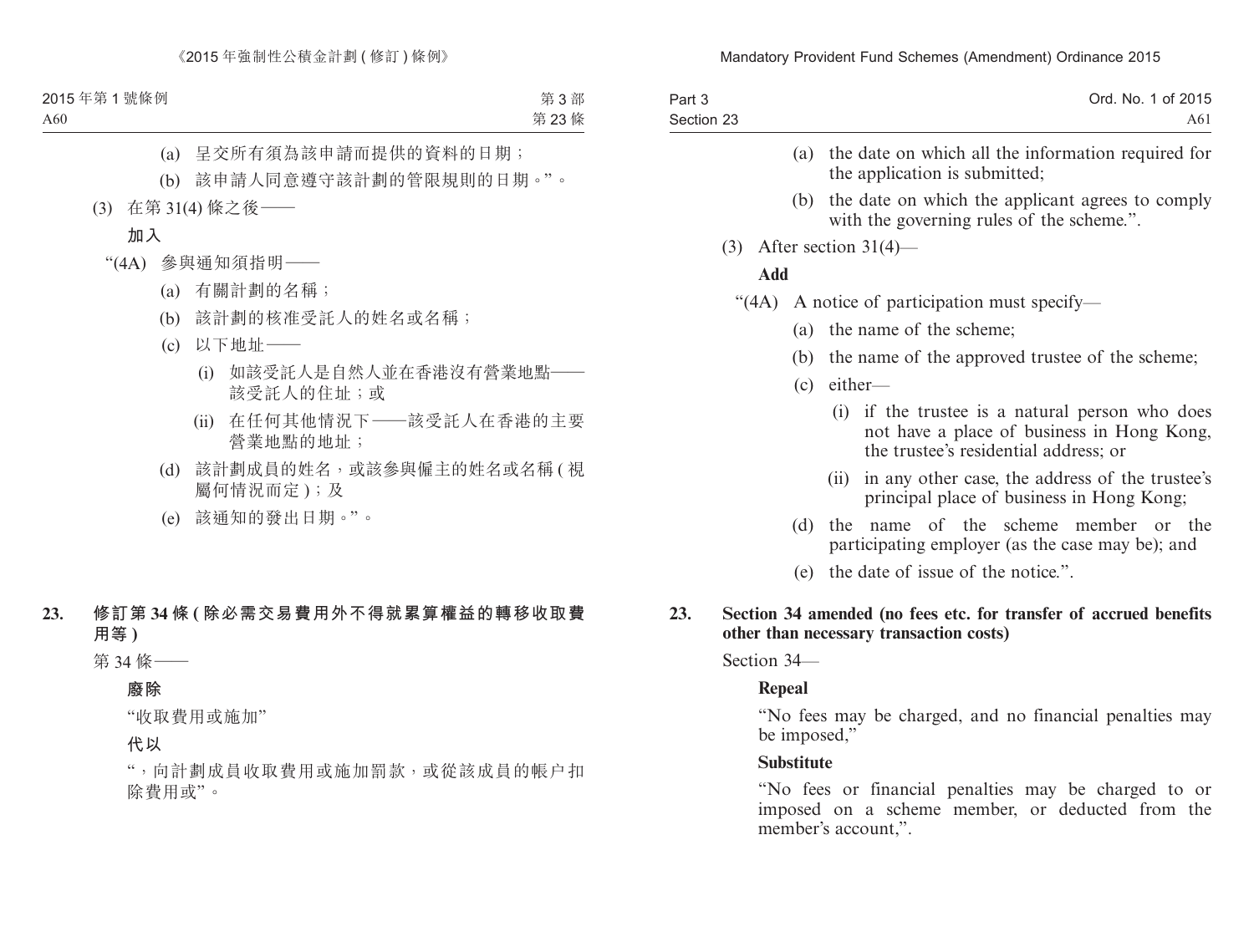| Part 3     | Ord. No. 1 of 2015 |
|------------|--------------------|
| Section 24 | A63 -              |

#### **24. Section 35 amended (no fees etc. for transfer of accrued benefits in certain circumstances)**

(1) Section 35(1)—

#### **Repeal**

"If, after contributions have ceased to be paid to a registered scheme by or on behalf of a scheme member, no fees may be charged, and no financial penalties may be imposed,"

#### **Substitute**

"If contributions have ceased to be paid to a registered scheme by or on behalf of a scheme member, no fees or financial penalties (other than the amount described in subsection (1A)) may be charged to or imposed on the member, or deducted from the member's account,".

 $(2)$  After section 35(1)—

### **Add**

- "(1A) The amount is an amount representing the necessary transaction costs that—
	- (a) are incurred, or reasonably likely to be incurred, by the approved trustee in selling or purchasing investments in order to give effect to the transfer; and
	- (b) are payable to a party other than that approved trustee."

#### **25. Sections 35A and 35B added**

After section 35—

**Add**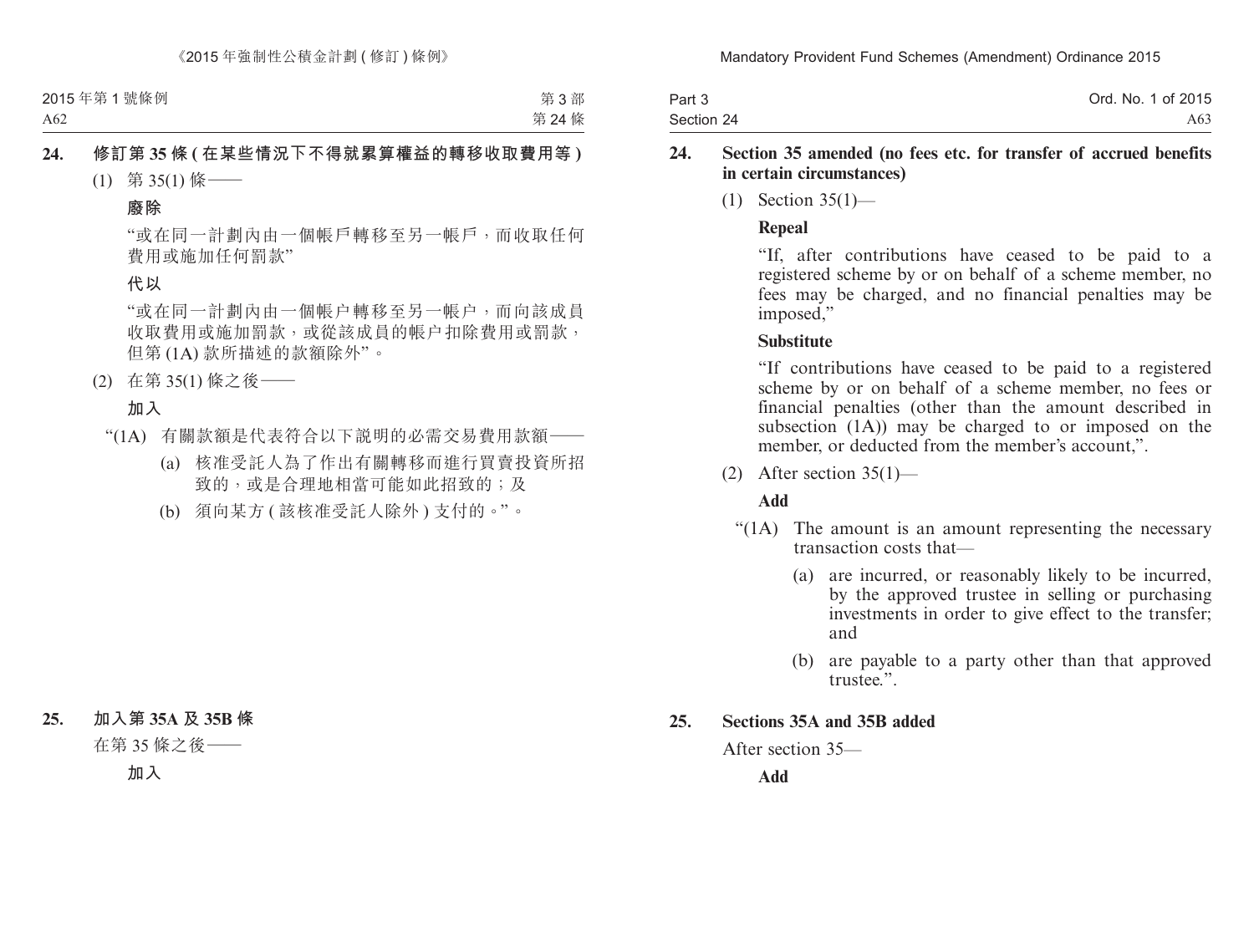| Part 3     | Ord. No. 1 of 2015 |
|------------|--------------------|
| Section 25 | A65.               |

#### "**35A. No fees etc. for payment of accrued benefits in lump sum other than necessary transaction costs**

- (1) No fees or financial penalties (other than the amount described in subsection (2)) may be charged to or imposed on a scheme member, or deducted from the member's account, for the payment of the member's accrued benefits in a lump sum.
- (2) The amount is an amount representing the necessary transaction costs that—
	- (a) are incurred, or reasonably likely to be incurred, by the approved trustee in selling or purchasing investments in order to give effect to the payment; and
	- (b) are payable to a party other than that approved trustee.

#### **35B. Payment of accrued benefits by instalments**

- (1) This section applies if a scheme member is entitled to be paid the accrued benefits by instalments.
- (2) The approved trustee of the scheme must act according to any written instructions regarding the time, frequency or amount of payment of the member's accrued benefits by instalments that the member may give under the governing rules of the scheme if—
	- (a) the instructions are given in a form specified or approved by the Authority; and
	- (b) 30 days have passed since the member gave those instructions to the approved trustee.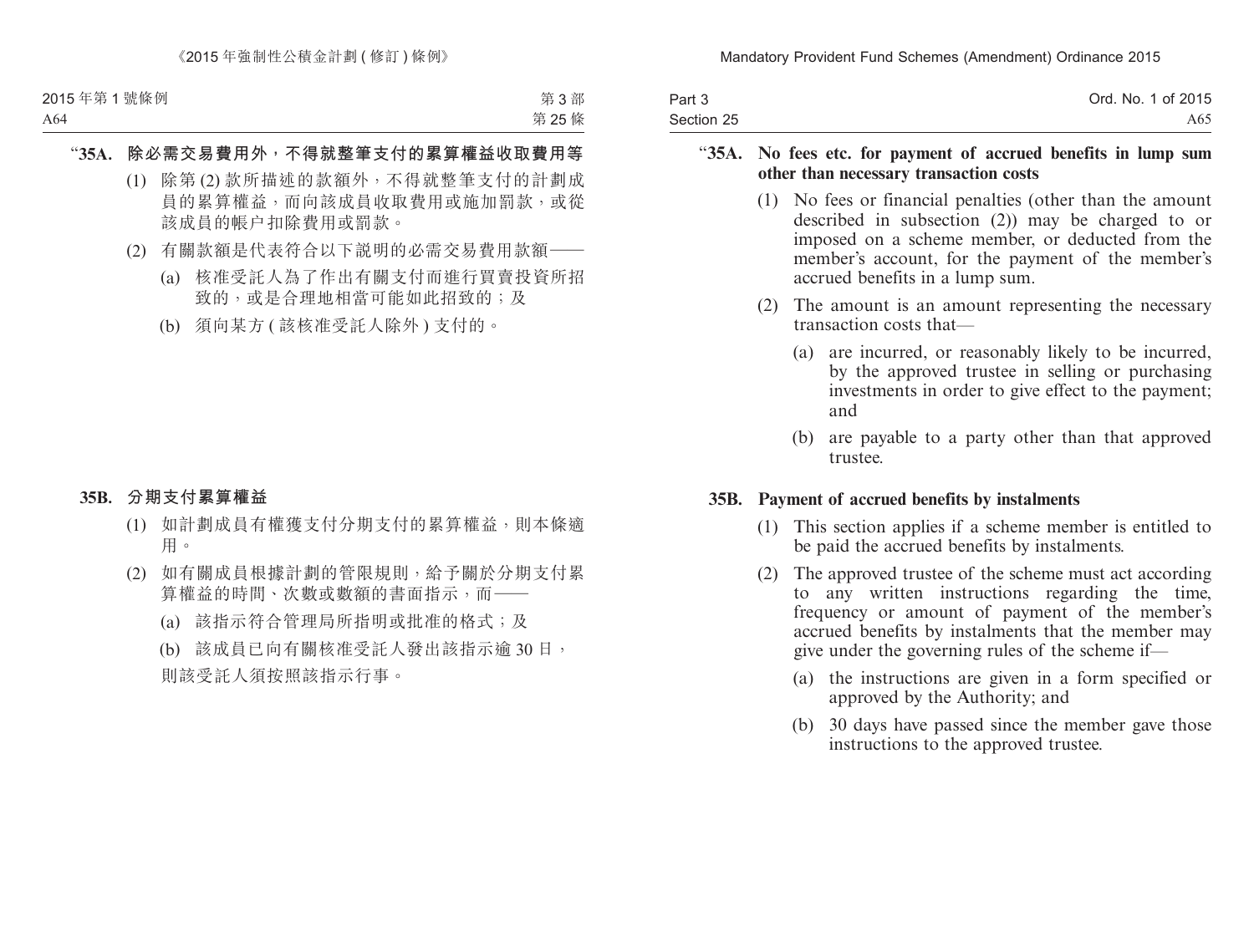| Part 3     | Ord. No. 1 of 2015 |
|------------|--------------------|
| Section 26 | A67 -              |

|     |        |             | (3) No fees or financial penalties (other than the amount<br>described in subsection $(4)$ ) may be charged to or<br>imposed on the member, or deducted from the<br>member's account, for the payment of the member's<br>accrued benefits by instalments in any year for the first<br>4 instalments of that year. |
|-----|--------|-------------|-------------------------------------------------------------------------------------------------------------------------------------------------------------------------------------------------------------------------------------------------------------------------------------------------------------------|
|     |        | (4)         | The amount is an amount representing the necessary<br>transaction costs that-                                                                                                                                                                                                                                     |
|     |        |             | are incurred, or reasonably likely to be incurred,<br>(a)<br>by the approved trustee in selling or purchasing<br>investments in order to give effect to the payment;<br>and                                                                                                                                       |
|     |        |             | are payable to a party other than that approved<br>(b)<br>trustee.".                                                                                                                                                                                                                                              |
| 26. |        |             | Section 36 amended (scheme may consist of a single constituent<br>fund or of separate constituent funds)                                                                                                                                                                                                          |
|     |        | Section 36- |                                                                                                                                                                                                                                                                                                                   |
|     |        |             | Repeal subsections $(2)$ , $(3)$ , $(4)$ , $(5)$ , $(6)$ and $(7)$ .                                                                                                                                                                                                                                              |
| 27. |        |             | <b>Section 42AA added</b>                                                                                                                                                                                                                                                                                         |
|     |        |             | Part 4, after section 42—                                                                                                                                                                                                                                                                                         |
|     |        | Add         |                                                                                                                                                                                                                                                                                                                   |
|     | "42AA. |             | Transitional provisions for Part 4-Mandatory Provident<br><b>Fund Schemes (Amendment) Ordinance 2015</b>                                                                                                                                                                                                          |
|     |        | (1)         | Section $31(4)$ applies in relation to an application for<br>membership of, or participation in, a registered scheme<br>with a relevant date that is before the commencement<br>date if, on the commencement date—                                                                                                |
|     |        |             | (a) the period of 30 days from the relevant date has                                                                                                                                                                                                                                                              |

yet to expire; and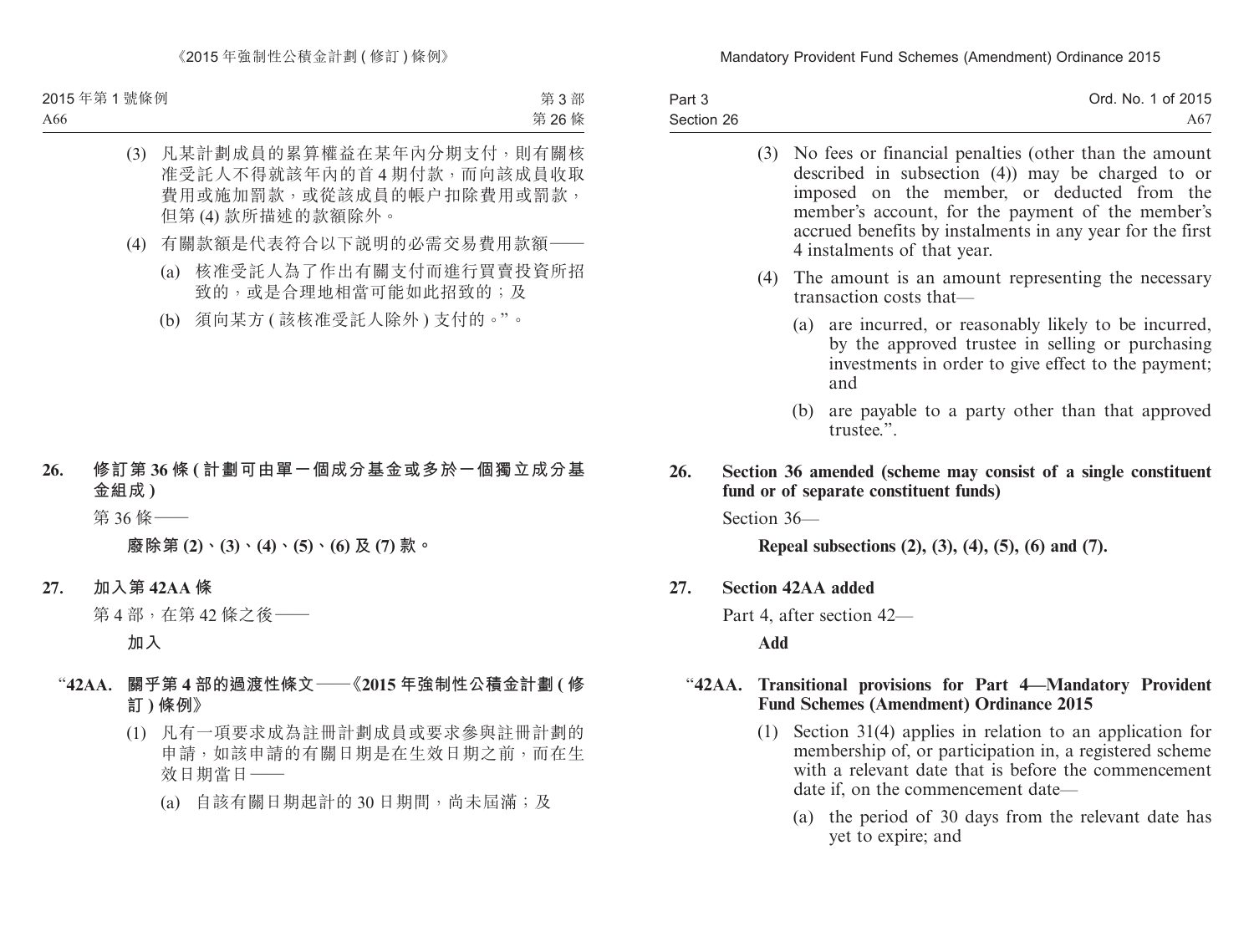| Part 3     | Ord. No. 1 of 2015 |
|------------|--------------------|
| Section 28 | A69.               |

- (b) the applicant has not been given a notice of acceptance under section  $3\tilde{1}(4)$  of the preamended Regulation.
- (2) In this section—
- *commencement date* (生效日期) means the date on which section 22 of the Mandatory Provident Fund Schemes (Amendment) Ordinance 2015 (1 of 2015) comes into operation;
- *pre-amended Regulation* (《未修訂規例》) means this Regulation as in force immediately before the commencement date;
- *relevant date* (有關日期), in relation to an application for membership of, or participation in, a registered scheme, means whichever is the later of the following dates—
	- (a) the date on which all the information required for the application is submitted;
	- (b) the date on which the applicant agrees to observe and accept the governing rules of the scheme.".

#### **28. Section 55 repealed (approved trustee to give membership certificates to relevant employees)**

Section 55—

**Repeal the section.**

**29. Section 67A added**

Part 5, after section 67—

**Add**

### "**67A. Transitional provisions for Part 5—Mandatory Provident Fund Schemes (Amendment) Ordinance 2015**

(1) Subsection (2) applies if—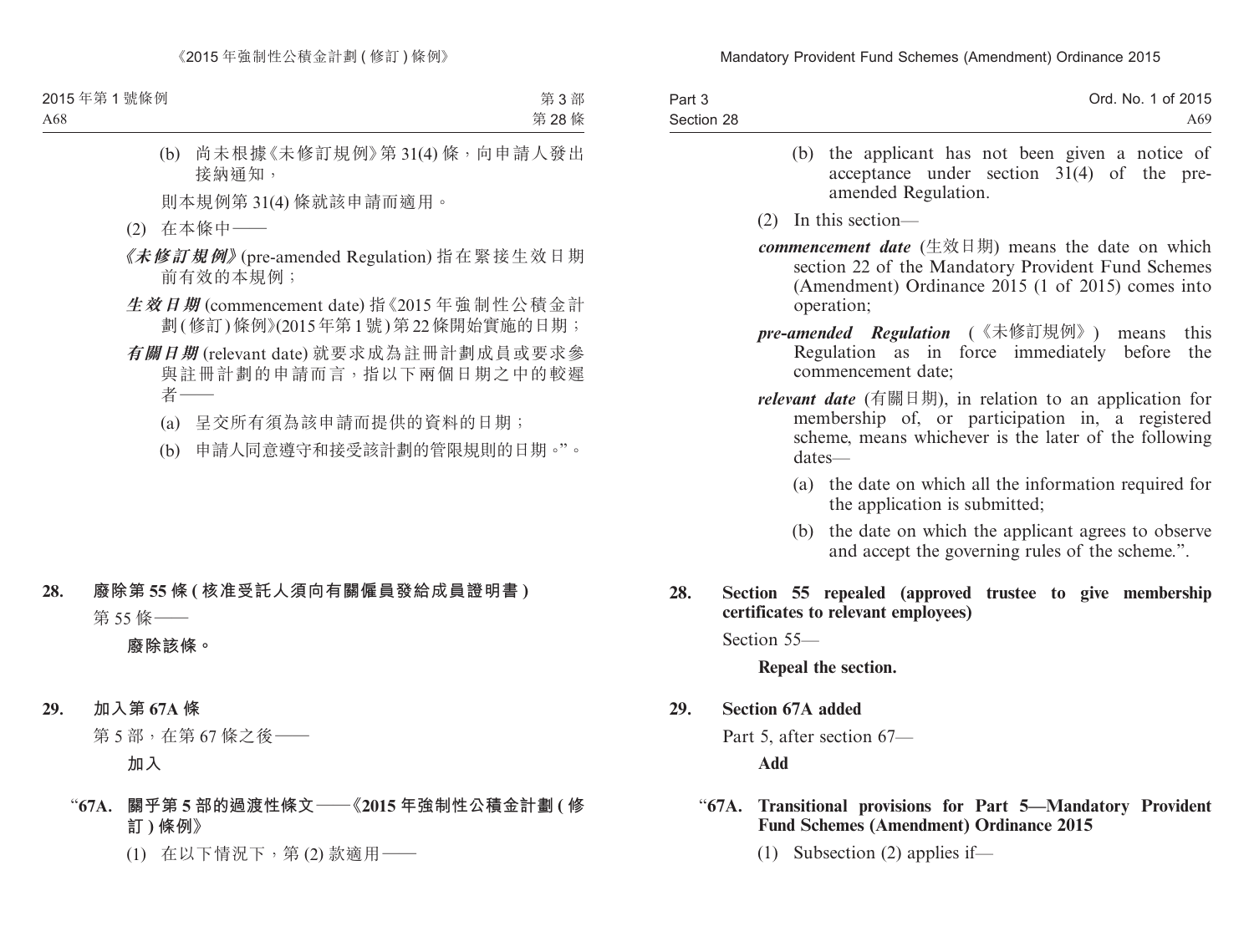| Part 3     | Ord. No. 1 of 2015                                                                                    |
|------------|-------------------------------------------------------------------------------------------------------|
| Section 30 | A 71                                                                                                  |
|            | (a) a relevant employee of a participating employer<br>becomes a member of a registered scheme before |

the commencement date; and

- (b) on the commencement date—
	- (i) the period of 60 days after the employee becomes such a member has yet to expire; and
	- (ii) the employee has not been given a membership certificate under section 55 of the pre-amended Regulation.
- (2) The employee must be given a notice of participation that complies with section 31(4A) within the 60-day period.
- (3) Subsection (2) does not apply in relation to a casual employee who is a member of an industry scheme.
- (4) In this section—
- *commencement date* (生效日期) means the date on which section 28 of the Mandatory Provident Fund Schemes (Amendment) Ordinance 2015 (1 of 2015) comes into operation;
- *pre-amended Regulation* (《未修訂規例》) means this Regulation as in force immediately before the commencement date."

#### **30. Section 78 amended (separate accounts for each scheme member)**

Section 78(6), (7) and (8)—

#### **Repeal**

"any losses in respect thereof" (wherever appearing)

#### **Substitute**

"any losses in respect of the investments and any amounts paid in respect of the member".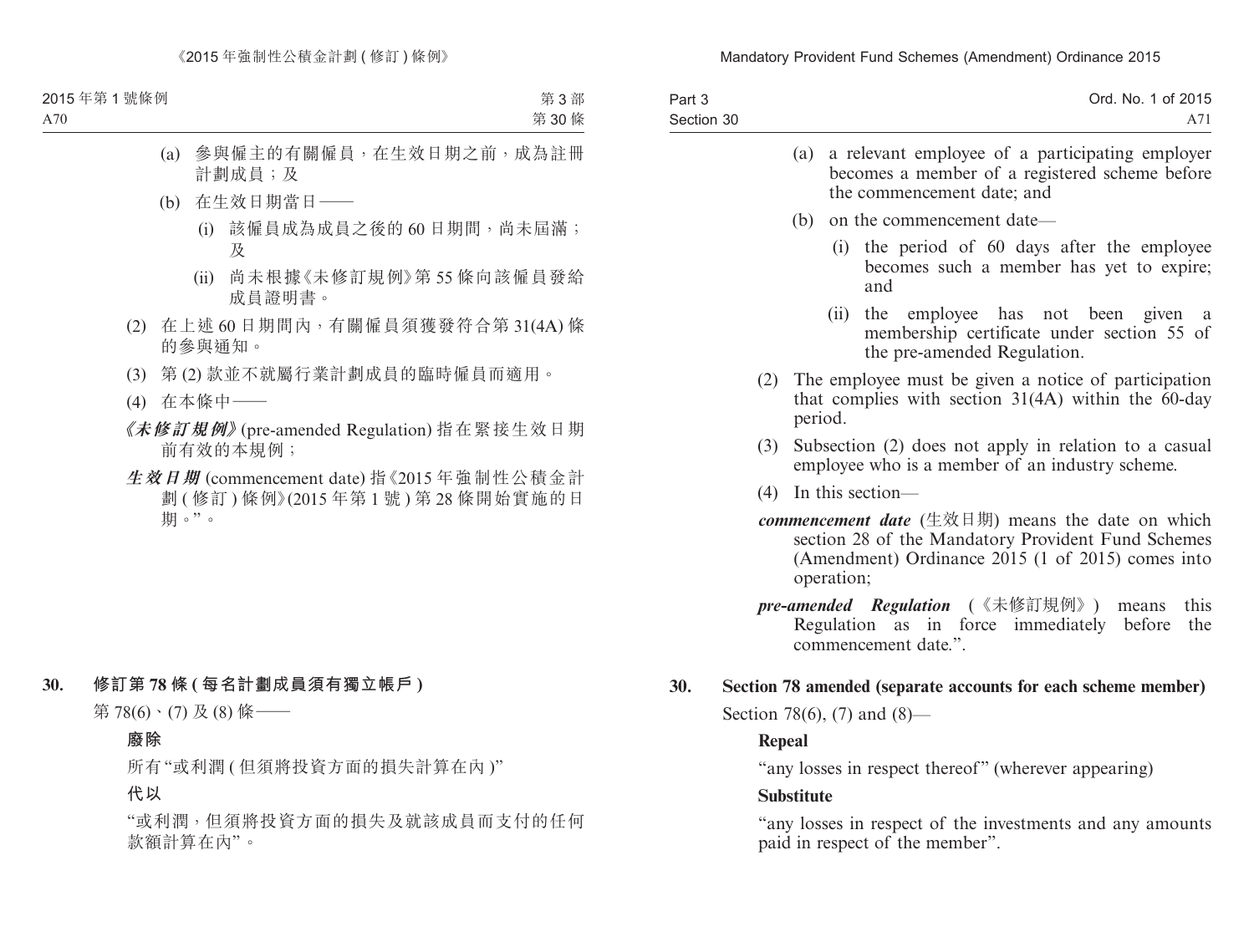| Part 3     | Ord. No. 1 of 2015 |
|------------|--------------------|
| Section 31 |                    |

#### **31. Section 109 amended (approved trustee to lodge trustee's return with Authority)**

Section 109(7)(b)—

### **Repeal**

"in accordance with Part XI of the Companies Ordinance (Cap. 32)"

#### **Substitute**

"in a form and language, and must contain the particulars, as required by the Authority by written notice to the trustee".

### **32. Section 122 amended (participating employer to calculate relevant income and pay mandatory contributions)**

Section 122(1)—

### **Repeal the definition of** *permitted period*

**Substitute**

"*permitted period* (特准限期) has the meaning given by section 7AA(11) of the Ordinance.".

### **33. Section 124 repealed (Authority to give participation certificates to participating employers)**

Section 124—

**Repeal the section.**

### **34. Section 131 amended (contribution period in respect of selfemployed person)**

(1) Section 131, heading, after "**Contribution period**"— **Add**

"**and contribution day**".

(2) After section 131(2)—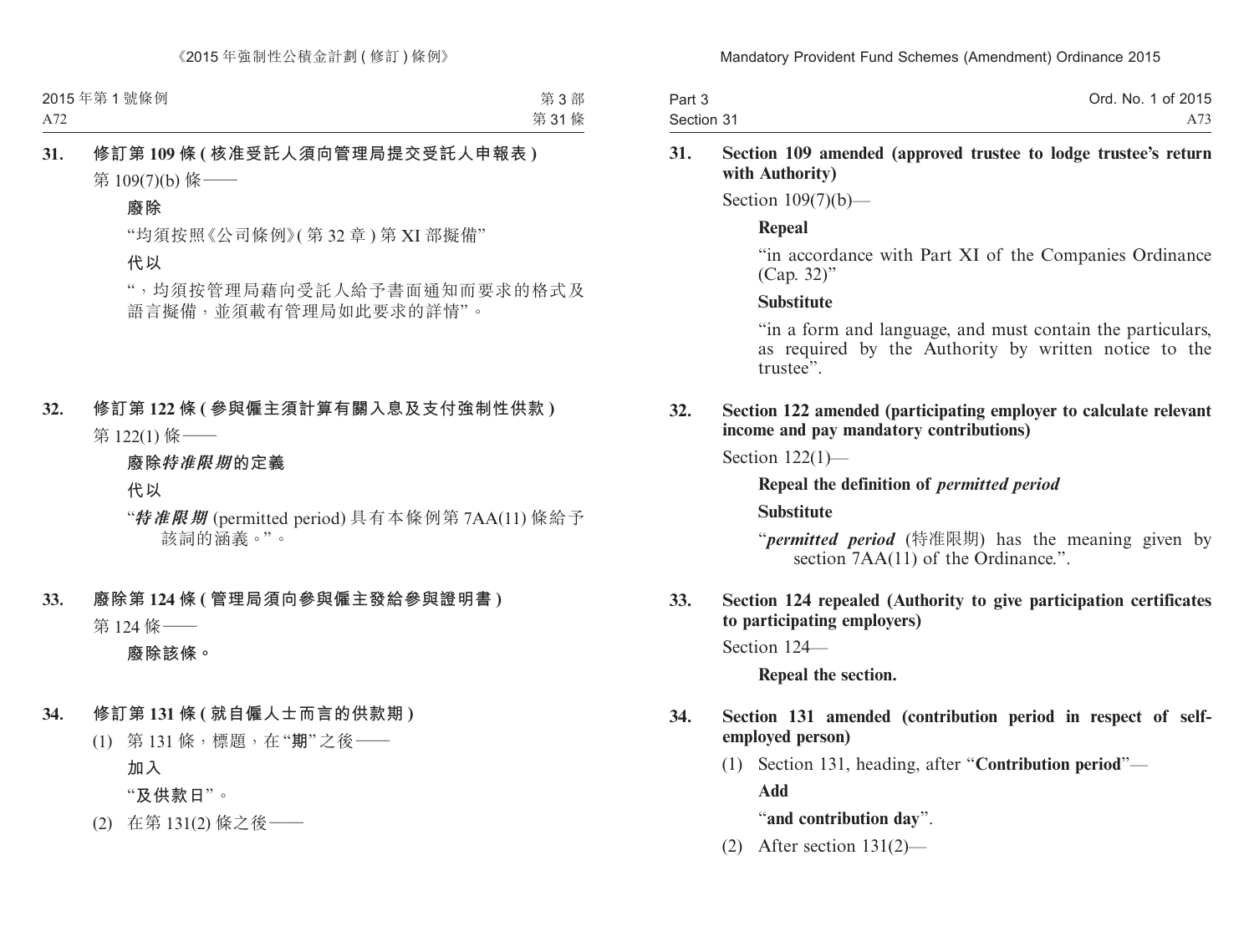| Part 3     | Ord. No. 1 of 2015 |
|------------|--------------------|
| Section 35 | A75                |

#### **Add**

- "(3) The last day of the period prescribed in this section in relation to a self-employed person is the contribution day for the self-employed person.
	- (4) However, if that last day is a day specified in subsection (5), the next following day that is not a day so specified is the contribution day for the selfemployed person.
	- (5) The day specified for subsection (4) is—
		- (a) a Saturday;
		- (b) a public holiday; or
		- (c) a gale warning day or black rainstorm warning day as defined by section 71(2) of the Interpretation and General Clauses Ordinance (Cap. 1).".

#### **35. Section 143 amended (participating employer to notify trustee of certain information)**

Section  $143(2)(c)$ —

#### **Repeal**

"as shown in the participation certificate issued under section 124 to the employer".

#### **36. Section 154 amended (approved trustee to give transfer statement to scheme member)**

(1) Section 154(1)(c)—

# **Repeal**

"amount (expressed in money)"

# **Substitute**

"monetary amount".

(2) After section 154(2)—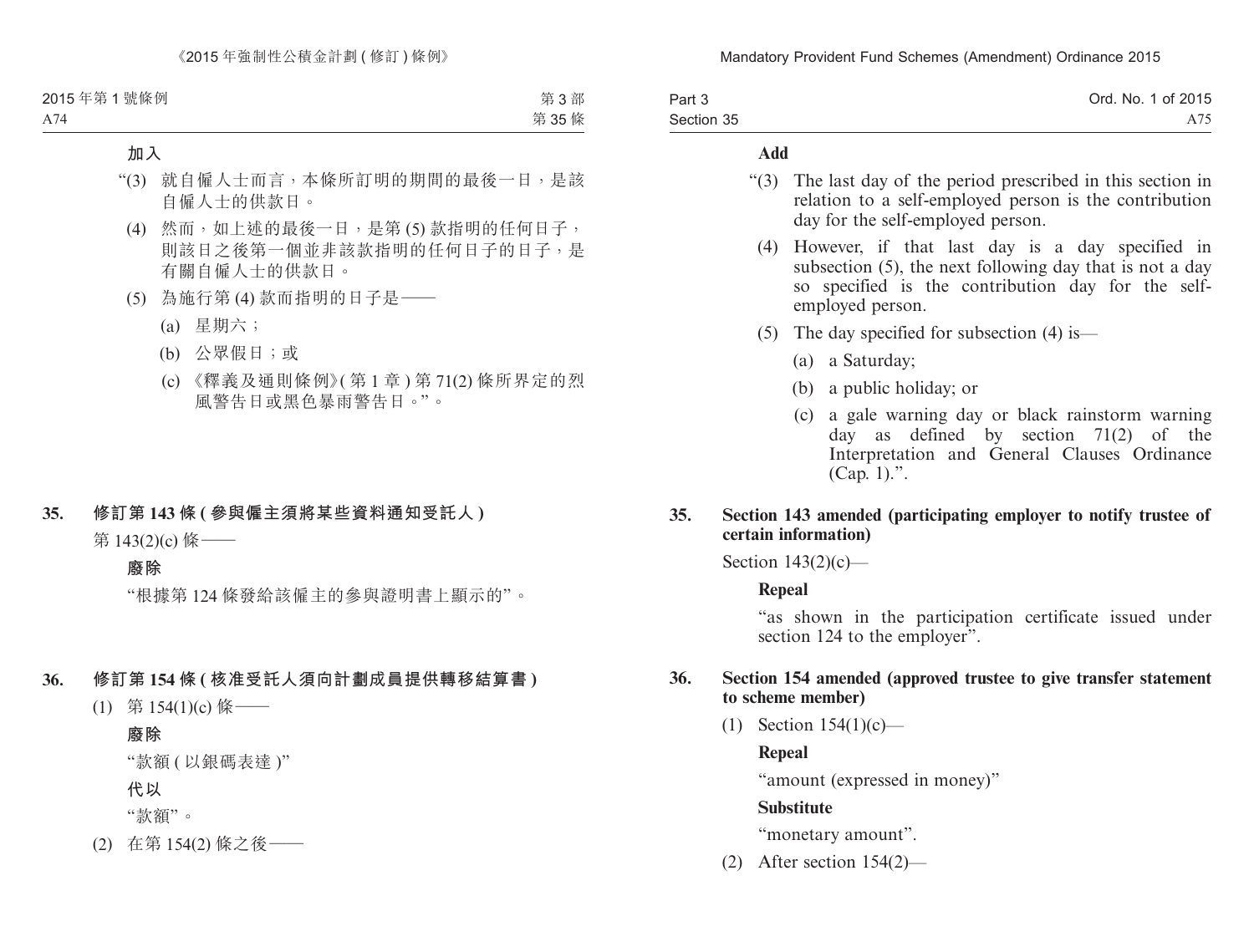| Part 3     | Ord. No. 1 of 2015 |
|------------|--------------------|
| Section 36 |                    |

#### **Add**

- "(2A) However, if, by the operation of section 153(1A), the transferee trustee has served on the transferor trustee the completed election form in the form of an electronic record to an electronic system, the transferor trustee—
	- (a) is not required to comply with subsection (2); and
	- (b) must give the transferee trustee in the form of an electronic record to the electronic system—
		- (i) the registration number issued by the Authority on registration of the scheme and the account number of the account from which the transfer was made;
		- (ii) the name of the member;
		- (iii) the monetary amount of the accrued benefits transferred from the account and the respective amounts specified in each subaccount of the account immediately before the transfer;
		- (iv) the registration number of the scheme to which the accrued benefits have been transferred;
		- (v) the date of the transfer; and
		- (vi) any other information specified by the Authority in the guidelines.
	- (2B) Subsection (2A) does not apply if—
		- (a) the electronic system is suspended under section 6KA(5) of the Ordinance from being used for the purposes of subsection (2A); and
		- (b) the suspension takes effect in relation to the transferee trustee or the transferor trustee.".
- (3) Section 154(3)(c)—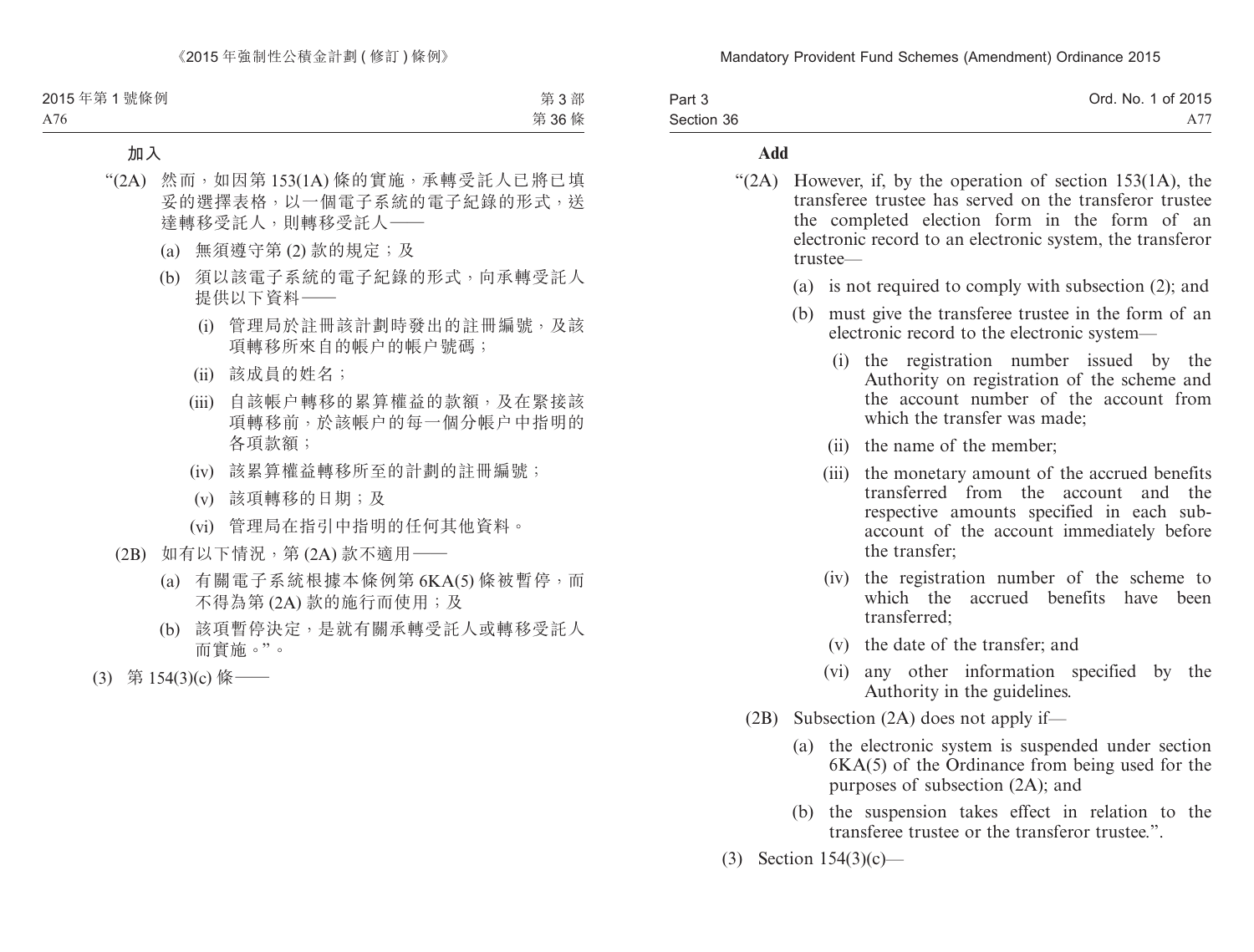| Part 3     | Ord. No. 1 of 2015 |
|------------|--------------------|
| Section 37 | A 79               |

# **Repeal**

"amount (expressed in money)"

**Substitute**

"monetary amount".

**37. Section 155 amended (confirmation of transfer to new scheme)** Section 155—

#### **Repeal**

"amount (expressed in money)"

#### **Substitute**

"monetary amount".

- **38. Section 157B amended (register of members of registered schemes who have established and maintained personal accounts within master trust schemes or industry schemes)**
	- (1) Section 157B(4)(b)—

### **Repeal**

 $``or"$ .

(2) After section  $157B(4)(b)$ —

**Add**

"(ba) a person entitled in priority to the administration of the estate of a deceased person; or".

### **39. Section 158 amended (definition)**

(1) Section 158—

# **Renumber the section as section 158(1).**

(2) Section 158(1), definition of *claim*—

# **Repeal**

"Ordinance."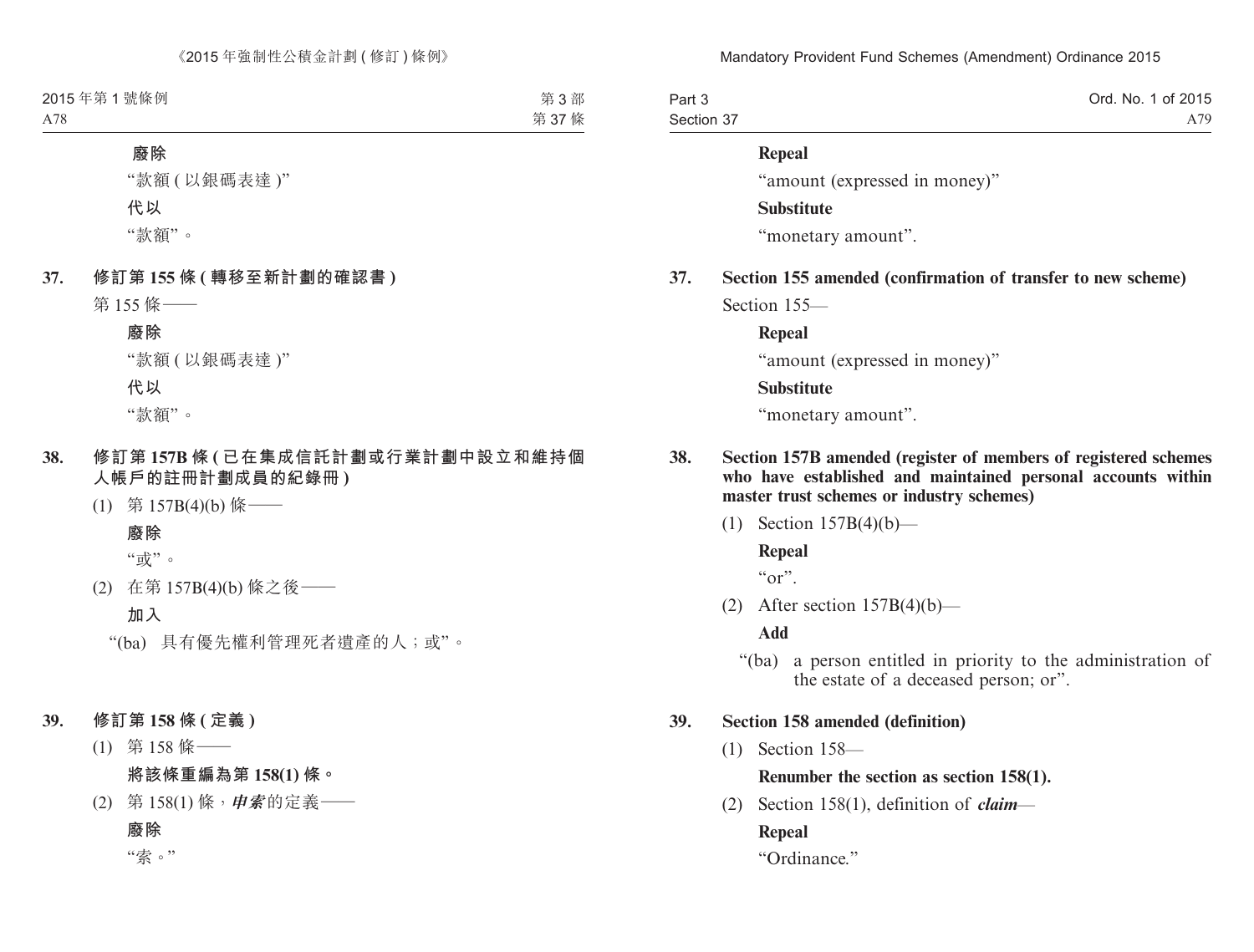| Part 3     | Ord. No. 1 of 2015 |
|------------|--------------------|
| Section 40 | A81                |

#### **Substitute**

"Ordinance;".

(3) Section 158(1)—

#### **Add in alphabetical order**

"*registered Chinese medicine practitioner* (註冊中醫) has the meaning given by section 2(1) of the Chinese Medicine Ordinance (Cap. 549).".

(4) After section 158(1)—

#### **Add**

- "(2) For the purposes of this Part, a member departs from Hong Kong permanently if the member departs from Hong Kong to reside elsewhere with no intention of returning for employment or to resettle in Hong Kong as a permanent resident.
	- (3) A member who has an illness that is likely to reduce the life expectancy of the member to 12 months or less has a terminal illness for the purposes of this Part.".

#### **40. Section 162 amended (additional classes of persons entitled to be paid accrued benefits)**

After section  $162(1)(b)$ —

**Add**

"(ba) has a terminal illness; or".

### **41. Section 164 amended (claim for payment on ground of total incapacity)**

(1) Section  $164(2)(a)$ , Chinese text—

**Repeal**

"醫生證明書"

### **Substitute**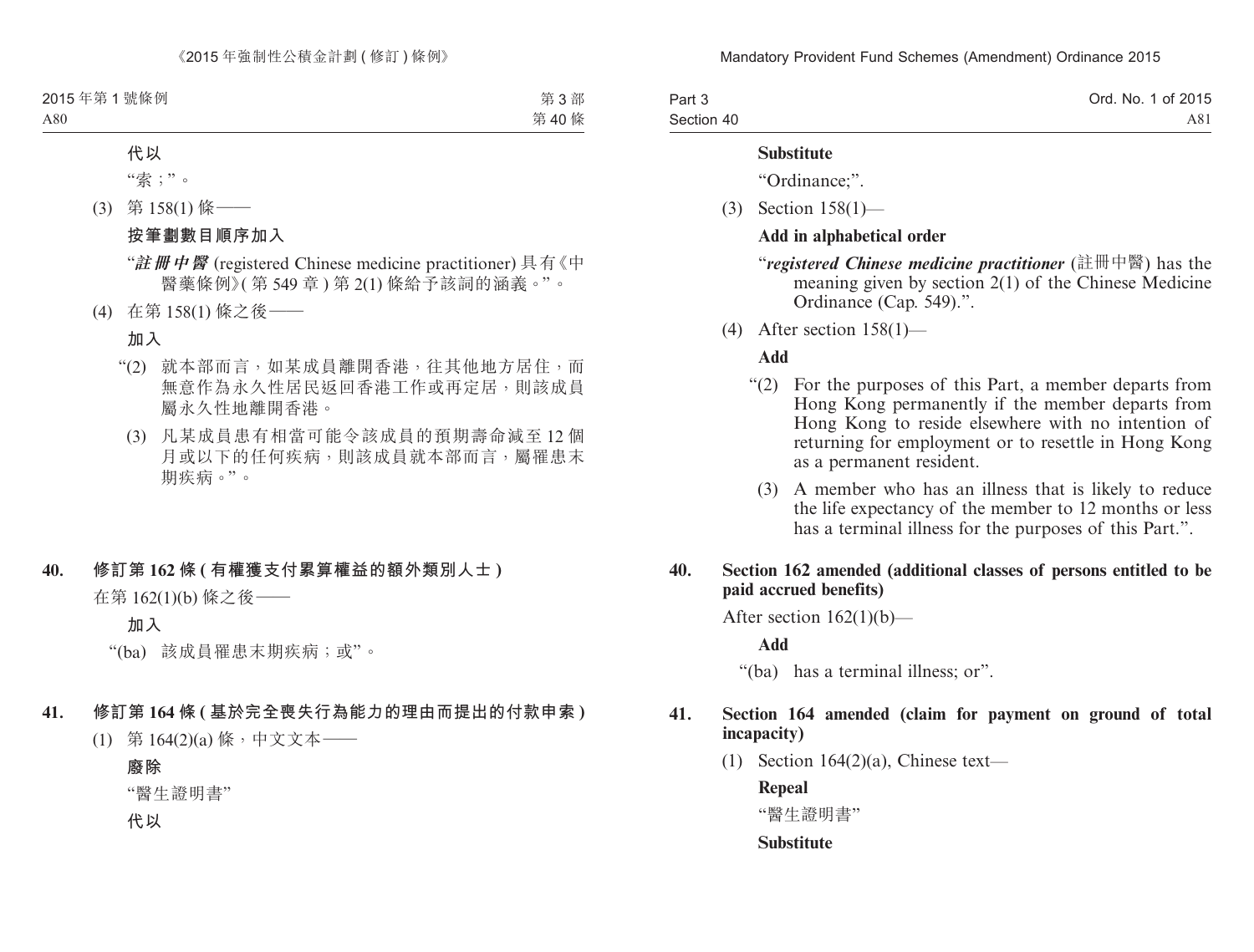| Part 3     | Ord. No. 1 of 2015 |
|------------|--------------------|
| Section 41 | A83                |

"醫學證明書".

(2) Section 164(2)(c)—

### **Repeal**

everything after "the trustee with"

### **Substitute**

"a declaration by the member, in a form specified or approved by the Authority, stating that that contract of employment for that particular kind of work has been terminated.".

(3) Section 164—

#### **Repeal subsection (3).**

(4) Section 164(4)(a), Chinese text—

# **Repeal**

"醫生證明書"

### **Substitute**

"醫學證明書".

(5) Section 164(5)(a), Chinese text—

# **Repeal**

"醫生證明書"

### **Substitute**

"醫學證明書".

(6) Section 164(5)(c)—

# **Repeal**

everything after "the trustee with"

# **Substitute**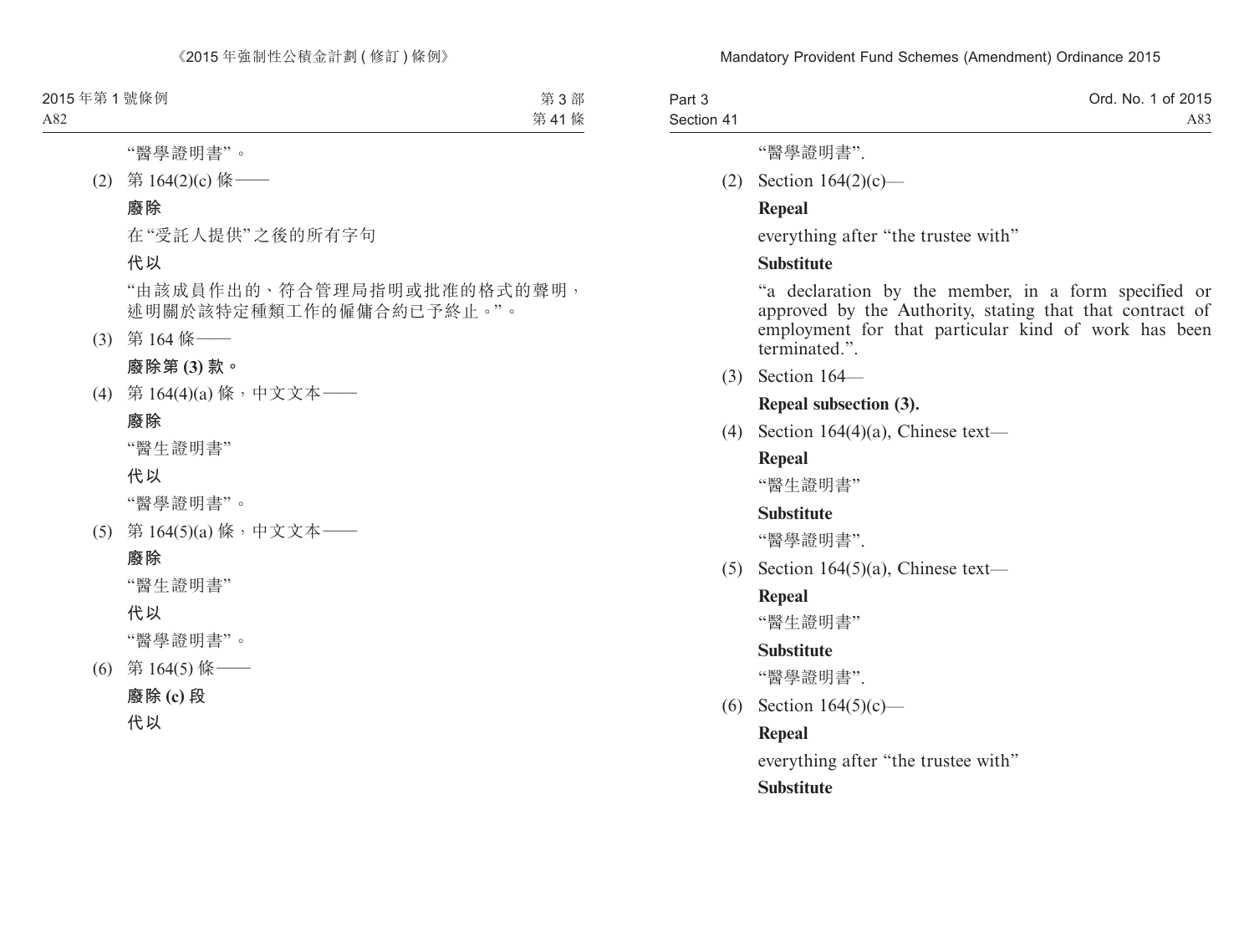| Part 3     | Ord. No. 1 of 2015 |
|------------|--------------------|
| Section 42 | A85                |

"a declaration by the member, in a form specified or approved by the Authority, stating that that contract of employment for that particular kind of work has been terminated."

(7) Section 164 $(6)(a)$ , Chinese text—

### **Repeal**

"醫生證明書"

# **Substitute**

"醫學證明書".

(8) Section 164(7), Chinese text—

# **Repeal**

"醫生證明書" (wherever appearing)

# **Substitute**

"醫學證明書".

(9) Section 164—

**Repeal subsection (8).**

# **42. Section 164A added**

After section 164—

**Add**

# "**164A. Claim for payment on ground of terminal illness**

- (1) A member of a registered scheme who, before reaching the retirement age, wishes to be paid the member's accrued benefits on the ground of terminal illness must lodge with the approved trustee of the scheme a claim for payment of the member's accrued benefits in accordance with this section.
- (2) The claim must be in a form specified or approved by the Authority.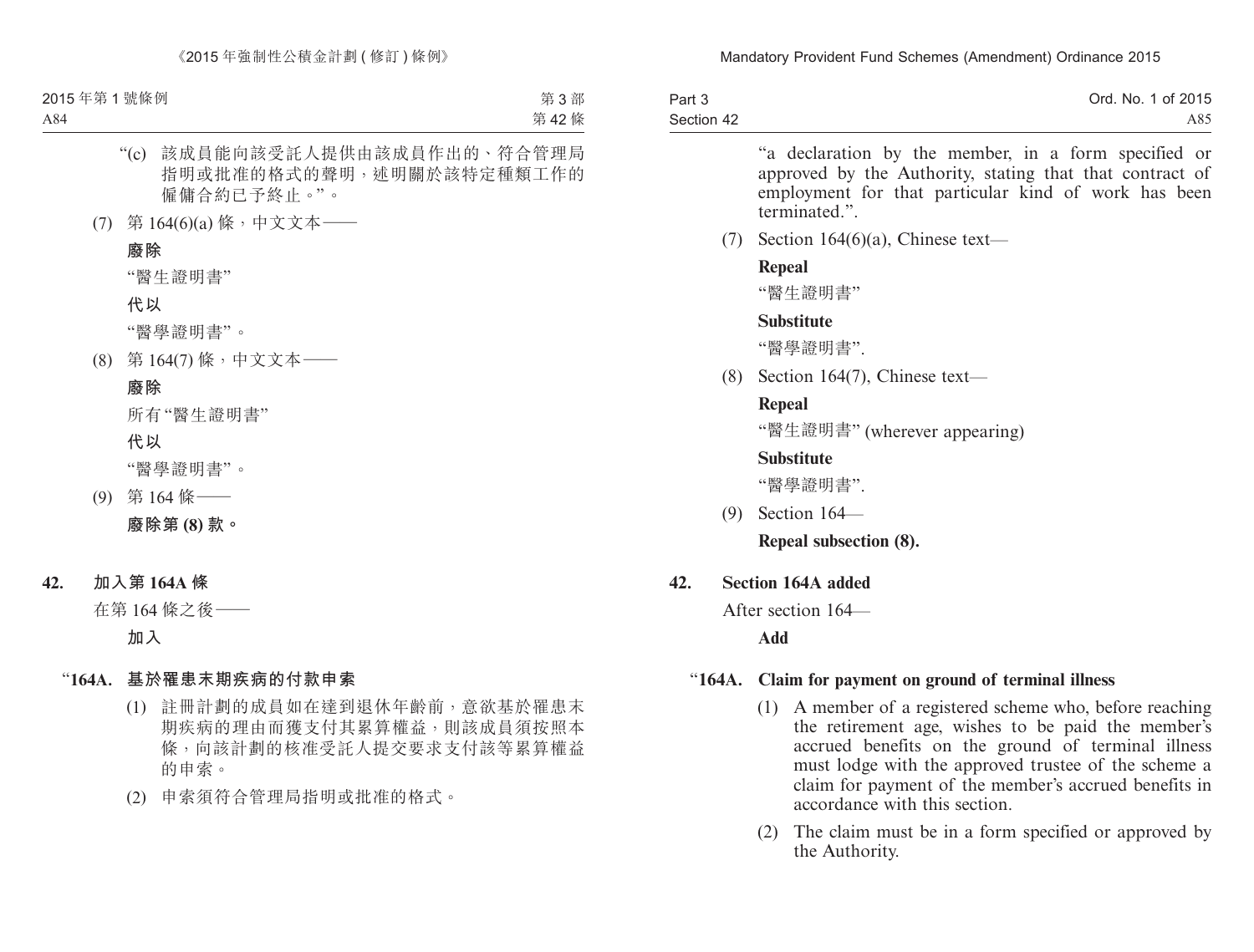| Part 3     | Ord. No. 1 of 2015 |
|------------|--------------------|
| Section 43 | A87                |

|        | If a claim is made by a scheme member of a registered<br>(3)<br>scheme who has a terminal illness, the approved<br>trustee of the scheme may only pay the member's<br>accrued benefits to that member if the member can<br>provide a medical certificate, in a form specified or<br>approved by the Authority, that— |
|--------|----------------------------------------------------------------------------------------------------------------------------------------------------------------------------------------------------------------------------------------------------------------------------------------------------------------------|
|        | (a) is issued by a registered medical practitioner or<br>registered Chinese medicine practitioner;                                                                                                                                                                                                                   |
|        | states that, in the practitioner's opinion, the<br>(b)<br>member falls within section $158(3)$ ; and                                                                                                                                                                                                                 |
|        | (c) is dated not earlier than 12 months before the<br>date on which the claim is lodged.".                                                                                                                                                                                                                           |
| 43.    | Section 165 amended (claim for payment of small balance)                                                                                                                                                                                                                                                             |
|        | Section $165(2)(a)$ —                                                                                                                                                                                                                                                                                                |
|        | Repeal                                                                                                                                                                                                                                                                                                               |
|        | "within the foreseeable future".                                                                                                                                                                                                                                                                                     |
| 44.    | <b>Section 165A added</b>                                                                                                                                                                                                                                                                                            |
|        | After section 165—                                                                                                                                                                                                                                                                                                   |
|        | Add                                                                                                                                                                                                                                                                                                                  |
| "165A. | Claim for payment by committee of estate appointed under<br><b>Mental Health Ordinance</b>                                                                                                                                                                                                                           |
|        | This section applies if a committee of the estate is<br>(1)<br>appointed in relation to the property and affairs of a<br>member of a registered scheme.                                                                                                                                                              |

- (2) The committee of the estate may, as if it were the member—
	- (a) lodge with the approved trustee of the registered scheme a claim for payment of the accrued benefits of the member; or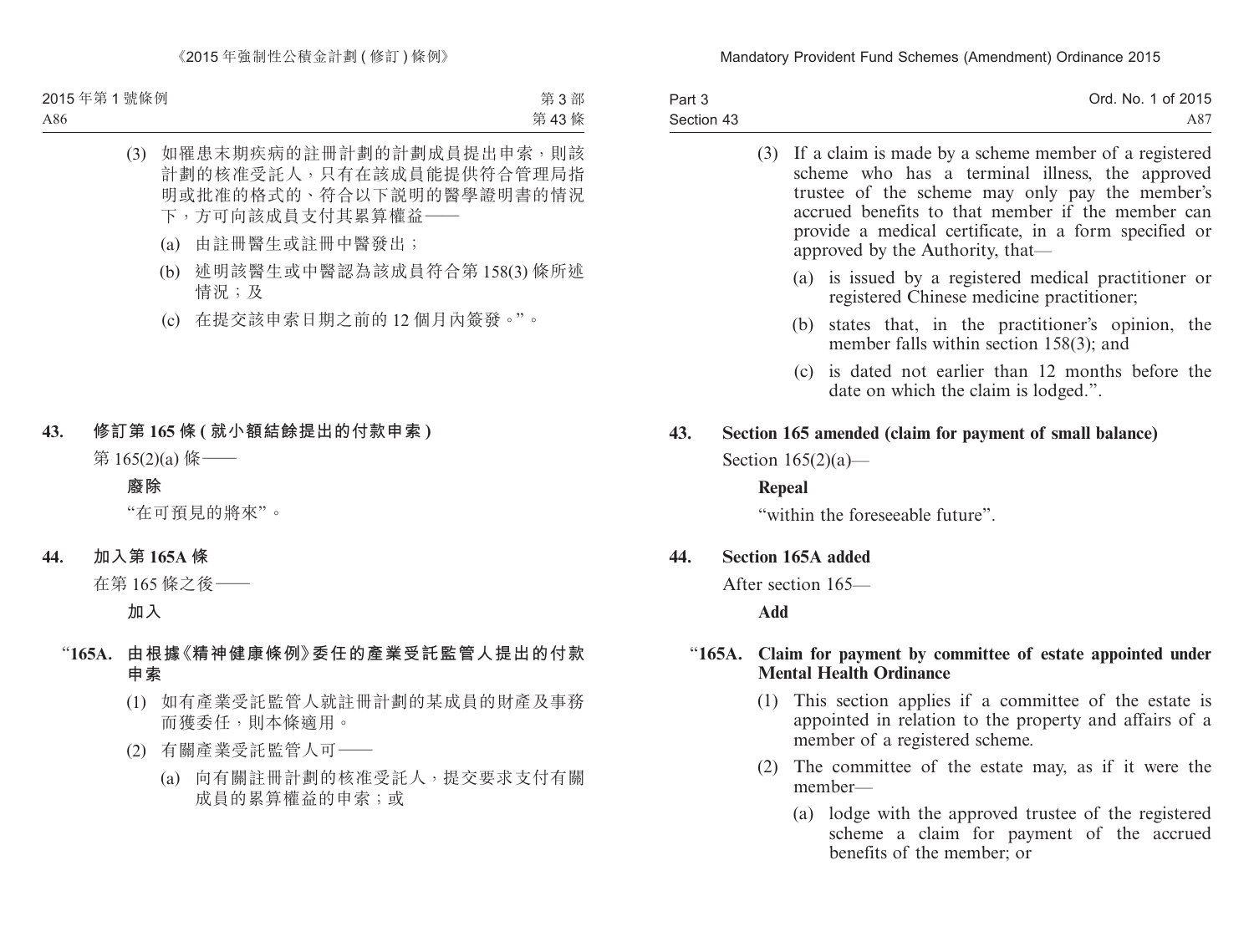| Part 3     | Ord. No. 1 of 2015 |
|------------|--------------------|
| Section 45 | A89.               |

- (b) continue with a claim initiated by the member.
- (3) This section does not apply in relation to a claim made under section 161.
- (4) In this section—
- *committee of the estate* (產業受託監管人) means a committee of the estate appointed under section 11 of the Mental Health Ordinance (Cap. 136).".

#### **45. Section 166 amended (approved trustee to ensure payment of accrued benefits within certain periods)**

(1) Section 166(1)—

**Repeal**

"If"

#### **Substitute**

"Subsections (1A) and (1B) apply if".

(2) Section 166(1)—

#### **Repeal**

everything after "entitled to be paid those benefits"

#### **Substitute a full stop.**

(3) After section  $166(1)$ —

#### **Add**

- "(1A) If the benefits are paid in a lump sum, the trustee must ensure that the benefits are paid to the claimant not later than whichever is the later of the following—
	- (a) 30 days after the date on which the claim is lodged;
	- (b) 30 days after the contribution day in respect of the last contribution period that ends before the claim is lodged.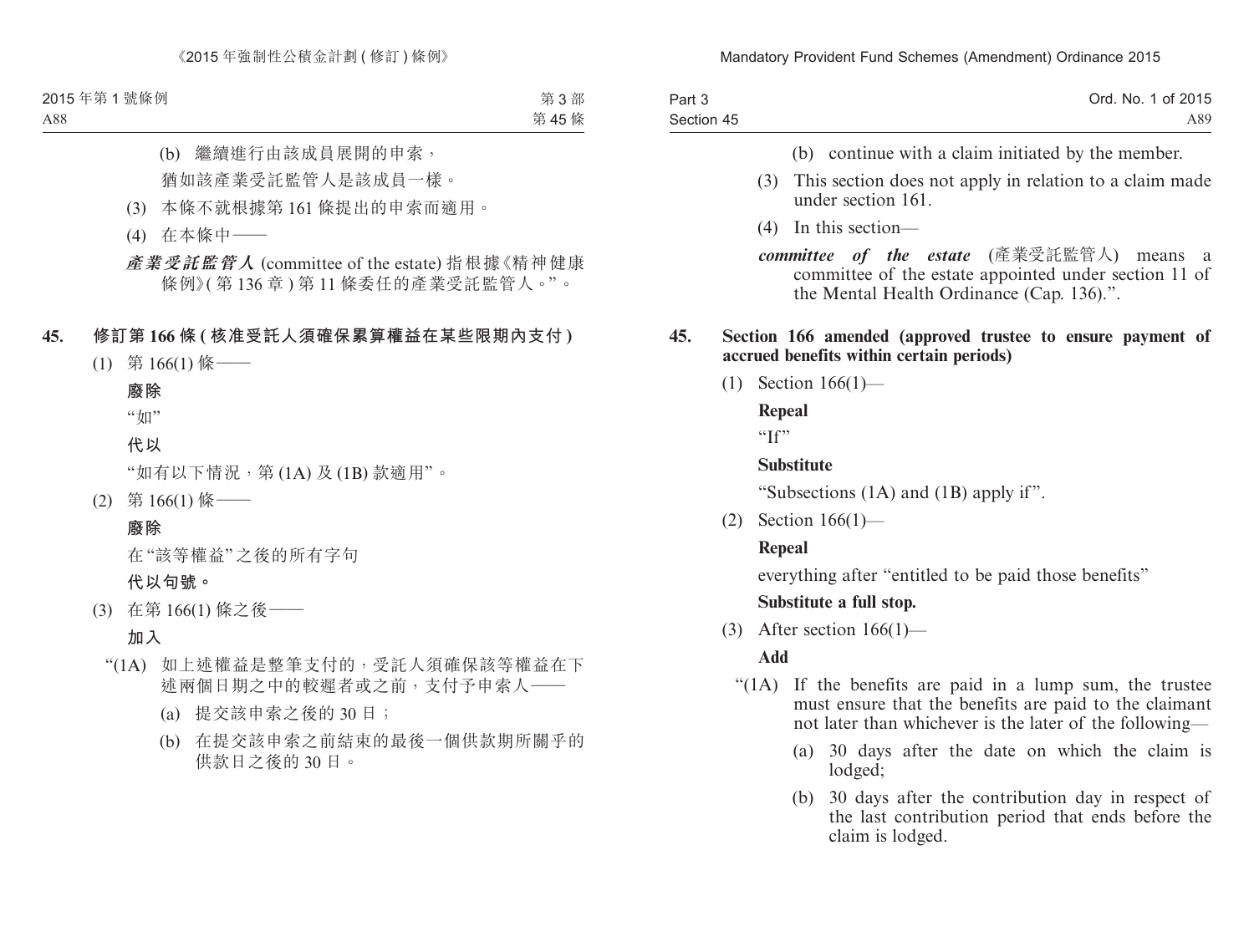| Part 3     | Ord. No. 1 of 2015 |
|------------|--------------------|
| Section 46 | A91                |

- (1B) If the benefits are paid by instalments, the trustee must, unless otherwise agreed between the trustee and the claimant, ensure that each instalment is paid to the claimant no later than 30 days after the date on which the claimant instructs the trustee to pay that instalment."
- (4) Section 166—

**Repeal subsection (2).**

#### **46. Section 168 amended (approved trustee to ensure claimant provided with final benefit statement)**

(1) Section 168, heading—

**Repeal**

"**final benefit statement**"

**Substitute**

"**benefit payment statement**".

(2) Section 168—

**Repeal**

"final benefit statement"

# **Substitute**

"benefit payment statement".

(3) Section 168(e)(iii)—

# **Repeal the full stop**

# **Substitute**

": and".

(4) After section 168(e)—

**Add**

"(f) any other information as may be specified for the purposes of this section by guidelines.".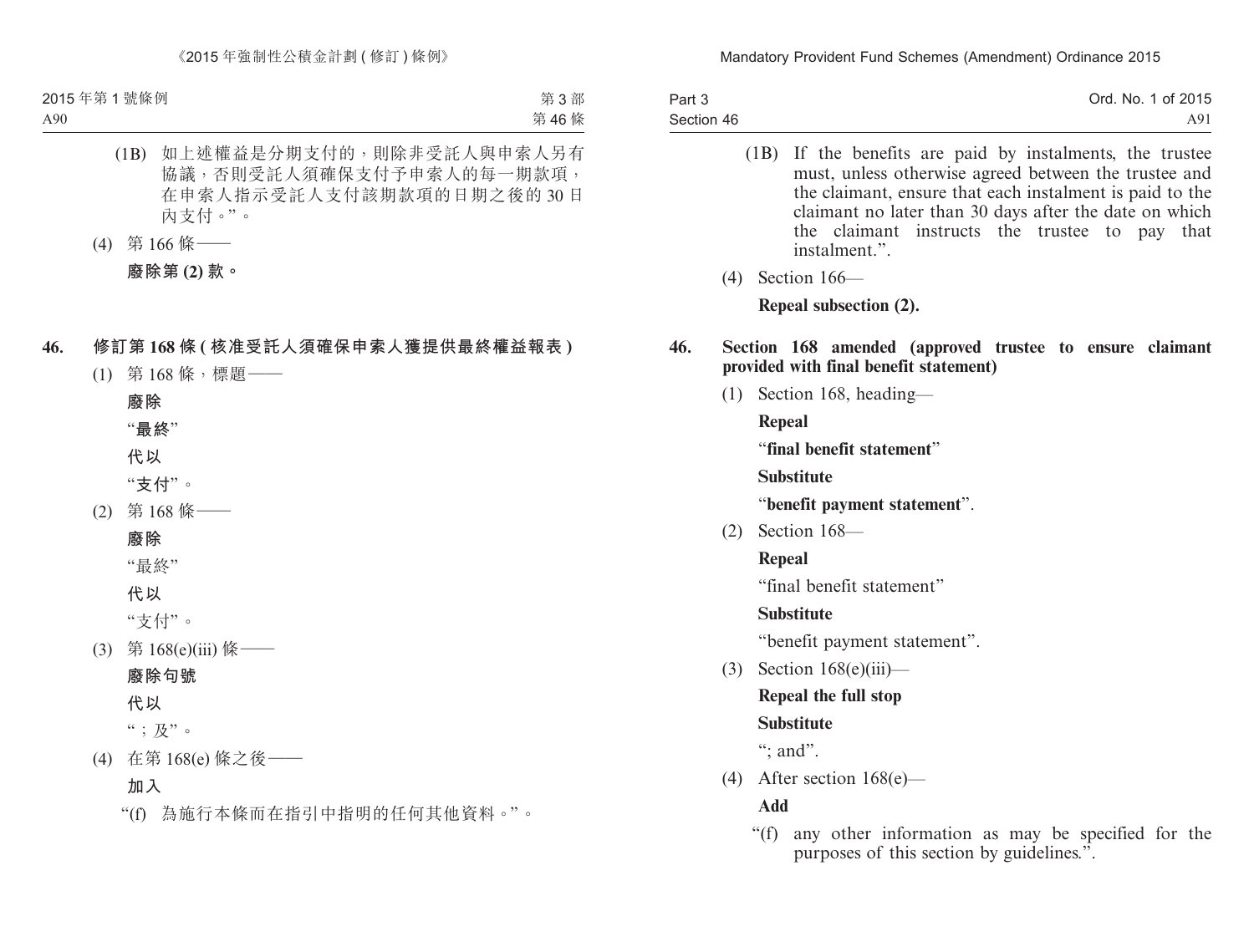| Part 3     | Ord. No. 1 of 2015 |
|------------|--------------------|
| Section 47 | A93                |

#### **47. Section 172 amended (duty of approved trustee to notify scheme member who has reached retirement age of his entitlement)**

(1) Section  $172(1)(a)$ , after "benefits"—

#### **Add**

"in a lump sum or by instalments".

(2) Section 172(1)(b)—

#### **Repeal**

everything after "as to"

#### **Substitute**

 $cc$ 

- (i) whether or not the member elects to retain the member's accrued benefits with the scheme; and
- (ii) for a member who elects to be paid, whether the member elects to be paid in a lump sum or by instalments.".

#### **48. Section 175 amended (offences)**

Section 175, after "or  $(4)$ ,"—

#### **Add**

" $164A(3)$ ,".

#### **49. Section 206 amended (how notices etc. are to be served, etc. for purposes of the Ordinance)**

(1) Section 206, heading—

**Repeal**

"**served, etc.**"

**Substitute**

"**given**".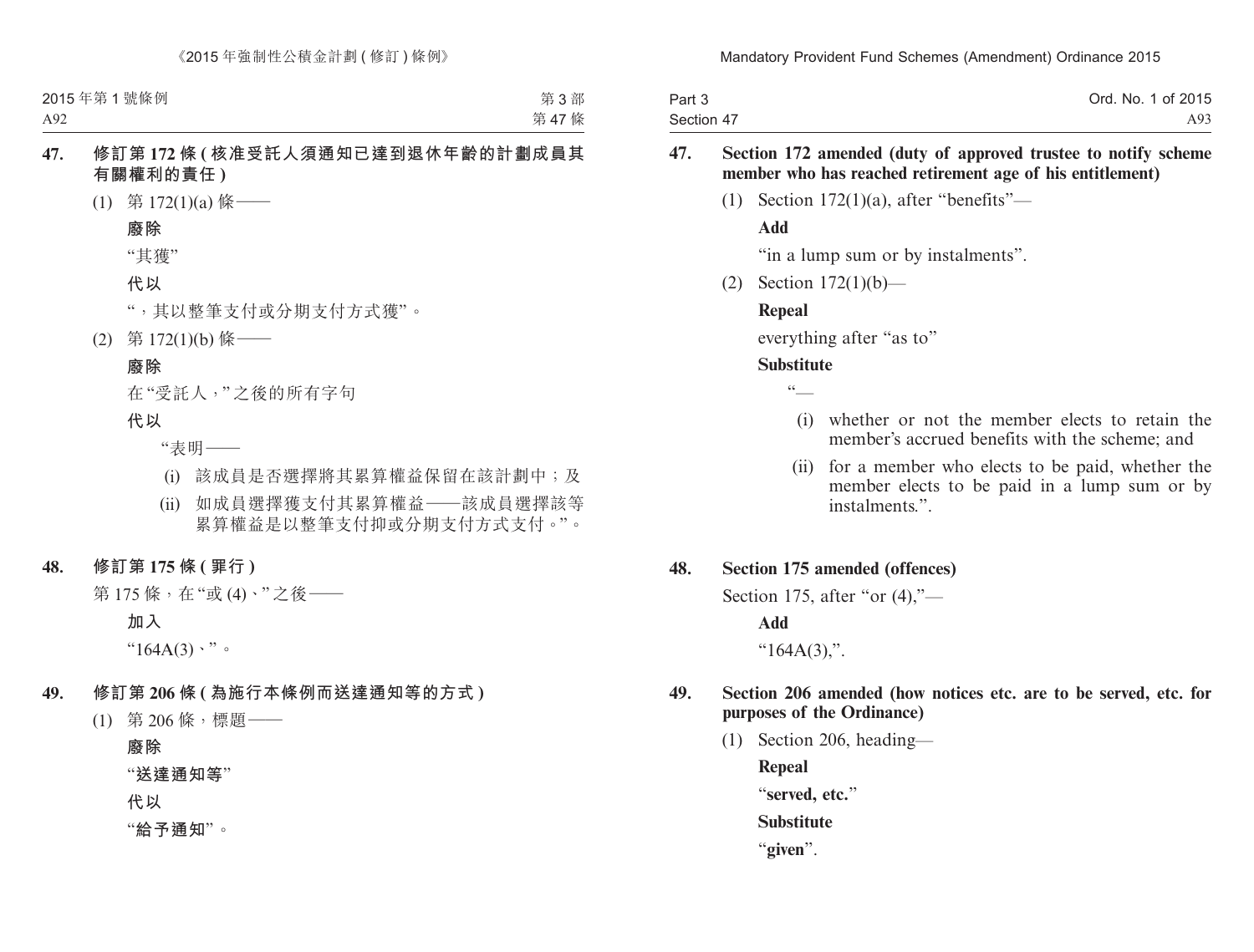| Part 3<br>Section 49 | Ord. No. 1 of 2015<br>A95                                                                                                                                                                                                                                                                                                |
|----------------------|--------------------------------------------------------------------------------------------------------------------------------------------------------------------------------------------------------------------------------------------------------------------------------------------------------------------------|
| (2)                  | Section $206(1)$ —                                                                                                                                                                                                                                                                                                       |
|                      | Repeal                                                                                                                                                                                                                                                                                                                   |
|                      | ", served or lodged" (wherever appearing).                                                                                                                                                                                                                                                                               |
| (3)                  | Section $206(1)(b)(i)$ , English text—                                                                                                                                                                                                                                                                                   |
|                      | Repeal                                                                                                                                                                                                                                                                                                                   |
|                      | "giving"                                                                                                                                                                                                                                                                                                                 |
|                      | <b>Substitute</b>                                                                                                                                                                                                                                                                                                        |
|                      | "handing".                                                                                                                                                                                                                                                                                                               |
| (4)                  | Section 206(1)(c)(i), English text—                                                                                                                                                                                                                                                                                      |
|                      | <b>Repeal</b>                                                                                                                                                                                                                                                                                                            |
|                      | "giving"                                                                                                                                                                                                                                                                                                                 |
|                      | <b>Substitute</b>                                                                                                                                                                                                                                                                                                        |
|                      | "handing".                                                                                                                                                                                                                                                                                                               |
| (5)                  | After section $206(1)$ —                                                                                                                                                                                                                                                                                                 |
|                      | Add                                                                                                                                                                                                                                                                                                                      |
|                      | "(1A) A notice or other document to be given for the<br>purposes of the Ordinance is, in the absence of<br>evidence to the contrary, taken to have been given if it<br>is sent by post to the last known place of business or<br>residence of the person to whom the notice<br>or<br>document is required to be given.". |

(6) Section 206—

# **Repeal subsection (2)**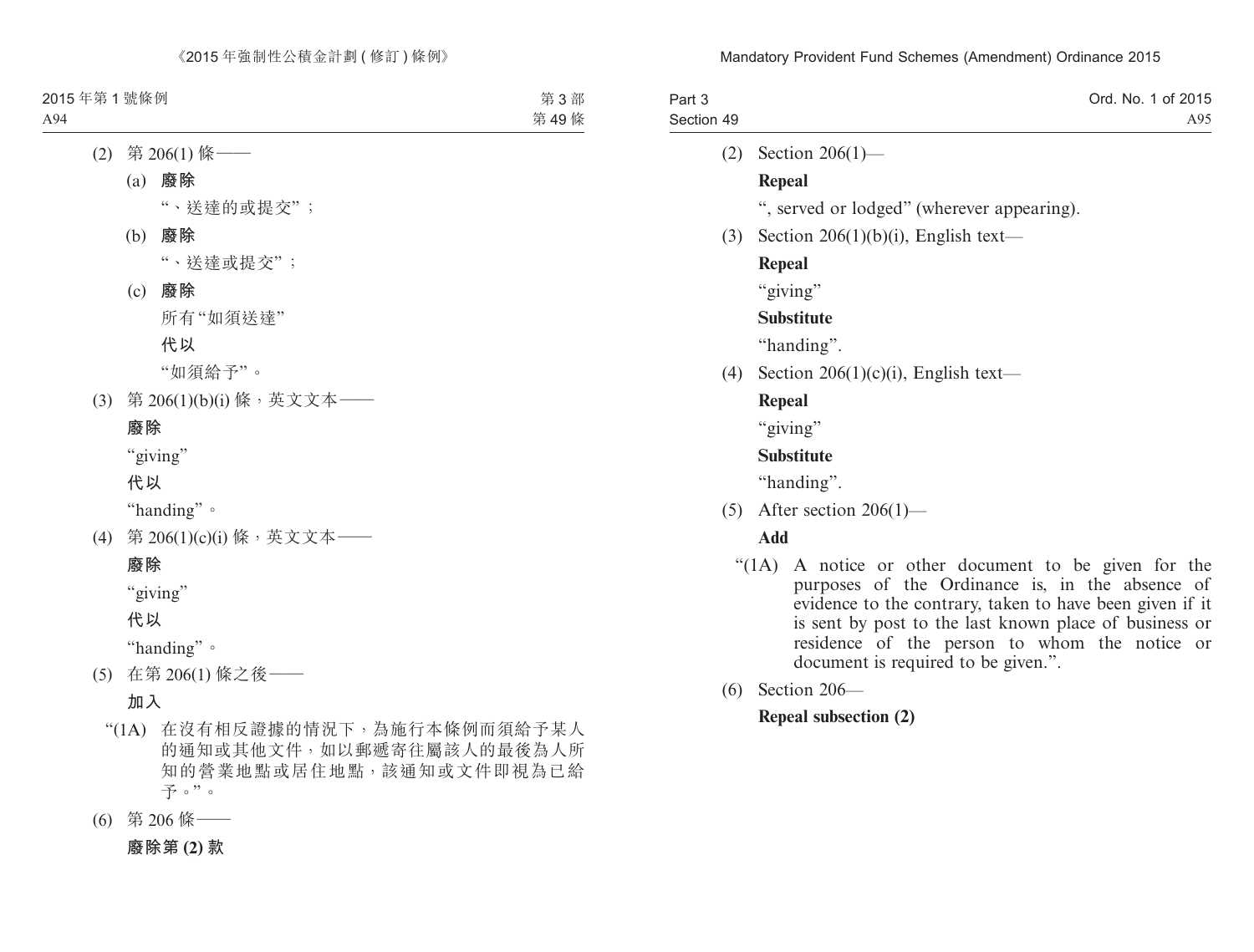| Part 3     | Ord. No. 1 of 2015 |
|------------|--------------------|
| Section 49 | A97                |

#### **Substitute**

- "(2) A notice or other document is also taken to have been given for the purposes of the Ordinance if—
	- (a) it is sent to the recipient by facsimile transmission or electronic mail at the recipient's facsimile number or electronic mail address last known to the sender, or by other means specified by the recipient, and a record generated by the means of transmission establishes that the notice or document was so sent;
	- (b) it is made available to the recipient by means of a website or by other electronic means, and the recipient is notified of its availability by the operation of paragraph (a) or subsection  $(1)(a)$ ,  $(b)$  or  $(c)$ ; or
	- (c) it is made available to the recipient by means of an electronic system designated by the Authority under section 6KA(1) of the Ordinance for use for the purposes of this subsection.
- (2A) Subsection (2)(a) and (b) does not apply unless the recipient has given consent to being given the notice or document by the means described in that subsection.
- (2B) For the purposes of subsection (2A), if the recipient is a participating employer or a member (or a prospective participating employer or a prospective member) of a registered scheme, prior consent must be given in the terms specified by the Authority.".
- (7) Section 206—

### **Repeal subsections (3) and (4).**

(8) After section  $206(5)$ —

# **Add**

"(6) In this section—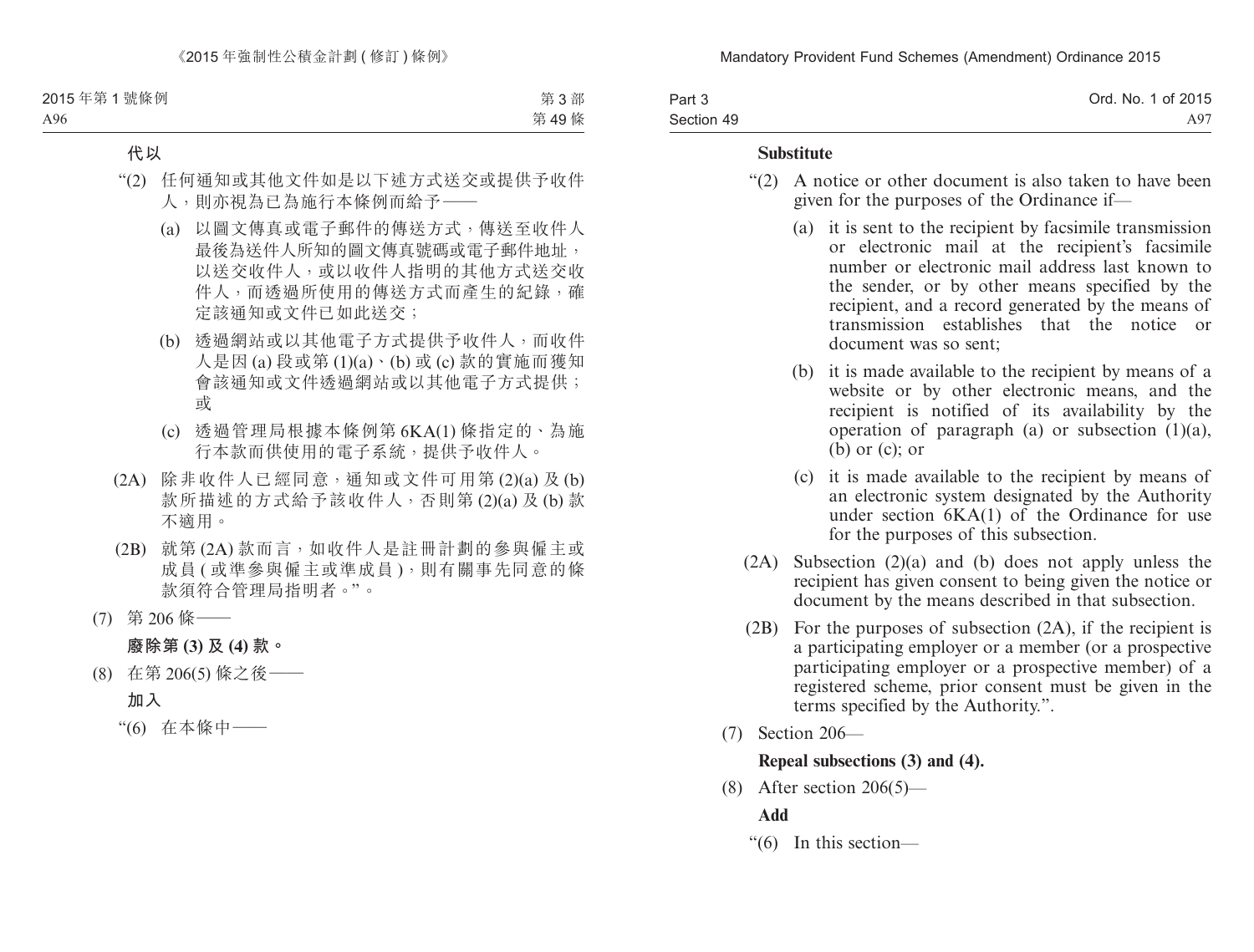| Part 3     |     | Ord. No. 1 of 2015                                                                                                                                                                                                                      |
|------------|-----|-----------------------------------------------------------------------------------------------------------------------------------------------------------------------------------------------------------------------------------------|
| Section 50 |     | A99                                                                                                                                                                                                                                     |
| 50.        |     | <i>give</i> (给予), in relation to a notice or document, includes<br>serve, lodge, send, deliver, provide or otherwise make<br>available.".<br>Section 206A amended (how documents are to be served for<br>purposes of section $153(1)$ ) |
|            | (1) | Section 206A, heading—                                                                                                                                                                                                                  |
|            |     | Repeal                                                                                                                                                                                                                                  |
|            |     | " $153(1)$ "                                                                                                                                                                                                                            |

#### **Substitute**

"**153(1) or 154(2A)(b)**".

(2) Section 206A(1)—

### **Repeal**

"153(1)" (wherever appearing)

#### **Substitute**

" $153(1)$  or  $154(2A)(b)$ ".

### **51. Schedule 4 amended (financial penalties)**

(1) Schedule 4, item 7, after "applicants"— **Add**

"and notice of participation".

(2) Schedule 4, after item 11—

#### **Add**

"11A 35A(1) Requirements with 10,000 20,000 50,000 respect to charging of fees etc. for payment of accrued benefits in lump sum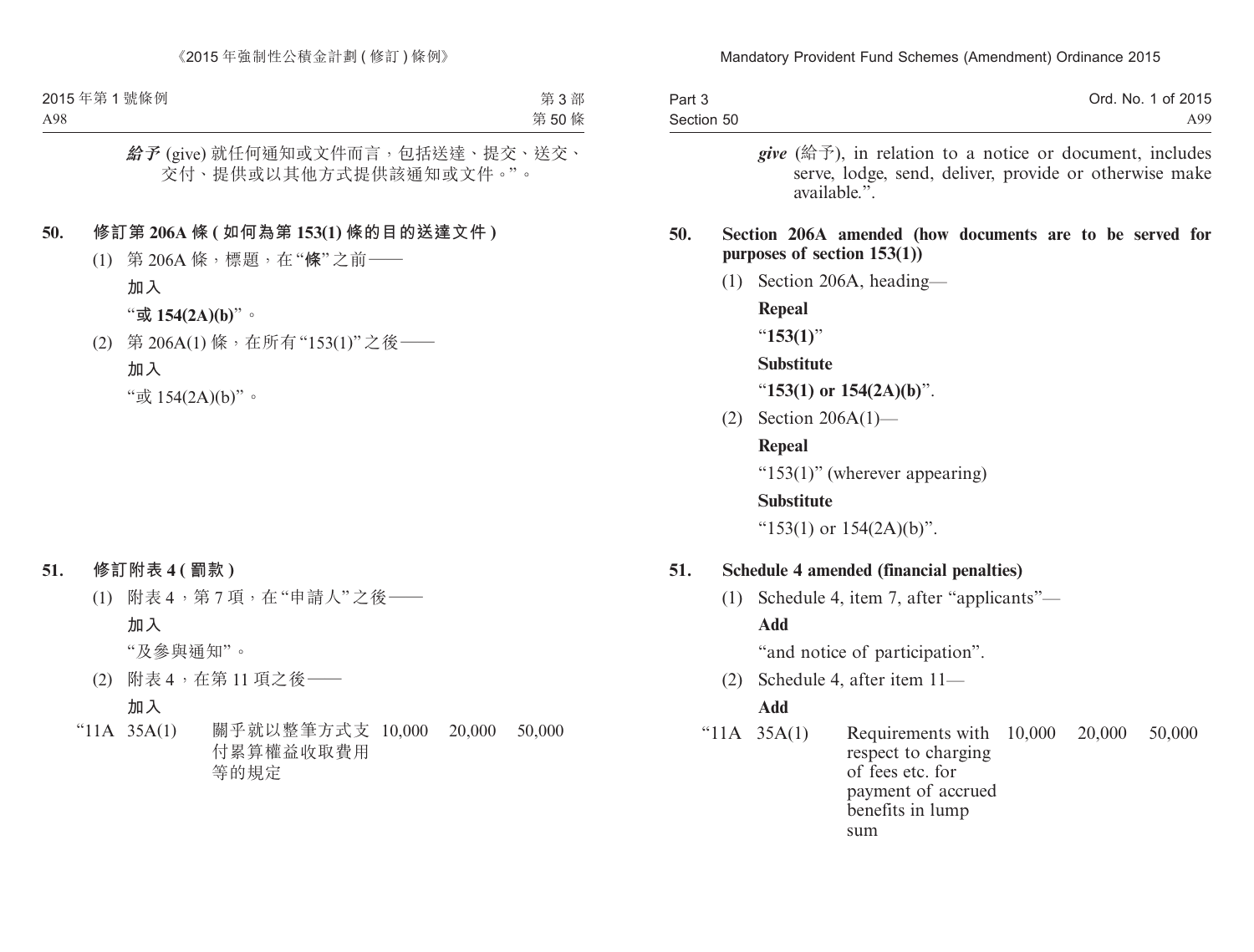| Part 3<br>Section 51 |                                   |                                                                                      |        |        | Ord. No. 1 of 2015<br>A101 |  |
|----------------------|-----------------------------------|--------------------------------------------------------------------------------------|--------|--------|----------------------------|--|
| 11B                  | 35B(1)                            | Requirements on<br>payment of accrued<br>benefits by<br>instalments                  | 10,000 | 20,000 | $50,000$ ".                |  |
| (3)                  | Schedule 4-                       |                                                                                      |        |        |                            |  |
|                      |                                   | Repeal items 15, 46 and 47.                                                          |        |        |                            |  |
| (4)                  |                                   | Schedule 4, item 64–                                                                 |        |        |                            |  |
|                      | <b>Repeal</b>                     |                                                                                      |        |        |                            |  |
|                      | $^{64}$ 154"                      |                                                                                      |        |        |                            |  |
|                      | <b>Substitute</b>                 |                                                                                      |        |        |                            |  |
|                      | " $154(1)$ and $(3)$ ".           |                                                                                      |        |        |                            |  |
|                      | Schedule 4, after item 64—<br>(5) |                                                                                      |        |        |                            |  |
|                      | <b>Add</b>                        |                                                                                      |        |        |                            |  |
| "64A                 | 154(2)                            | <b>Transferor trustee</b><br>and $(2A)$ to give information<br>to transferee trustee | 10,000 | 20,000 | $50,000$ ".                |  |
| (6)                  | Schedule 4-                       |                                                                                      |        |        |                            |  |
|                      | Repeal item 69.                   |                                                                                      |        |        |                            |  |
| (7)                  |                                   | Schedule 4, item 71-                                                                 |        |        |                            |  |
|                      | Repeal                            |                                                                                      |        |        |                            |  |
|                      |                                   | "final benefit statement"                                                            |        |        |                            |  |
|                      | <b>Substitute</b>                 |                                                                                      |        |        |                            |  |
|                      |                                   | "benefit payment statement".                                                         |        |        |                            |  |
|                      |                                   |                                                                                      |        |        |                            |  |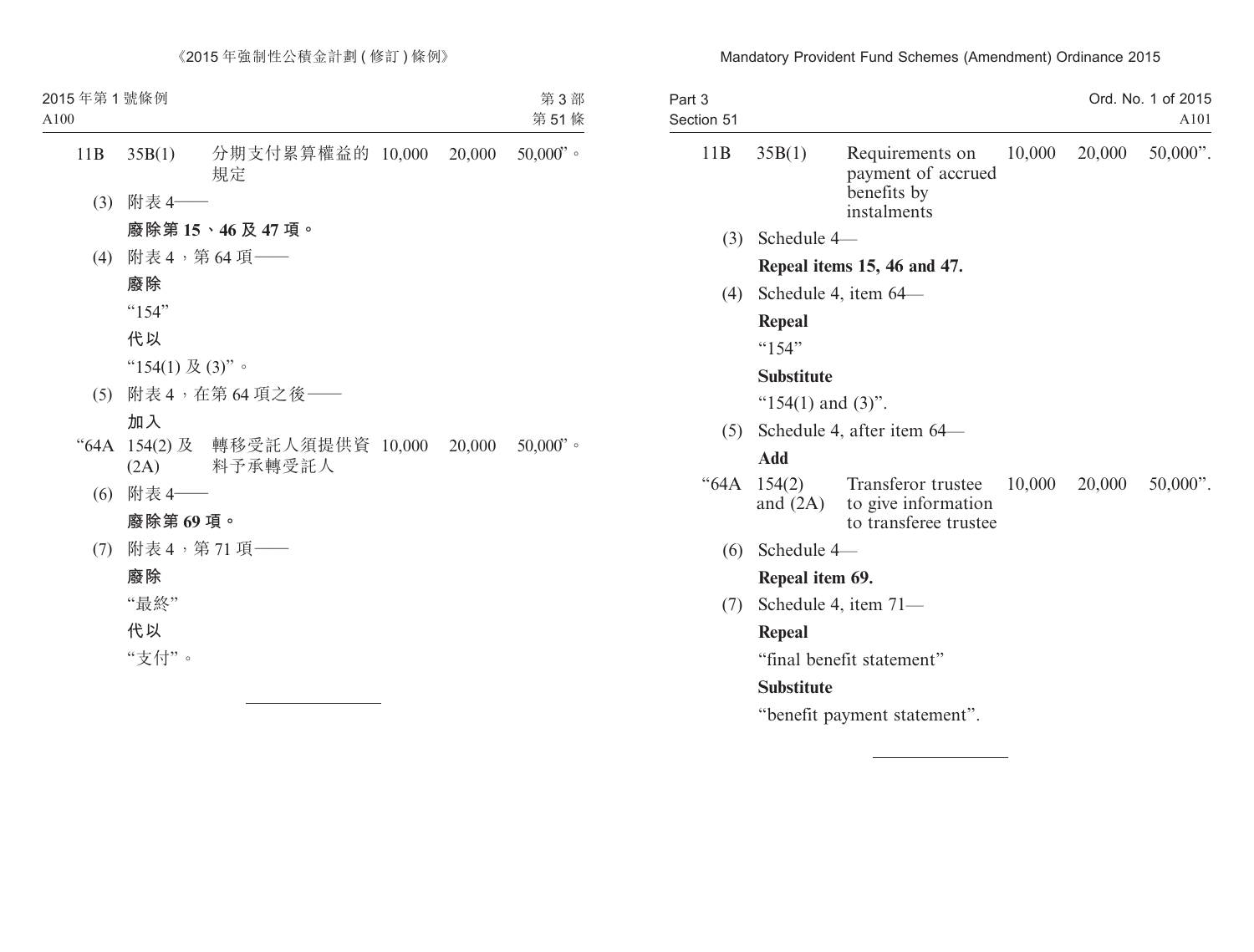| Part 4     | Ord. No. 1 of 2015 |
|------------|--------------------|
| Section 52 | A103               |

# **Part 4**

# **Amendments to Mandatory Provident Fund Schemes (Exemption) Regulation (Cap. 485 sub. leg. B)**

**52. Section 26 amended (offences)**

Section 26—

**Repeal subsection (2).**

#### **53. Schedule 2 amended (mandatory conditions)**

(1) Schedule 2, section 1(1), definition of *final average monthly relevant income*, paragraph (a), after "immediately preceding"—

**Add**

"the earliest of the following".

(2) Schedule 2, section 1(1), definition of *final average monthly relevant income*, paragraph (a)(iii), after "withdrawal;"—

**Add**

 $``\text{or}"$ 

(3) Schedule 2, section 1(1), definition of *final average monthly relevant income*, after paragraph (a)(iii)—

**Add**

- "(iv) the date on which the trustee of the scheme receives the latest claim lodged by the member under section 6(9A) for which benefits have not been paid;".
- (4) Schedule 2, section 1(1), definition of *final average monthly relevant income*, paragraph (b), after "whichever is the later,  $\mathsf{to}^{\mathsf{''}}$ —

**Add**

"the earliest of the following".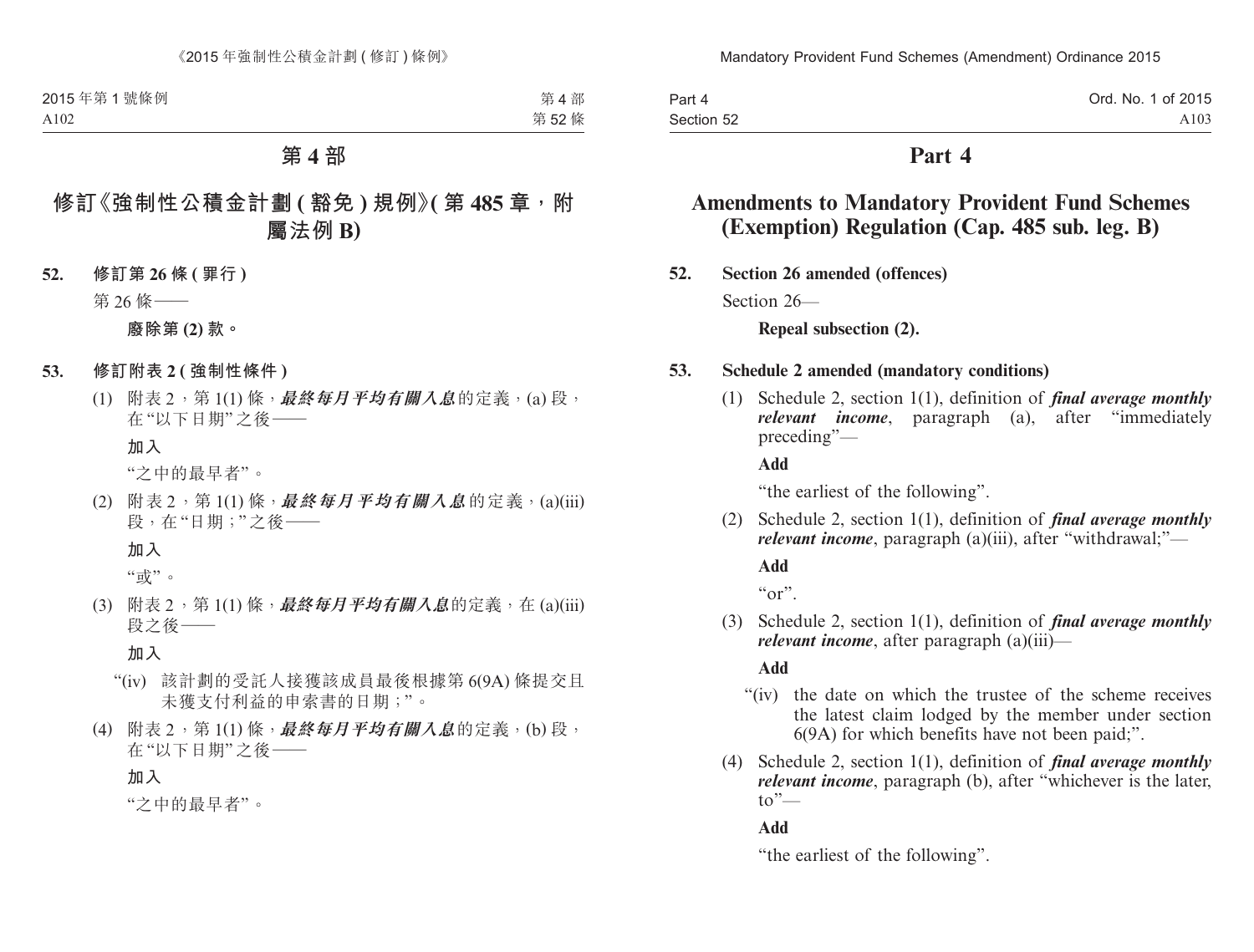| Part 4     | Ord. No. 1 of 2015 |
|------------|--------------------|
| Section 53 | A <sub>105</sub>   |

(5) Schedule 2, section 1(1), definition of *final average monthly relevant income*, paragraph (b)(iii), after "withdrawal;"—

**Add**

 $\mathfrak{c}_{\alpha}$ ".

(6) Schedule 2, section 1(1), definition of *final average monthly relevant income*, after paragraph (b)(iii)—

#### **Add**

- "(iv) the date on which the trustee of the scheme receives the latest claim lodged by the member under section 6(9A) for which benefits have not been paid;".
- (7) Schedule 2, section 1(1), definition of *minimum MPF benefits*, paragraph (a), after "accrued"—

**Add**

"and held".

(8) Schedule 2, section 1(1), definition of *years of post-MPF service*—

### **Repeal**

"or the relevant date, whichever is the later, to"

### **Substitute**

", the relevant date or (if the member was previously paid any benefits under section 6(9A)) the date on which the trustee of the scheme received the claim lodged by the member for which benefits were last paid under that section, whichever is the latest, to the earliest of the following".

(9) Schedule 2, section 1(1), definition of *years of post-MPF service*, paragraph (c)—

### **Repeal**

"withdrawal"

# **Substitute**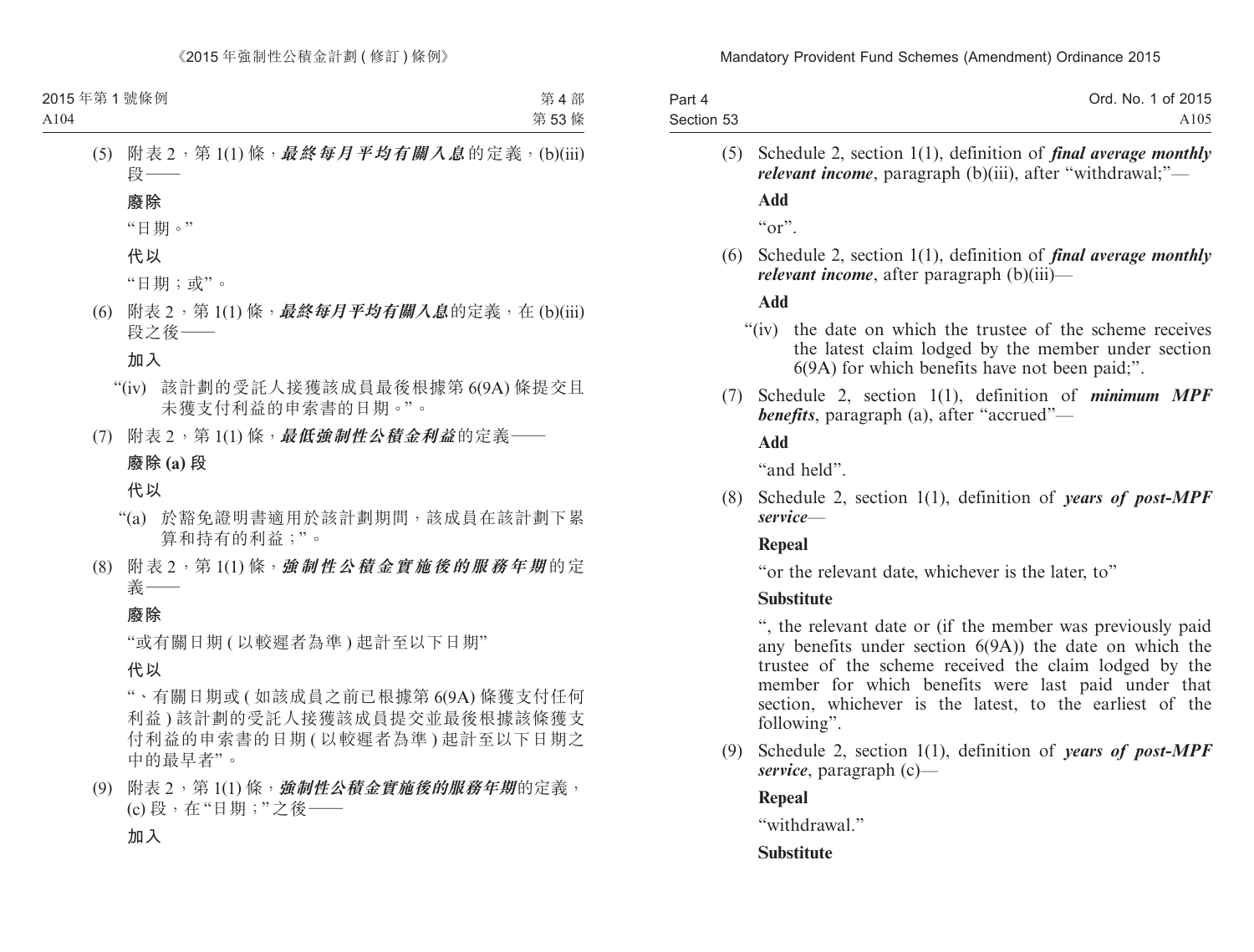| Part 4     | Ord. No. 1 of 2015 |
|------------|--------------------|
| Section 53 | A107               |

"withdrawal: or".

(10) Schedule 2, section 1(1), definition of *years of post-MPF service*, after paragraph (c)—

#### **Add**

- "(d) the date on which the trustee of the scheme receives the latest claim lodged by the member under section 6(9A) for which benefits have not been paid.".
- (11) Schedule 2, section 1(2), after "accrued"—

# **Add**

"and held".

(12) Schedule 2, section 2(2)(i), after "accrued"—

#### **Add**

"and held".

(13) Schedule 2, after section 6(9)—

# **Add**

- "(9A) A new member of a relevant scheme is eligible to withdraw the member's minimum MPF benefits on the ground of terminal illness if the member lodges with the trustee of the scheme—
	- (a) a claim in a form provided or approved by the Authority; and
	- (b) a certificate that is—
		- (i) signed by a registered medical practitioner or registered Chinese medicine practitioner certifying that, in the practitioner's opinion, the member falls within subsection (12G); and
		- (ii) dated not earlier than 12 months before the date on which the claim is lodged.".
- (14) Schedule 2, after section 6(12)—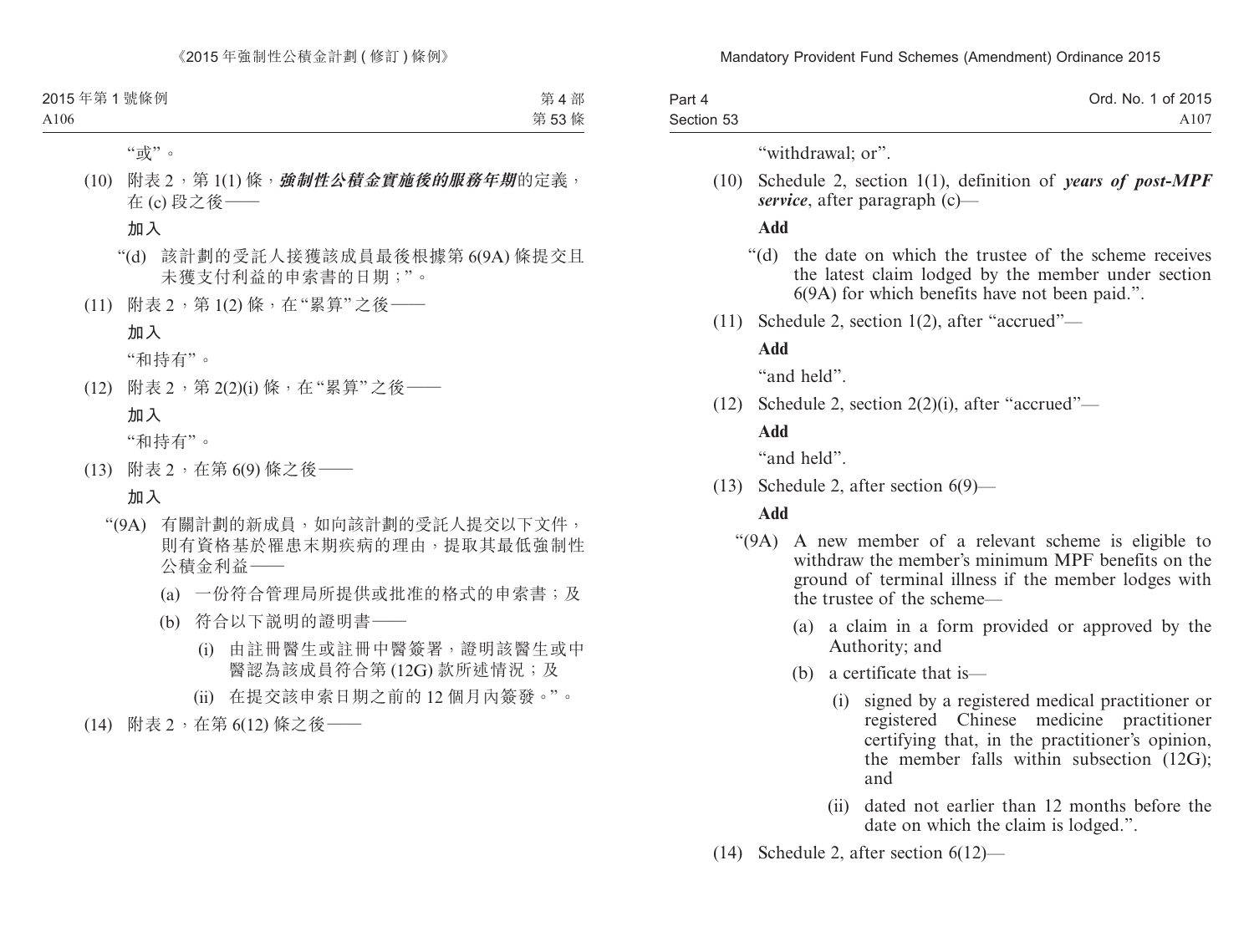| Part 4     | Ord. No. 1 of 2015 |
|------------|--------------------|
| Section 53 | A <sub>109</sub>   |

#### **Add**

- "(12A) Subsection (12B) applies if a committee of the estate is appointed in relation to the property and affairs of a new member of a relevant scheme.
	- (12B) The committee of the estate may, as if it were the member—
		- (a) lodge with the trustee of the scheme a claim for payment of the minimum MPF benefits of the member; or
		- (b) continue with a claim initiated by the member.
	- (12C) Subsection (12B) does not apply in relation to a claim made under subsection (10).
	- (12D) In this section
		- *committee of the estate* (產業受託監管人) means a committee of the estate appointed under section 11 of the Mental Health Ordinance (Cap. 136);
		- *registered Chinese medicine practitioner* (註冊中醫) has the meaning given by section 2(1) of the Chinese Medicine Ordinance (Cap. 549).
	- (12E) For the purposes of this section, a new member has permanently ceased employment or self-employment if the member—
		- (a) has ceased all employment with no intention of becoming employed or self-employed again; and
		- (b) has ceased all self-employment with no intention of becoming self-employed or employed again.
	- (12F) For the purposes of this section, a new member departs from Hong Kong permanently if the member departs from Hong Kong to reside elsewhere with no intention of returning for employment or to resettle in Hong Kong as a permanent resident.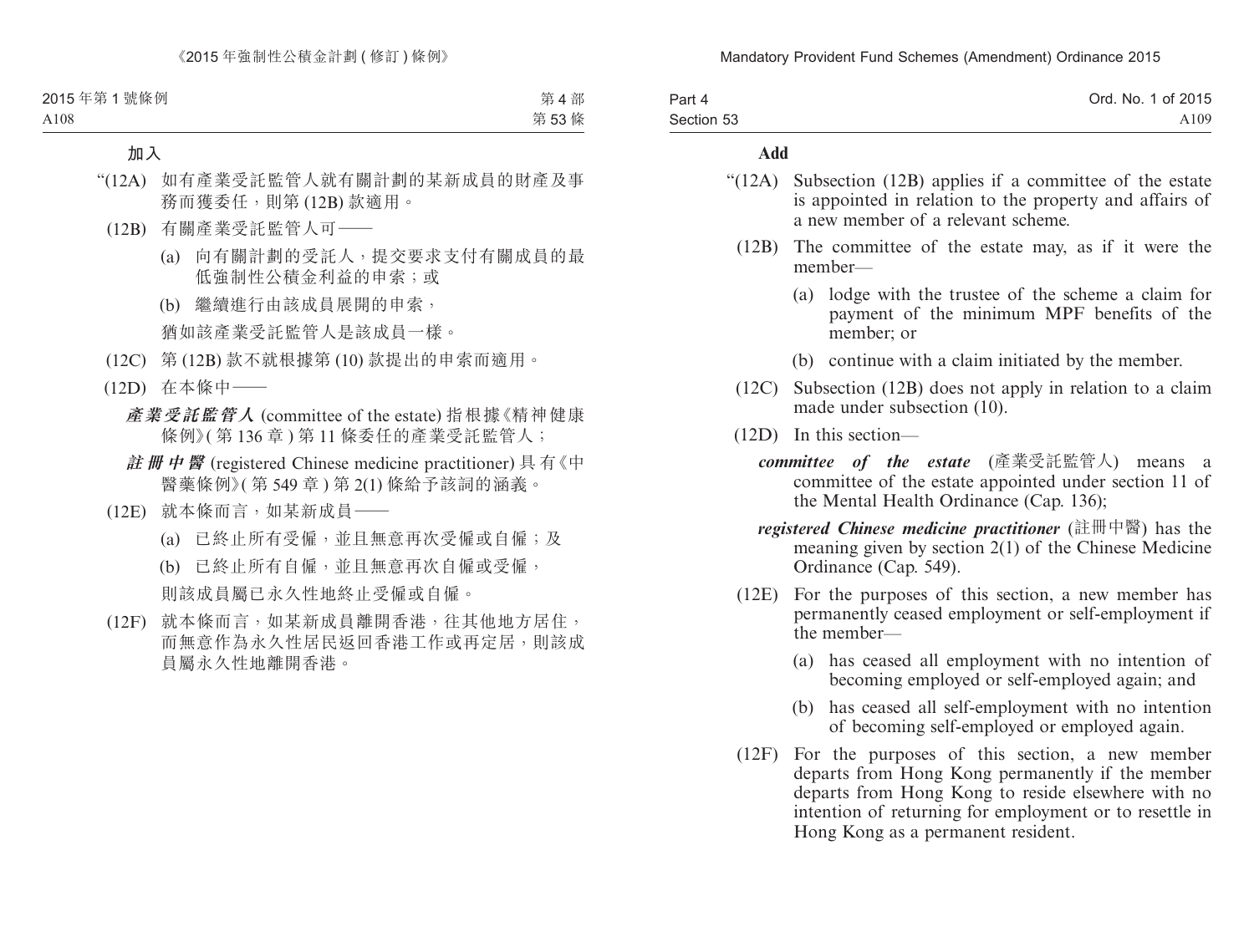| Part 4     | Ord. No. 1 of 2015 |
|------------|--------------------|
| Section 53 | A111               |

- (12G) A new member who has an illness that is likely to reduce the life expectancy of the member to 12 months or less has a terminal illness for the purposes of this section.".
- (15) Schedule 2, section 6(13)—

#### **Repeal**

"subsection (9)(a)"

#### **Substitute**

"subsections  $(9)(a)$  and  $(9A)$ ".

(16) Schedule 2, section 6(13)—

**Repeal paragraph (a).**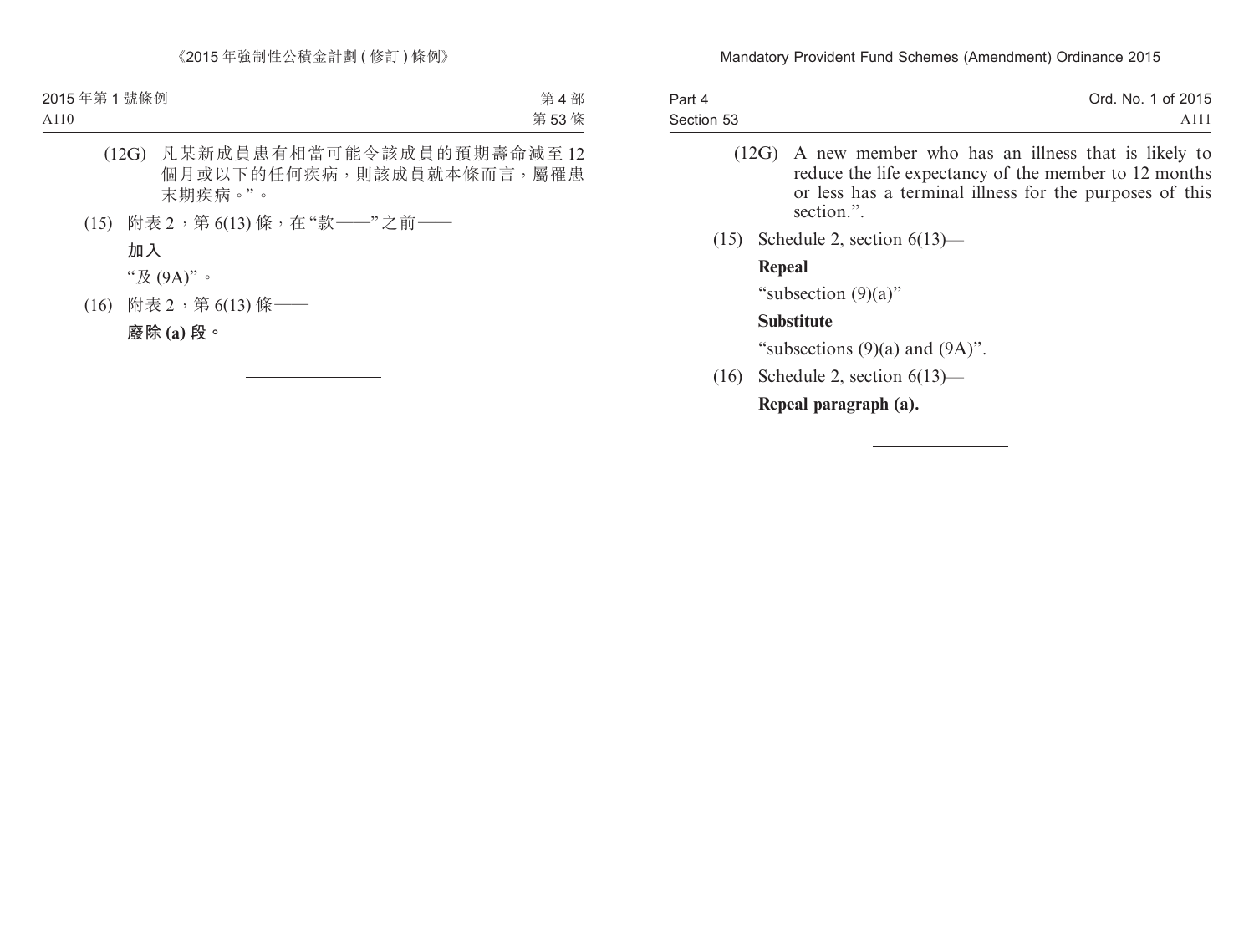Part 5 Section 54 Ord. No. 1 of 2015 A113

# **Part 5**

# **Amendments to Mandatory Provident Fund Schemes (Specification of Permitted Periods) Notice (Cap. 485 sub. leg. F)**

- **54. Section 1 amended (permitted period specified for purposes of section 7 of Ordinance)**
	- (1) Section 1—

**Renumber the section as section 1(1).**

(2) After section  $1(1)$ —

#### **Add**

- "(2) However, if the period would, but for this subsection, end on a day specified in subsection (3), the period is extended to end on the next following day that is not a day so specified.
	- (3) The day specified for subsection (2) is—
		- (a) a Saturday;
		- (b) a public holiday; or
		- (c) a gale warning day or black rainstorm warning day as defined by section 71(2) of the Interpretation and General Clauses Ordinance  $(Can, 1)$ .".

#### **55. Section 2 amended (permitted period specified for purposes of section 7C of Ordinance)**

(1) Section 2—

**Renumber the section as section 2(1).**

(2) After section  $2(1)$ —

**Add**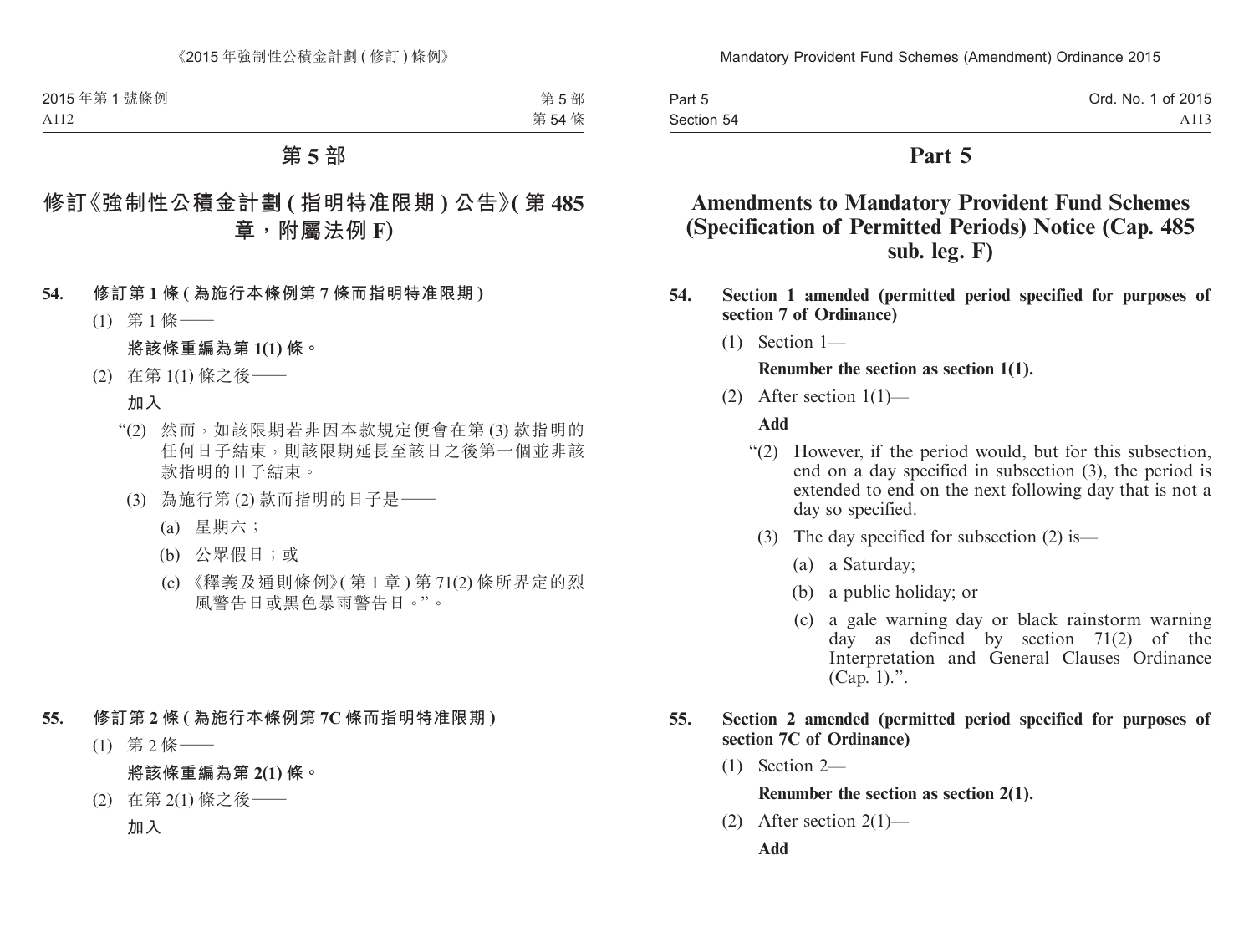| Part 5     | Ord. No. 1 of 2015 |
|------------|--------------------|
| Section 55 | A <sub>115</sub>   |

- "(2) However, if the period would, but for this subsection, end on a day specified in subsection (3), the period is extended to end on the next following day that is not a day so specified.
	- (3) The day specified for subsection (2) is—
		- (a) a Saturday;
		- (b) a public holiday; or
		- (c) a gale warning day or black rainstorm warning day as defined by section 71(2) of the Interpretation and General Clauses Ordinance (Cap. 1).".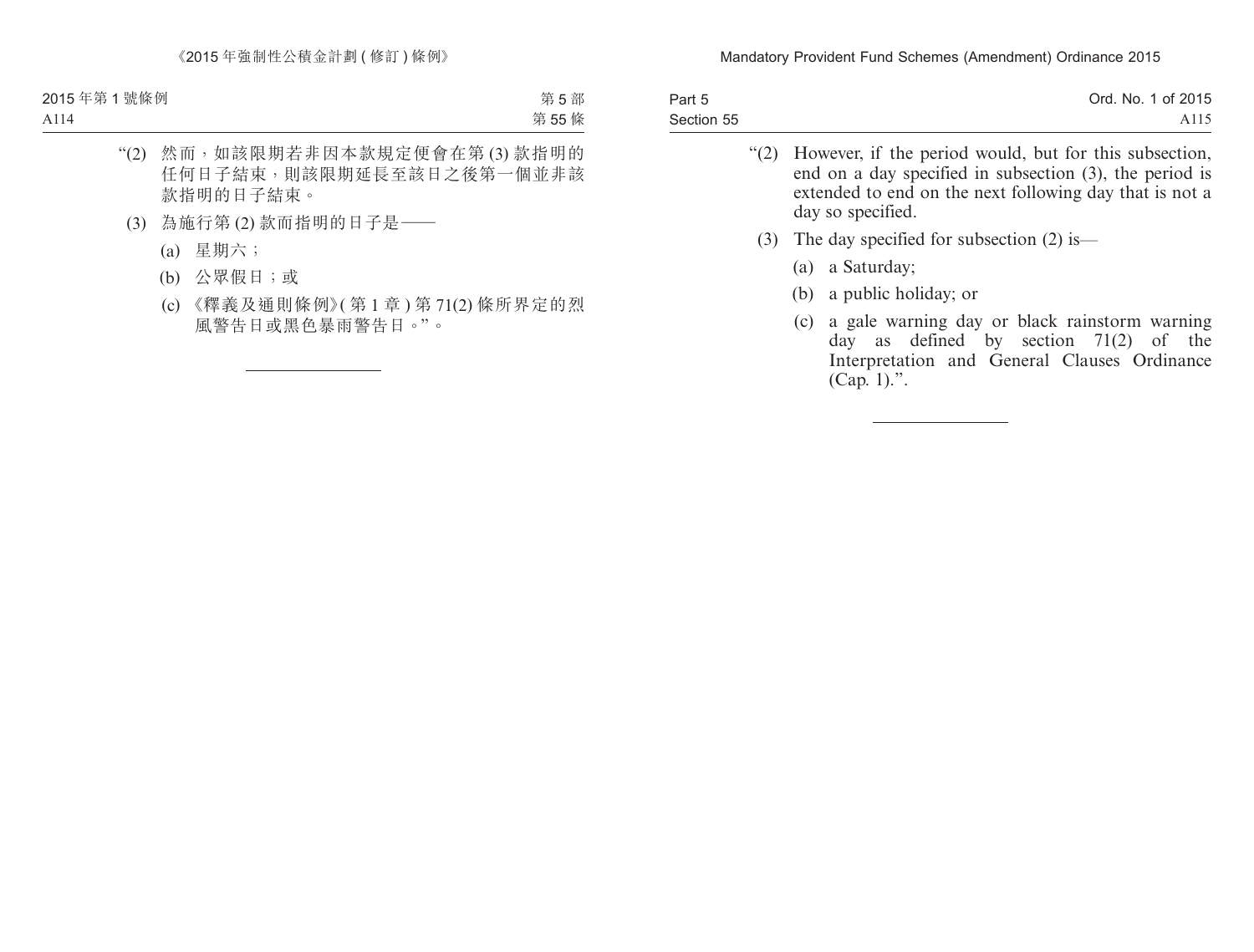| Part 6     | Ord. No. 1 of 2015 |
|------------|--------------------|
| Section 56 | A117               |

# **Part 6**

# **Amendments to Occupational Retirement Schemes Ordinance (Cap. 426)**

**56. Section 77 amended (preservation of secrecy)**

Section  $77(1)$ —

#### **Repeal**

"and 78"

#### **Substitute**

", 78 and 78A".

**57. Section 78A added**

After section 78—

**Add**

#### "**78A. Disclosure by administrator or relevant employer**

- (1) Despite section 77, an administrator or the relevant employer of an occupational retirement scheme may disclose information if—
	- (a) the Registrar has given written consent; and
	- (b) any of the following applies—
		- (i) the person to whom the information relates has given written consent;
		- (ii) the information is disclosed in a manner that prevents particulars relating to the identity of the person to whom the information relates from being ascertained from the information.
- (2) The Registrar may give consent only if—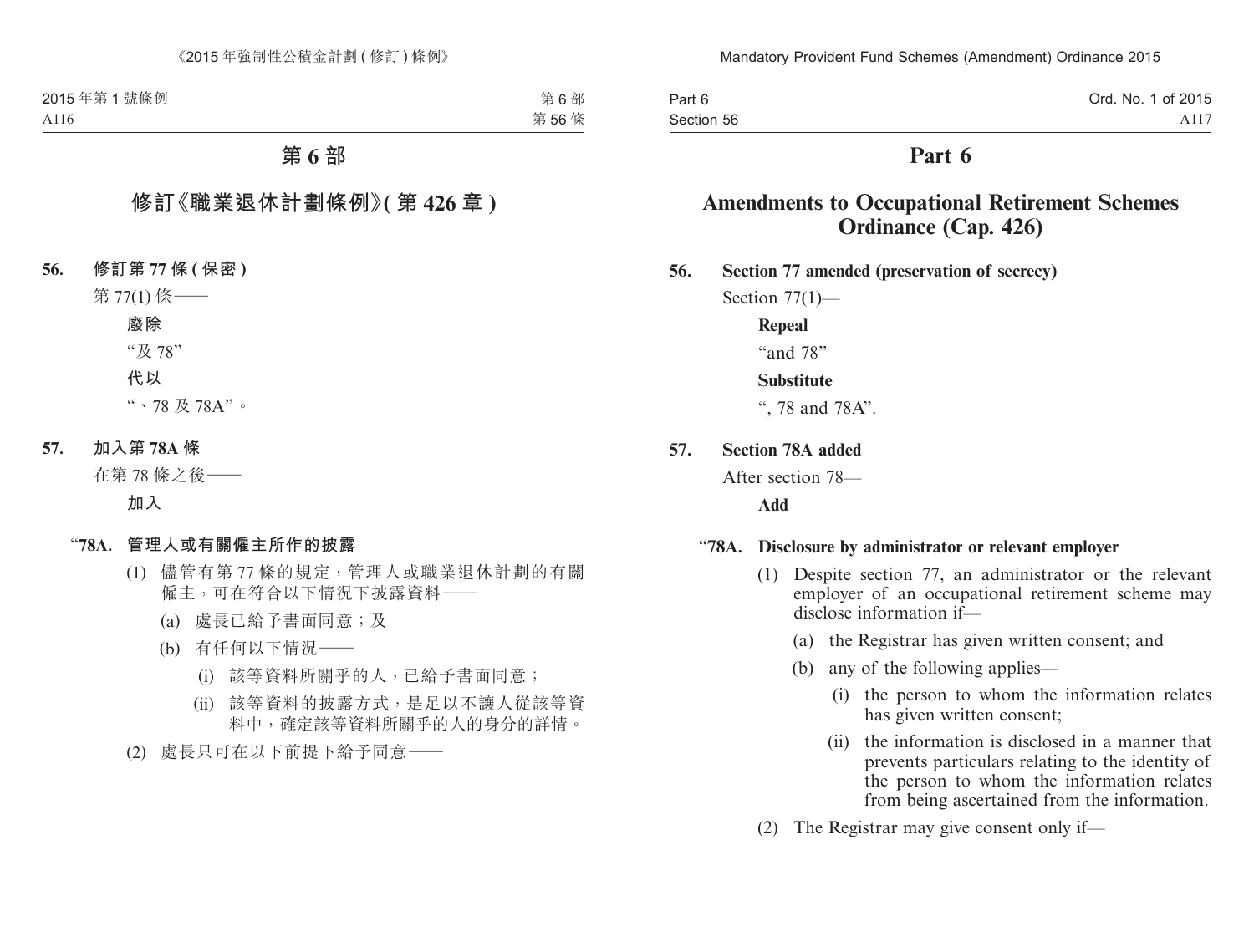| Part 6     | Ord. No. 1 of 2015 |
|------------|--------------------|
| Section 57 | A <sub>119</sub>   |
|            |                    |

- (a) the information is to be disclosed to a person located in a place outside Hong Kong;
- (b) the person exercises or performs in that place functions that correspond to those of the Commissioner of Inland Revenue; and
- (c) the Registrar is satisfied that the disclosure will enable or assist the person to exercise or perform the person's official functions.
- (3) The Registrar may, in giving consent, impose conditions that it considers appropriate.".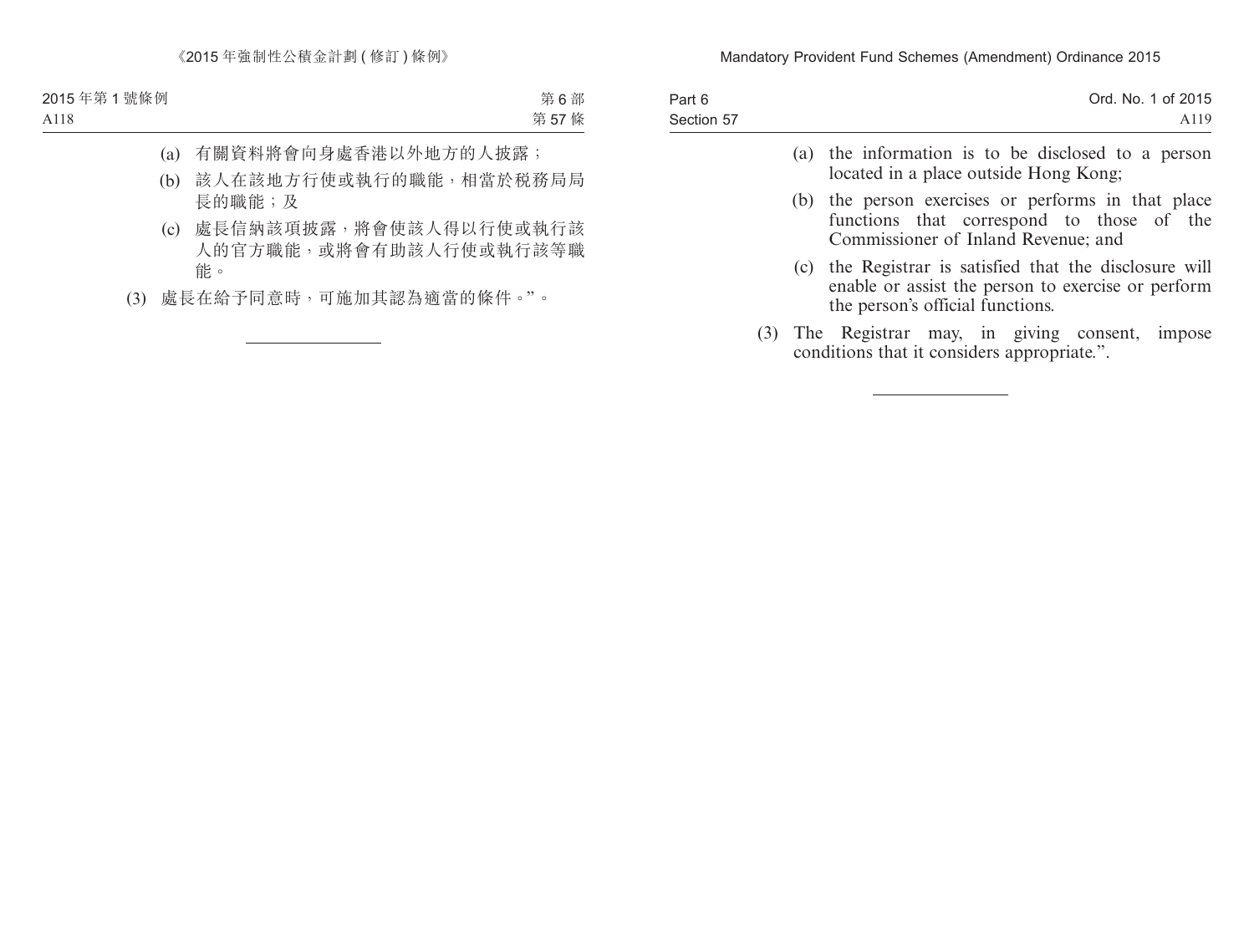| Part 7     | Ord. No. 1 of 2015 |
|------------|--------------------|
| Section 58 | A <sub>121</sub>   |

# **Part 7**

# **Related and Consequential Amendments to Inland Revenue Ordinance (Cap. 112)**

#### **58. Section 8 amended (charge of salaries tax)**

(1) Section  $8(2)(c)(i)$ , after "incapacity"—

**Add**

", terminal illness".

(2) Section 8(2)(cb)—

### **Repeal**

"on a person's retirement from employment, death or incapacity"

#### **Substitute**

", whether in a lump sum or (if applicable) as an instalment, on the ground of a person's retirement from employment, death, incapacity, terminal illness".

(3) Section  $8(2)(cc)(i)$ , after "incapacity"—

### **Add**

", terminal illness".

(4) Section  $8(2)(cc)(ii)$ —

### **Repeal**

"on retirement, death, incapacity"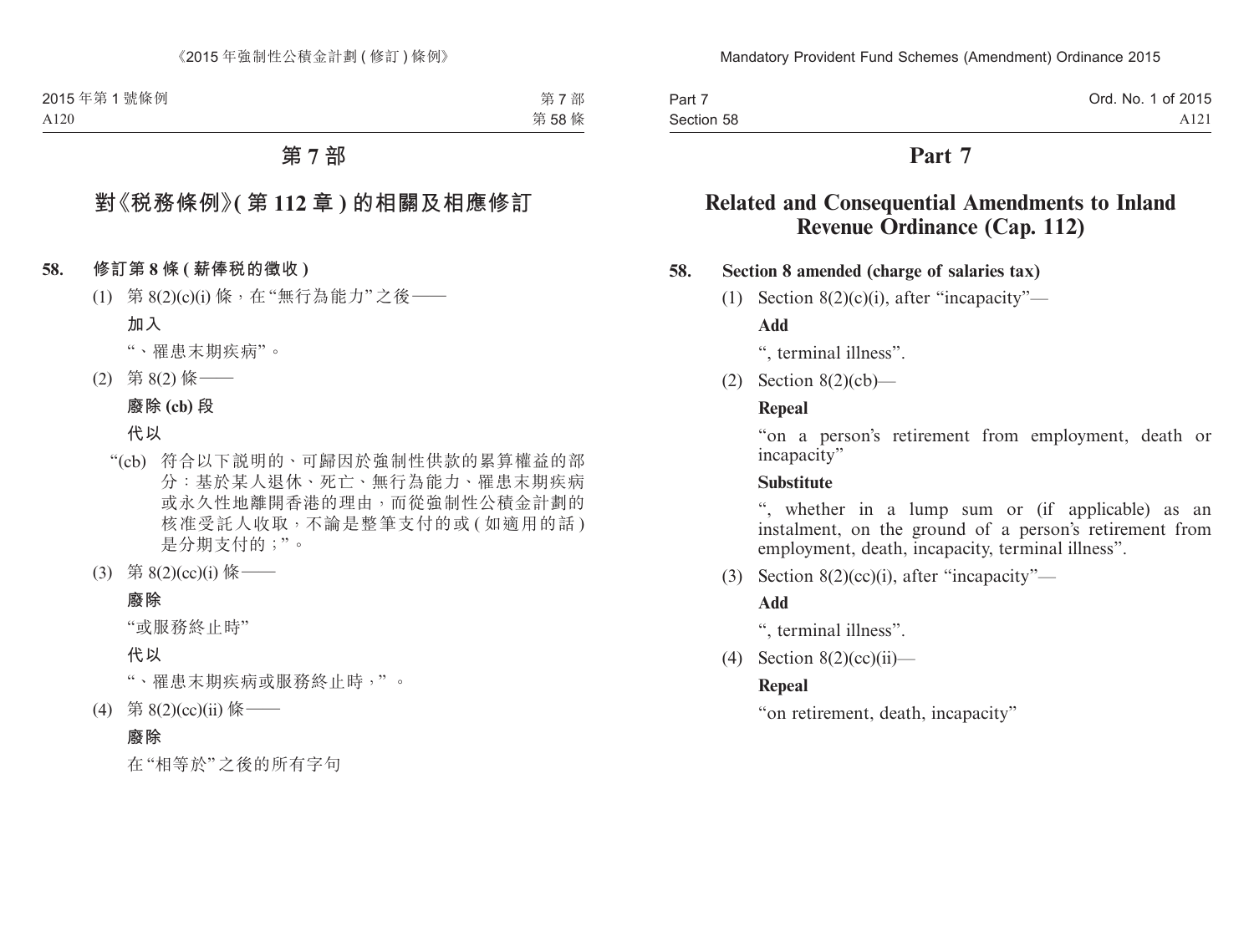| Part 7     | Ord. No. 1 of 2015 |
|------------|--------------------|
| Section 59 | A <sub>123</sub>   |

#### **Substitute**

", whether in a lump sum or (if applicable) as an instalment, on the ground of retirement, death, incapacity, terminal illness".

(5) Section 8(3), definition of *termination of service*—

#### **Repeal**

"or incapacity"

### **Substitute**

", incapacity or terminal illness".

(6) Section 8(3), Chinese text, definition of **退休**, paragraph  $(c)$ —

#### **Repeal**

"淮。"

# **Substitute**

"準;"

(7) Section 8(3)—

### **Add in alphabetical order**

- "*incapacity* (無行為能力) means permanent unfitness to perform the kind of work that a person was last performing before becoming incapacitated;
- *terminal illness* (罹患末期疾病) means a terminal illness within the meaning of section 158(3) of the Mandatory Provident Fund Schemes (General) Regulation (Cap. 485 sub. leg. A);".

# **59. Section 9 amended (definition of income from employment)**

(1) Section  $9(1)(ab)(i)$ , after "incapacity"—

# **Add**

", terminal illness".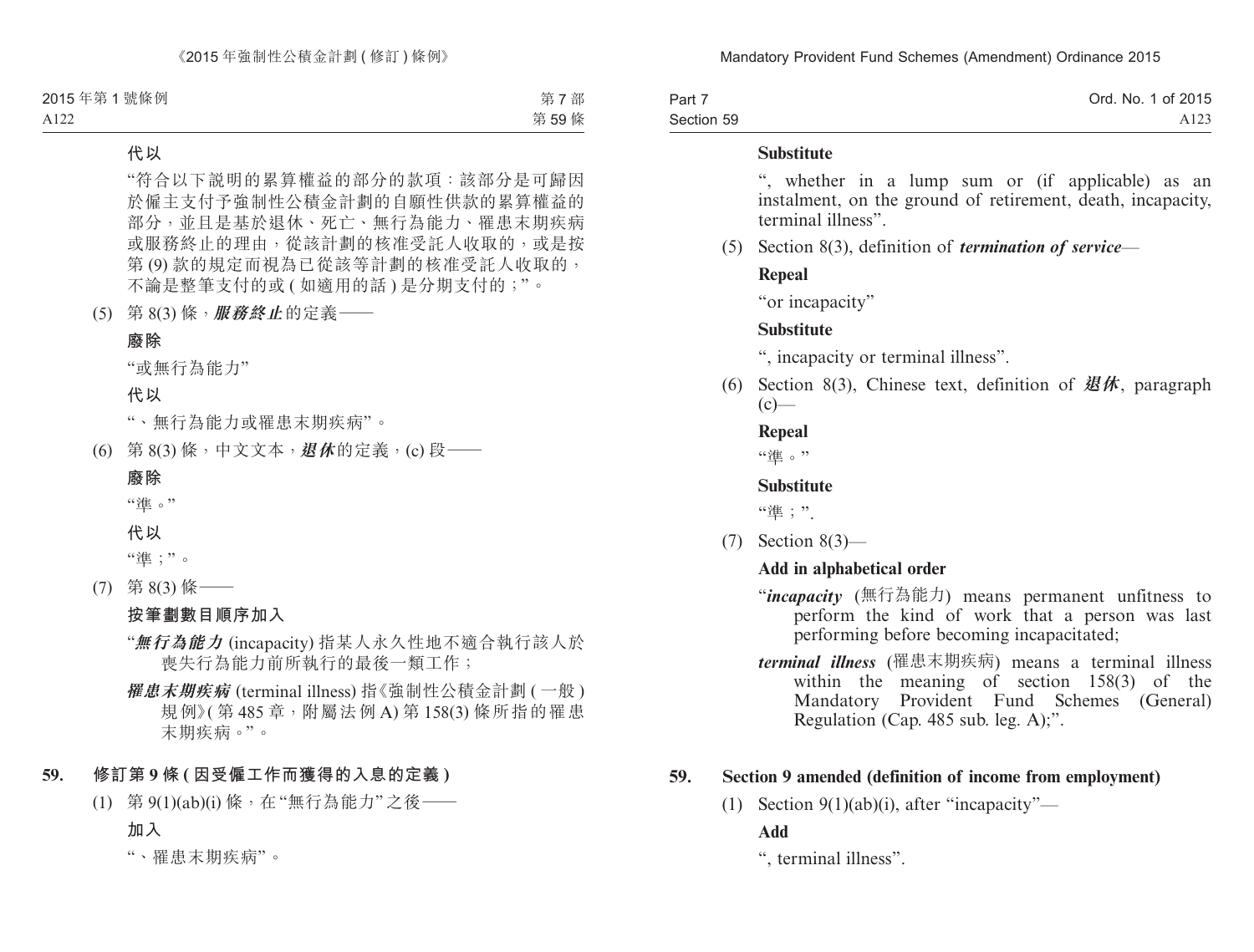| Part 7     | Ord. No. 1 of 2015 |
|------------|--------------------|
| Section 59 | A125               |

(2) Section 9(1)(ad)—

### **Repeal**

"(otherwise than on retirement, death, incapacity or termination of service)"

### **Substitute**

"(otherwise than on the ground of retirement, death, incapacity, terminal illness or termination of service, whether in a lump sum or (if applicable) as an instalment)".

(3) Section 9(6), English text, definition of *retirement* and *termination of service*—

### **Repeal**

"section 8(3)."

### **Substitute**

"section  $8(3)$ ;".

(4) Section 9(6), Chinese text, definition of **僱員的子女**—

### **Repeal**

"女。"

### **Substitute**

"女;".

(5) Section 9(6)—

# **Add in alphabetical order**

- "*incapacity* (無行為能力) has the meaning given by section 8(3);
- *terminal illness* (罹患末期疾病) means a terminal illness within the meaning of section 158(3) of the Mandatory Provident Fund Schemes (General) Regulation (Cap. 485 sub. leg. A).".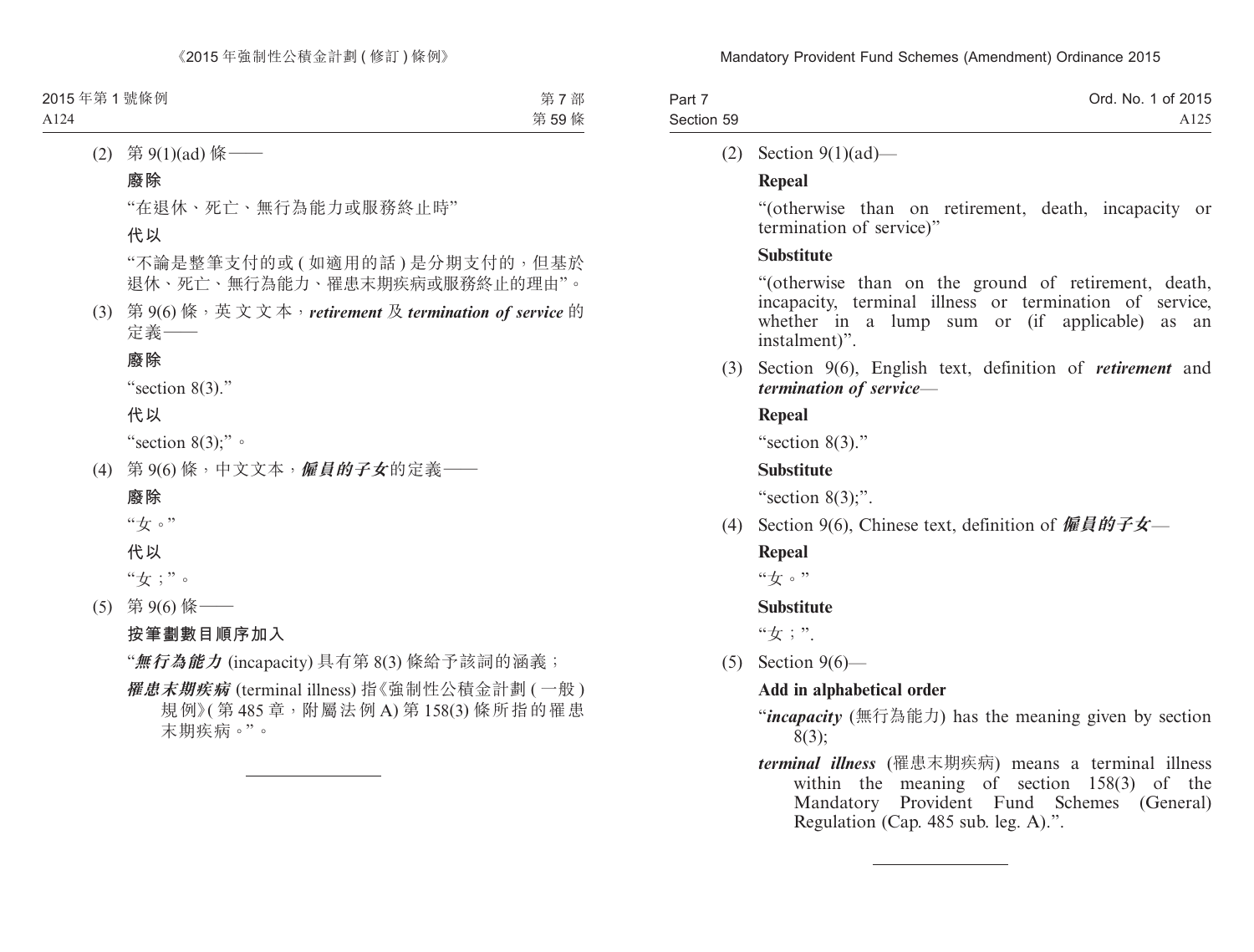| Part 8     |  |
|------------|--|
| Section 60 |  |

# **Part 8**

# **Transitional and Savings**

#### **60. Transitional and savings**

- (1) If the date on which a person begins employment with an employer falls before the commencement date, the following provisions apply in relation to that employment—
	- (a) section 7AA of the Mandatory Provident Fund Schemes Ordinance (Cap. 485) as in force immediately before the commencement date;
	- (b) section 122 of the pre-amended Regulation;
	- (c) section 1 of the pre-amended Notice.
- (2) If the date on which a person becomes self-employed falls before the commencement date, section 2 of the preamended Notice applies in relation to that self-employment.
- $(3)$  If—
	- (a) the last day of the period prescribed in section 131 of the pre-amended Regulation in relation to a selfemployed person falls on or after the commencement date; and
	- (b) that last day is a day specified in subsection (4),

the next following day that is not a day so specified is the contribution day for the self-employed person.

- (4) The day specified for subsection (3) is—
	- (a) a Saturday;
	- (b) a public holiday; or
	- (c) a gale warning day or black rainstorm warning day as defined by section 71(2) of the Interpretation and General Clauses Ordinance (Cap. 1).